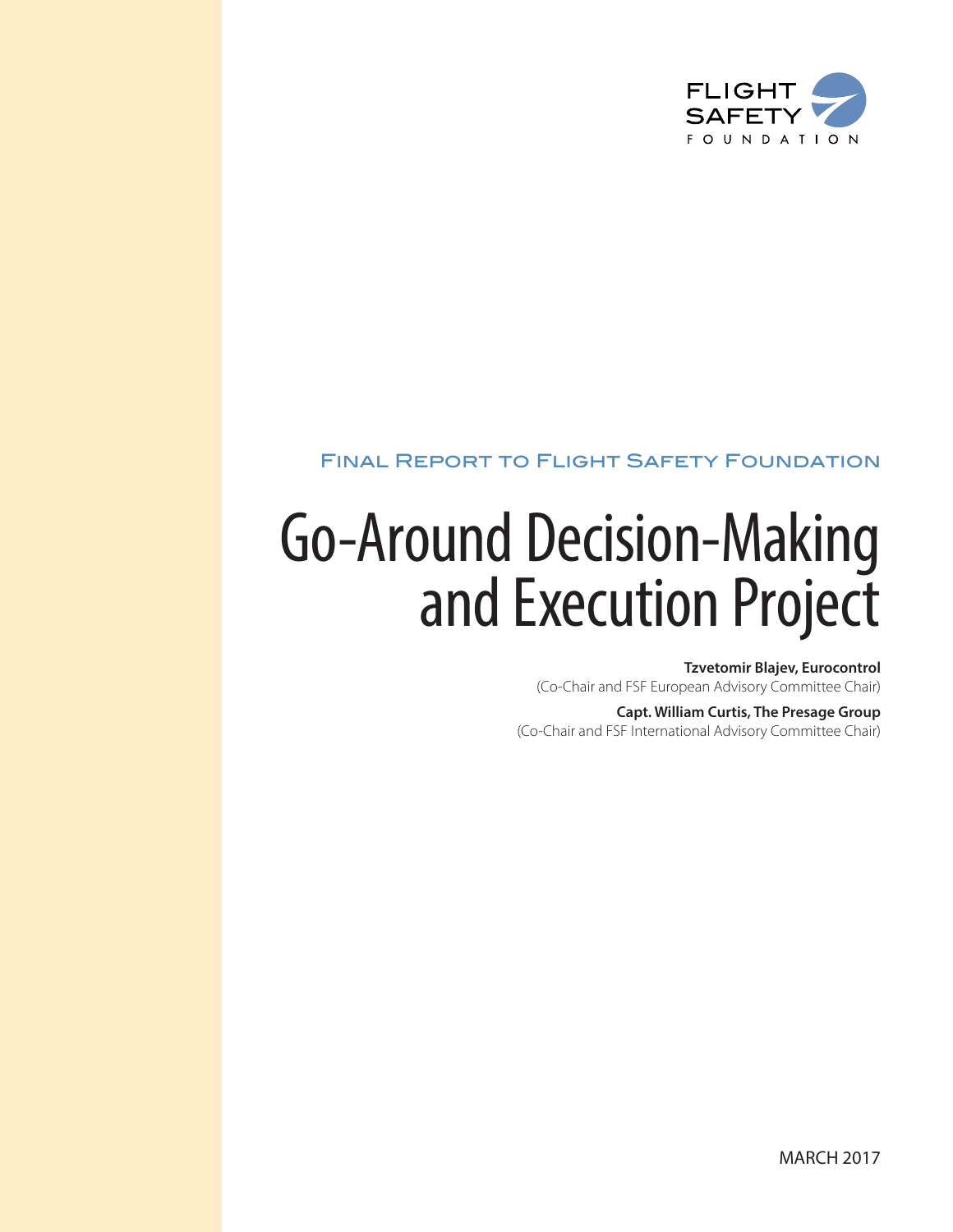

## **1 Acknowledgments**

We would like to acknowledge the following people and organizations without which this report would not have been possible:

- Airbus
- Air Canada Pilots Association
- Air Line Pilots Association, International
- Airlines for America
- The Boeing Company
- Eurocontrol
- FSF European Advisory Committee
- FSF International Advisory Committee
- Honeywell International
- International Air Transport Association
- International Federation of Air Line Pilots' Associations
- The Presage Group
- Guillaume Adam Bureau d'Enquêtes et d'Analyses
- John Barras FSF European Advisory Committee
- Tzvetomir Blajev Eurocontrol
- Karen Bolten NATS
- Capt. Phil Boorman Air Canada
- Bernard Bourdon European Aviation Safety Agency
- Job Bruggen Luchtverkeersleiding Nederland (Air Traffic Control the Netherlands)
- Capt. Giancarlo Buono International Air Transport Association
- Jim Burin— Flight Safety Foundation (retired)
- Johan Condette Bureau d'Enquêtes et d'Analyses
- Capt. Bertrand De Courville Air France (retired)
- Capt. Dirk De Winter EasyJet
- Capt. Stephen Eggenschwiler Swiss
- Capt. Alex Fisher British Airways (retired)
- Alvaro Gammicchia European Cockpit Association
- Harald Hendel Airbus
- Yasuo Ishihara Honeywell Aerospace Advanced Technology
- David Jamieson, Ph.D. The Presage Group
- Christian Kern Vienna Airport
- Capt. Pascal Kremer FSF European Advisory Committee
- Richard Lawrence Eurocontrol
- Capt. Harry Nelson Airbus
- Bruno Nero The Presage Group
- Zeljko Oreski International Federation of Air Traffic Controllers' Associations
- Capt. Ed Pooley FSF European Advisory Committee
- Martin Smith, Ph.D. The Presage Group
- Dragica Stankovic Eurocontrol
- Michel Tremaud —Airbus (retired)
- Capt. Dave Virgin Air Canada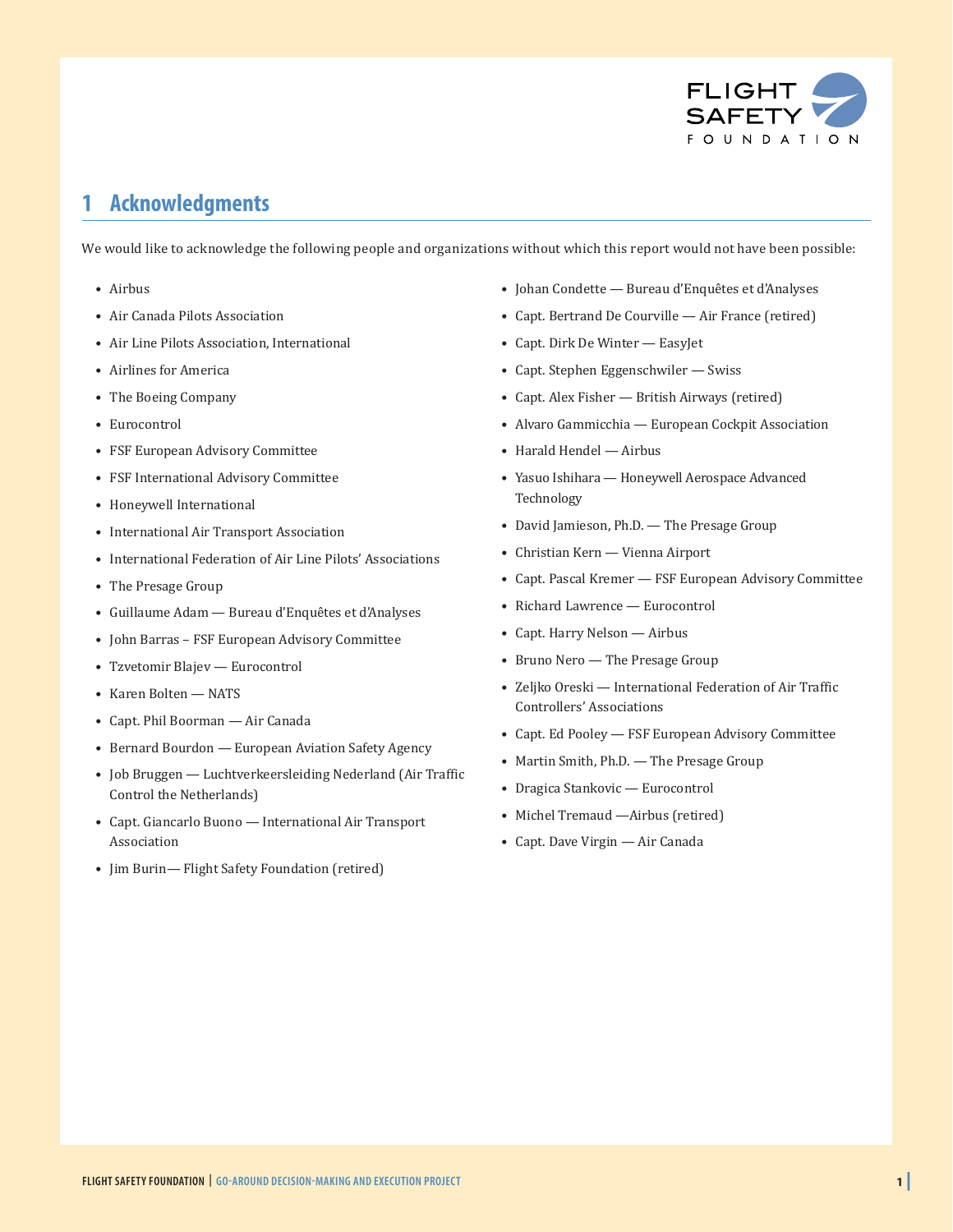## **2 Table of Contents**

| 1. |                                                       |       |                                                               |  |  |  |  |  |  |
|----|-------------------------------------------------------|-------|---------------------------------------------------------------|--|--|--|--|--|--|
| 2. |                                                       |       |                                                               |  |  |  |  |  |  |
| 3. |                                                       |       |                                                               |  |  |  |  |  |  |
|    | 3.1                                                   |       |                                                               |  |  |  |  |  |  |
|    | 3.2                                                   |       |                                                               |  |  |  |  |  |  |
|    | 3.3                                                   |       |                                                               |  |  |  |  |  |  |
|    | 3.4                                                   |       |                                                               |  |  |  |  |  |  |
|    | 3.5                                                   |       |                                                               |  |  |  |  |  |  |
|    | 3.6                                                   |       |                                                               |  |  |  |  |  |  |
| 4. |                                                       |       |                                                               |  |  |  |  |  |  |
| 5. |                                                       |       |                                                               |  |  |  |  |  |  |
|    | 5.1                                                   |       |                                                               |  |  |  |  |  |  |
|    |                                                       | 5.1.1 | Methodology and Information Collection 7                      |  |  |  |  |  |  |
|    |                                                       | 5.1.2 | Flight Crew Event Recall - Study Segmentation 7               |  |  |  |  |  |  |
|    |                                                       | 5.1.3 | Pilot Go-Around Thresholds - Study Segmentation 8             |  |  |  |  |  |  |
|    |                                                       | 5.1.4 |                                                               |  |  |  |  |  |  |
|    | 5.2                                                   |       |                                                               |  |  |  |  |  |  |
|    |                                                       | 5.2.1 |                                                               |  |  |  |  |  |  |
|    | 5.3                                                   |       |                                                               |  |  |  |  |  |  |
|    | 5.4                                                   |       |                                                               |  |  |  |  |  |  |
|    |                                                       | 5.4.1 |                                                               |  |  |  |  |  |  |
|    |                                                       | 5.4.2 |                                                               |  |  |  |  |  |  |
|    |                                                       | 5.4.3 |                                                               |  |  |  |  |  |  |
|    |                                                       | 5.4.4 | Varying Objective Levels of Unstable Approach Risk. 18        |  |  |  |  |  |  |
|    |                                                       | 5.4.5 | Complete Prescriptive Policies vs. Predominately Prescriptive |  |  |  |  |  |  |
|    |                                                       | 5.4.6 | Stable Approach Criteria, Gates, Callouts and                 |  |  |  |  |  |  |
|    |                                                       |       |                                                               |  |  |  |  |  |  |
|    | 5.5                                                   |       |                                                               |  |  |  |  |  |  |
|    |                                                       | 5.5.1 |                                                               |  |  |  |  |  |  |
|    |                                                       | 5.5.2 | Manager Situational Awareness Profile. 23                     |  |  |  |  |  |  |
|    |                                                       | 5.5.3 |                                                               |  |  |  |  |  |  |
|    |                                                       | 5.5.4 |                                                               |  |  |  |  |  |  |
|    | 5.6                                                   |       |                                                               |  |  |  |  |  |  |
|    | 5.7                                                   |       | Strategies for Corrective Action: Go-Around                   |  |  |  |  |  |  |
|    |                                                       |       |                                                               |  |  |  |  |  |  |
|    | 5.8<br>Recommendations: Go-Around Decision Making  31 |       |                                                               |  |  |  |  |  |  |

| 6.  |     |                                                                       |  |
|-----|-----|-----------------------------------------------------------------------|--|
|     | 6.1 |                                                                       |  |
|     | 6.2 |                                                                       |  |
|     | 6.3 |                                                                       |  |
|     | 6.4 | Strategies for Corrective Action: Go-Around Execution 37              |  |
|     | 6.5 |                                                                       |  |
| 7.  |     | Flight Safety Foundation Future Work 40                               |  |
| 8.  |     |                                                                       |  |
| 9.  |     |                                                                       |  |
| 10. |     |                                                                       |  |
|     |     |                                                                       |  |
|     |     | 10.2 Decision Making Recommendations - Mapping  43                    |  |
|     |     | 10.3 Analysis: New Stabilized Approach and Go-Around Guidelines, 2017 |  |
|     |     |                                                                       |  |
|     |     | 10.3.1 Stabilized Approach and Go-Around Decision Guidelines          |  |
|     |     |                                                                       |  |
|     |     | 10.3.3 Achieving Collective Situational Awareness Through             |  |
|     |     | 10.3.4 Pre-Descent Approach and Landing, and Pre-Approach,            |  |
|     |     | 10.4 Analysis: Revised Safe Landing Guidelines, 2017 (proposed for    |  |
|     |     | 10.4.1 FSF Safe Landing Guidelines (2017) Design Rationale 51         |  |
|     |     | 10.4.2 Longitudinal Limit Awareness (Runway TDZ and Distance) . 52    |  |
|     |     | 10.4.3 Lateral Limit Awareness (Runway Centerline)  52                |  |
|     |     | 10.4.4 Environmental Variability and Adjustments to                   |  |
|     |     | 10.4.5 Situational Awareness and Communication 54                     |  |
|     |     | 10.5 FSF Recommended Elements of a Stabilized Approach (2000) [for    |  |
|     |     |                                                                       |  |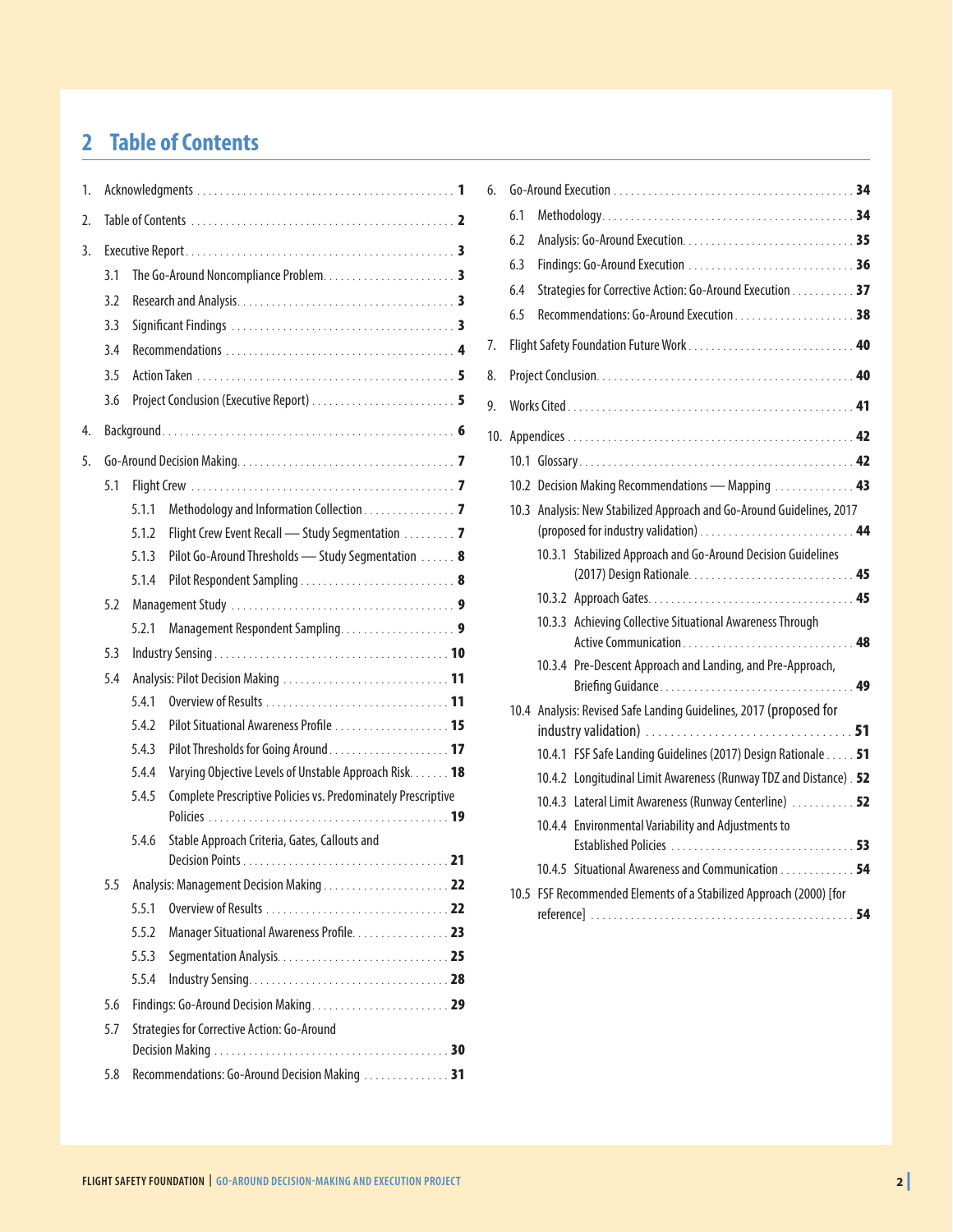## **3 Executive Report**

his executive report is intended for those who require an understanding of the problem, a brief overview of how the project research and analysis were conducted, and a listing of the significant findings and recommendation his executive report is intended for those who require an understanding of the problem, a brief overview of how the project research and analysis were conducted, and a listand front line managers who may need or want more details of the problem, research and analysis, and a complete listing of findings and recommendations can refer to the full report that follows.

#### **3.1 The Go-Around Noncompliance Problem**

Approach and landing is the most common phase of flight for aviation accidents, accounting annually for approximately 65 percent of all accidents. A Flight Safety Foundation study of 16 years of runway excursions determined that 83 percent could have been avoided with a decision to go around. In other words, 54 percent of *all* accidents could potentially be prevented by going around. It is generally felt that an unstable approach is the primary cause of landing excursions. However, within this 16-year period, just over half of the landing excursions followed a fully stable approach; in these instances, the flight became unstable only during landing. A critical industry policy designed to help prevent such accidents is the go-around policy. Interestingly, and sadly, the collective industry performance of complying with go-around policies is extremely poor — approximately 3 percent of unstable approaches result in go-around policy compliance. Why is a critical policy designed to prevent the most common type of accident ignored by flight crews, and why is that policy not being managed effectively by management? Improving the go-around compliance rate holds tremendous potential in reducing approach and landing accidents (ALAs). The go-around itself is not without risk. There is an increased risk in loss of control events during a go-around compared to exposure with all other phases of flight. It follows that we should only go around when the risk associated with an unstable approach is greater than the risk associated with a go-around. What is that balance, and how do we minimize go-around exposure to only those that are really necessary? The Flight Safety Foundation Go-Around Decision-Making and Execution Project was launched to research and answer the question "Why are we so poor at complying with established go-around policies?" It was also intended to improve our understanding of the risks associated with executing go-arounds and to make recommendations to improve compliance and mitigate risks associated with the go-around maneuver itself.

The full report includes complete research, analysis, findings, strategies and recommendations for industry corrective action, and future work required. As such, it is meant as a

source for the development of easier-to-use operator reference products such as guidelines and checklists.

#### **3.2 Research and Analysis**

Many ALAs have been investigated thoroughly over time, and much is known about contributing factors. What is lacking, however, is an understanding of the psychology of noncompliance. Research and analysis of go-around decision making have been conducted primarily from the psychosocial science perspective to gain an understanding of the psychological drivers of noncompliance, and to identify corrective steps that can be taken, based on science. This is the first industry analysis of its type for this specific problem. The Presage Group conducted the research and analysis, based on its situational model of nine distinct constructs, or attributes, from two global studies via web-based surveys; one survey analyzed the psychology of noncompliance by flight crewmembers, and the other examined the psychology of management's actions in handling company go-around policies. Detailed analysis can be found in the full report.

For the go-around execution research, an accident and incident review was conducted that included a non-random selection of published accident and serious incident reports about go-around events involving transport category aircraft between 2000 and 2012. A total of 64 go-around events were included. In some, the safety of the go-around was central to the accident or incident investigation; in others, the aftermath of the go-around was the main purpose of the investigation. The events involved single-aisle jets (64 percent), twin turboprops (20 percent) and twin-aisle jets (16 percent).

The context, safety aspects and overall level of risk of each event were analyzed and characterized by a review team. Each event was assigned to one of three categories according to the degree of risk presented by the go-around: high risk (18 events), moderate risk (25 events) and non–risk-bearing (21 events).

In the two risk-bearing categories, six "headline" go-around safety issues (GASIs) were identified with respect to the initiation and conduct of each go-around. Most of the 43 risk-bearing events were associated with a single GASI, but five events were associated with two GASIs. Each risk-bearing event also was assigned one of three "outcome risks": loss of control–in flight, controlled flight into terrain or midair collision.

#### **3.3 Significant Findings**

An effective policy has three main attributes: It is well thought out and clearly written to balance the needs of safety and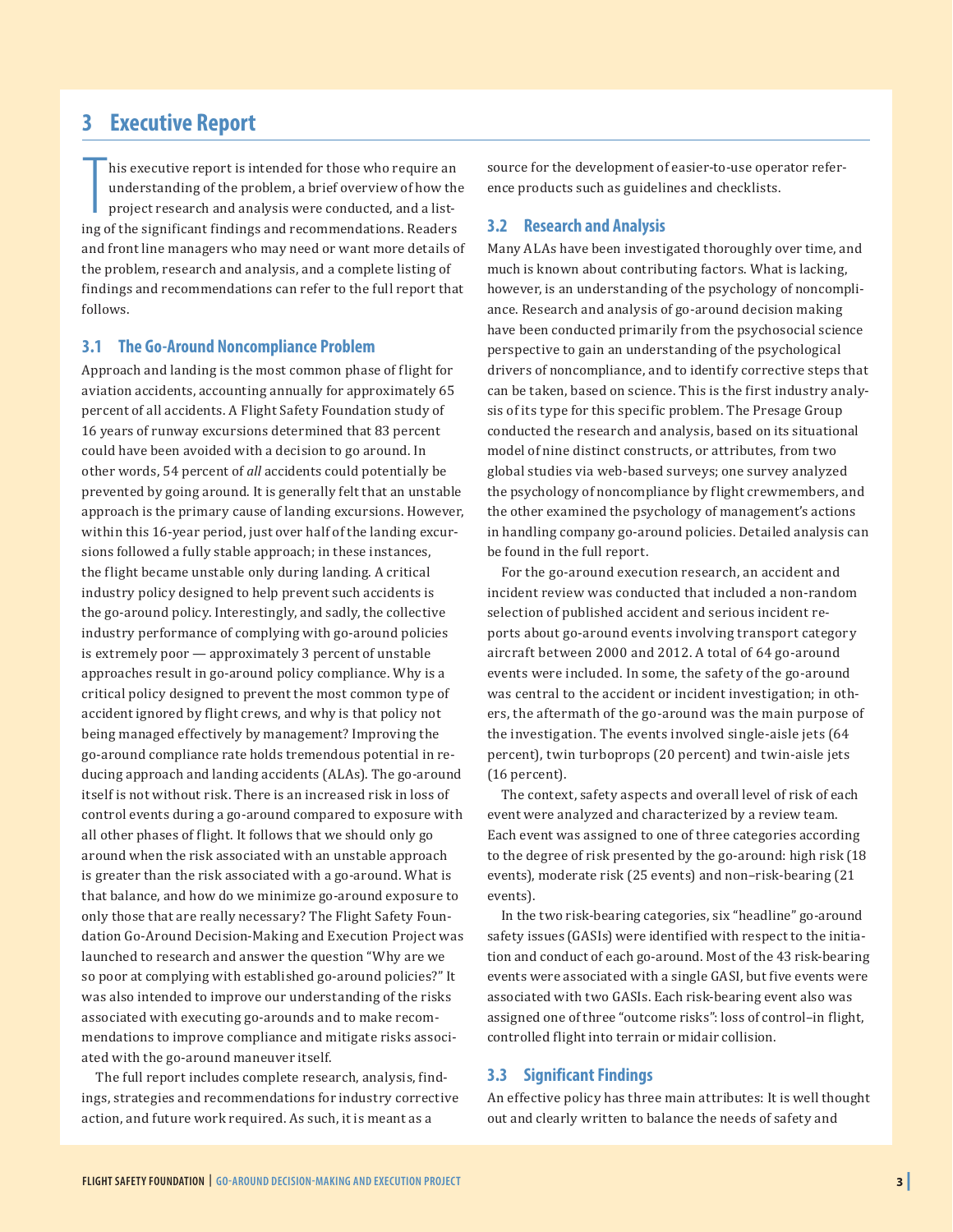mission accomplishment; company management handles the policy consistently; and company front line employees' awareness is such that the policy is carried out reliably. Research revealed weaknesses in all three attributes at the industry, operator and employee levels.

High-level significant findings are:

- 1. The collective industry norm is to accept the noncompliance of go-around polices, despite empirical data that indicate this is the most common contributor to ALAs.
- 2. The industry predominantly turns to reducing unstable approaches as the sole means to reduce ALAs, even though empirical data show that unstable approaches affect less than half of runway excursions.
- 3. Pilots' overall awareness of ALA risks and of the impact those risks have on approach and landing safety — is low.
- 4. Management is generally disengaged from go-around noncompliance and has low awareness of the impact it has on ALAs. Management's perception of risk is low.
- 5. Pilots do not see current go-around policy criteria as realistic for the operational environment.
- 6. Effective go-around decision making in flight deck communication is low.
- 7. Go-arounds, although considered a normal flight maneuver, are rare.
- 8. As reported by flight crews, one in 10 go-arounds has a potentially hazardous outcome, such as an aircraft performance exceedance.
- 9. There are variable go-around techniques and challenges, depending on the point during the approach when the goaround begins. Procedures and training do not adequately address many of these challenges.
- 10. Pilot experience in the aircraft type affects go-around proficiency.
- 11. Go-around complexity, including complex controller radio transmissions, can affect go-around proficiency.

#### **3.4 Recommendations**

It is evident that the state of noncompliance has been steady for many years and will remain steady unless changes are made. First and foremost, the industry must improve its awareness of the problem; a shift in focus and cultural norms is required. It is believed that significant improvement is attainable; however, the cultural shift will be easier if the industry shifts collectively, as opposed to individual companies attacking the issue on their own, as several are already doing.

As stated above, three key attributes of an effective policy are: The policy makes operational sense to both the employees who execute it and those who manage it; the policy is managed effectively to a level that satisfies company objectives; and the employees who should follow the policy are very aware of that policy and the environment in which it is applied. As such, the following recommendations touch upon these key attributes. More detailed recommendations can be found in the full report.

High-level strategic recommendations for go-around decision making include the following:

- 1. Ensure the policy makes sense operationally.
	- a. Update the stable approach definition and stable approach height to maximize their relevance among flight crews, and their manageability among management.
	- b. Separate the stable approach definition and criteria from decision-making criteria to improve awareness that these are two distinct aspects of go-around policies, and that decision making is viable beyond the defined approach phase. This separation does not imply that these two distinct areas cannot meet at points throughout the approach and landing; rather, it is intended for developers of standard operating procedures and communication procedures to break the psychological attachment of these two aspects.
- 3. Manage the policy effectively.
	- a. Operators set specific compliance rate targets (key performance indicators), and establish initiatives to achieve them.
	- b. Amend industry and regulatory audit programs to include standards and recommended practices that address go-around noncompliance (GANC).
- 3. Increase situational awareness.
	- a. Increase awareness of GANC and risks associated with continuing to land when unstable, and the significant impact that noncompliance has on ALAs among:
		- i. Operator management;
		- ii. Flight crews;
		- iii. Industry and pilot associations;
		- iv. Regulators; and,
		- v. Manufacturers.
	- b. Enhance situational awareness (psychosocial awareness) to heighten flight crews' awareness throughout the approach and landing through:
		- i. Policy and procedural enhancements;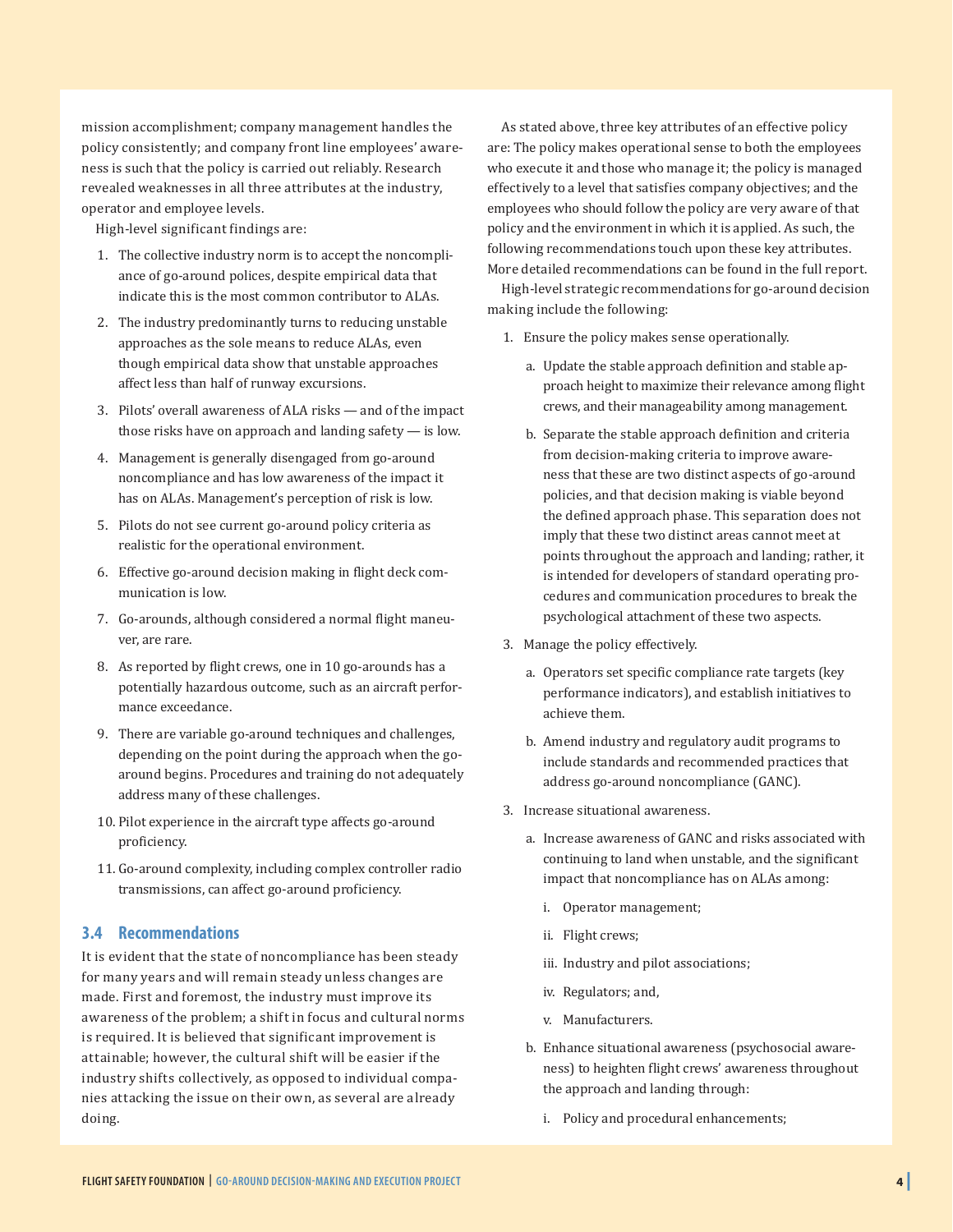iii. Minimizing the subjectivity of go-around decision making for the decision maker (e.g., the pilot flying or captain) to mitigate those components of situational awareness that compromise the pilot's risk assessment and decision-making ability.

Each recommendation helps improve the psychological drivers that affect good decision making, and it is this objective that the recommendations were specifically designed to address. Although all strategic recommendations are important and should be implemented as part of a holistic approach, a few are worth highlighting. First, if an operator has the means to install automated stable approach and landing alerting systems, it should be a priority. These systems address many of the psychological issues associated with noncompliance and could be the single most effective way to improve go-around decisions. Second, management must be more involved in managing the policy/problem — an area where management has been very much absent. Key steps to be taken by management are to set go-around compliance rate targets consistent with safety management system principles, and to investigate and follow up (non-punitively) on each approach that continues to an unstable landing. Finally, flight crew situational awareness needs to be improved primarily through better communication throughout the approach and landing, which can be achieved largely through active communication techniques as part of standard operating procedures.

High-level strategic go-around execution recommendations:

- 1. Ensure that go-around training and awareness appropriately reflect different go-around execution risk scenarios.
- 2. Review go-around policy, procedures and documentation to maximize their effectiveness, clarity and understanding.
- 3. Ensure that low relevant experience of one or both crew does not prejudice the effectiveness of monitoring during approach, landing and go-around.

As with any significant program change, desired, and undesired, effects should be closely monitored by appropriate audit programs such as flight data analysis (FDA), line

operations safety audits (LOSA) or International Air Transport Association (IATA) Operational Safety Audits (IOSA).

#### **3.5 Action Taken**

In light of the findings and recommendations, it is apparent that revisions are required to Flight Safety Foundation's "Recommended Elements of a Stabilized Approach" and *Safe Landing Guidelines*. Analysis indicates there are facets of that guidance that are not optimal for effective decision making and that may encourage go-arounds for approaches that may be of very low risk. When this report was being published, the analysis for such revisions had already taken place, but the project review committee recommended an operational trial before changes in the Foundation's guidelines are formally adopted. (See Appendices 10.3 and 10.4 for Flight Safety Foundation's "New Stabilized Approach and Go-Around Guidelines, 2017 (proposed for industry validation)" and "Revised Safe Landing Guidelines, 2017 (proposed for industry validation)."

#### **3.6 Project Conclusion (Executive Report)**

The problem of go-around policy noncompliance is real and is arguably the greatest threat to flight safety today, and the potential impact of improvement in compliance is significant. No other single decision can have such an impact in the reduction of aviation accidents as the decision to go around.

The industry must improve its awareness of the problem; to accomplish that, a shift in focus and cultural norms is required. It is believed that significant improvement is attainable; however, the cultural shift will be much easier if the industry shifts collectively, as opposed to individual companies taking individual action. However, several companies already have chosen to go it alone on this issue.

The project accomplished the goals of the 2011 document that outlined the terms of Flight Safety Foundation's Go-Around Safety Initiative — "to understand the noncompliance by flight crewmembers, and noncompliance of quality control measures by flight managers," and to consider the safety risk associated with go-arounds and ensure that the transfer of risk is understood.

There are several useable guidelines in the appendix of the report. Not all envisioned products have been completed, however, and this is noted in the report as work yet to be done by Flight Safety Foundation.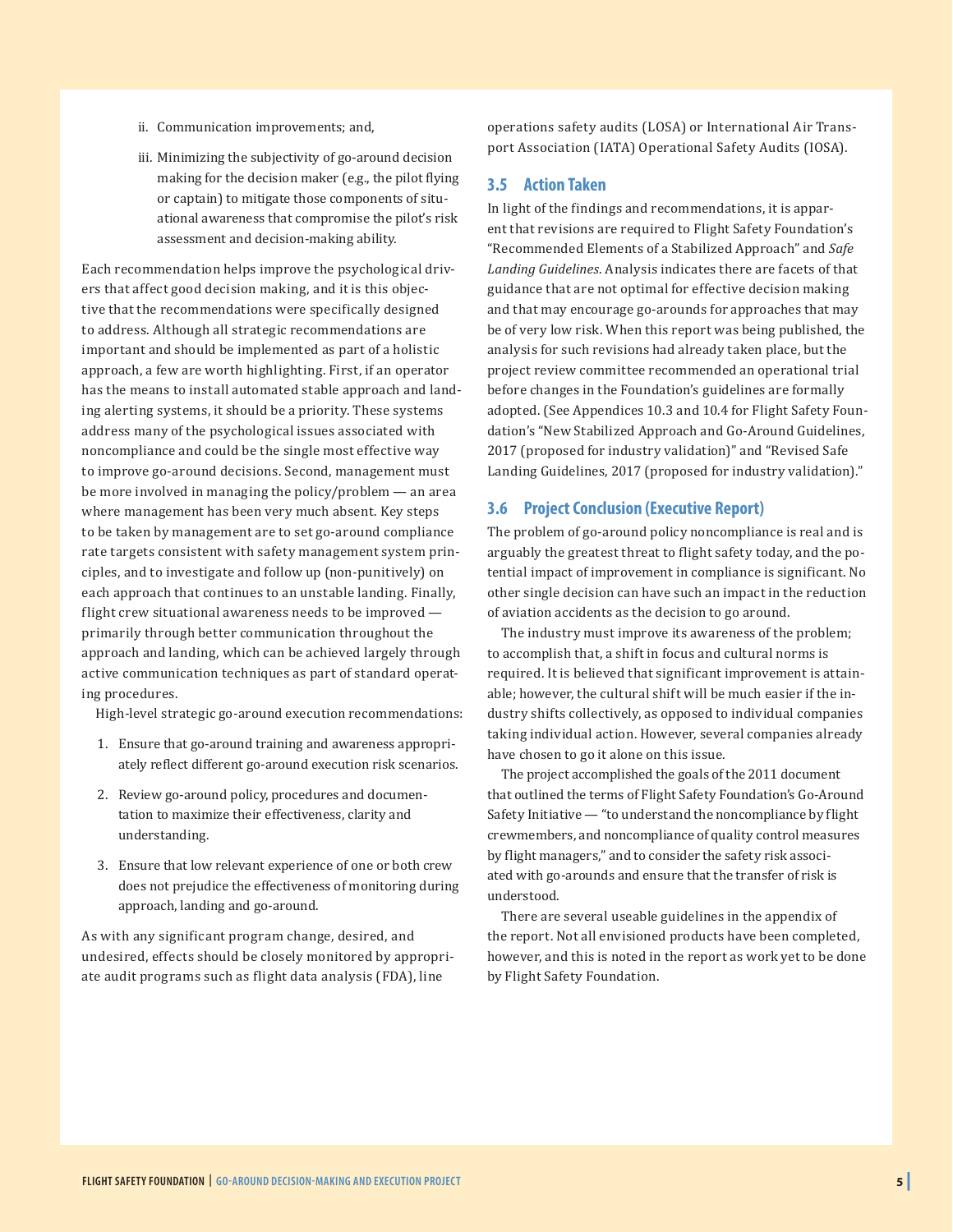## **4 Background**

|<br>|<br>|<br>| n 2008, Flight Safety Foundation's International Advisory Committee (IAC) was briefed<sup>1</sup> about concerns that goarounds often were not being conducted when an unstable approach occurred below the stable approach height (SAH). The ensuing discussion concluded in agreement that the issue should be studied further. Interestingly, the Foundation's European Advisory Committee (EAC) began its own discussion related to go-arounds, the lack of unstable approach policy compliance, the risk of the go-around maneuver itself, and what effect air traffic services (ATS) providers could have on the issue. These discussions led the Foundation to look more deeply into the empirical data supporting such concerns.

Failure to conduct a go-around is the number one risk factor in approach and landing accidents (ALAs) and the number one cause of runway excursions (Burin, 2011: The Year in Review). Recent analyses of data from 1994 through 2010 indicate that 33 percent of all accidents are runway excursions, and that they are the most common type of accident (Burin, 2011: The Year in Review) (Tarrel). Unstable approaches occur on 3.5 to 4.0 percent of all approaches, and 95 to 97 percent of flight crews whose airplanes are in this state continue the approach to landing (Burin, 2011: The Year in Review) (Klinect) (Pursey, Evidence Based Training). In "Analysis of Approach and Landing Accidents and Serious Incidents" one of several studies conducted by Flight Safety Foundation's Approach and Landing Accident Reduction (ALAR) Task Force and published by the Foundation in 1999 — the task force conducted an in-depth analysis of 76 accidents and incidents that occurred from 1984 through 1997. The task force found that a go-around was initiated in only 17 percent of the occurrences and said that "given the evidence … analysts expected the initiation of a higher number of go-arounds in practice" (Flight Safety Foundation ALAR Task Force).

Approximately 65 percent of all accidents are ALAs (W. F. Curtis) (IATA). One analysis concluded that more than 80 percent of ALAs would have been preventable — if the crew had decided to go around (Burin, 2011: The Year in Review). Simply calculated, potentially about half of *all* accidents could be prevented with a decision to go around. No other single decision can have such an impact on the overall aviation accident rate. Although all of these studies are somewhat subjective, the consistencies from study to study indicate the problem is

real and is of the magnitude the studies indicate. Clearly, a goaround decision can yield great benefits, but what about the risks associated with the go-around maneuver itself?

There is no shortage of informative studies that have analyzed what occurred during ALAs and what factors contributed to the accidents. However, no known study has examined flight crew decision making from a psychological perspective to determine why some crews continued with an unstable approach, knowingly violating company policies, and why others elected to go around. What are the drivers of intentional noncompliance with a critical safety policy?

The ALAR Task Force's analysis of approach and landing accidents and serious incidents identified "poor professional judgment/airmanship" (i.e. decision making) as the most frequent casual factor, occurring in 74 percent of the 76 events. Another form of poor decision making — "press-on-itis," or continuing an approach when conditions suggest otherwise — accounted for 42 percent of all occurrences (Flight Safety Foundation ALAR Task Force).

More questions arise about the actions, or inactions, of company management in these events. If the data have been consistent for many years, why have managers not been able to correct the problem? With such a low industry compliance rate, some basic questions about management's role need to be answered: Are they aware of the noncompliance rates, and if so, then why have they been unable to mitigate or improve compliance with established go-around policies? If they are not concerned with the poor compliance rate, why not? Management issues were not cited in any of the 13 conclusions of the ALAR Task Force's final "Analysis of Fatal Approach and Landing Accidents." However, in the Task Force's conclusions of a related study — "Analysis of Approach and Landing Accidents and Serious Incidents" — "company management failure" was identified as a circumstantial factor in 46 percent of the occurrences (Flight Safety Foundation ALAR Task Force).

Based on these analyses, better awareness of the problem, and new questions, Flight Safety Foundation initiated the Go-Around Decision-Making and Execution Project (2011). It was designed as a joint EAC–IAC project, with each committee focusing on one specific aspect of the issue; the IAC focused on go-around decision making, and the EAC focused on the performance of the go-around.

<sup>1</sup> Curtis, William. IAC meeting. Boeing, Seattle. 2008. presentation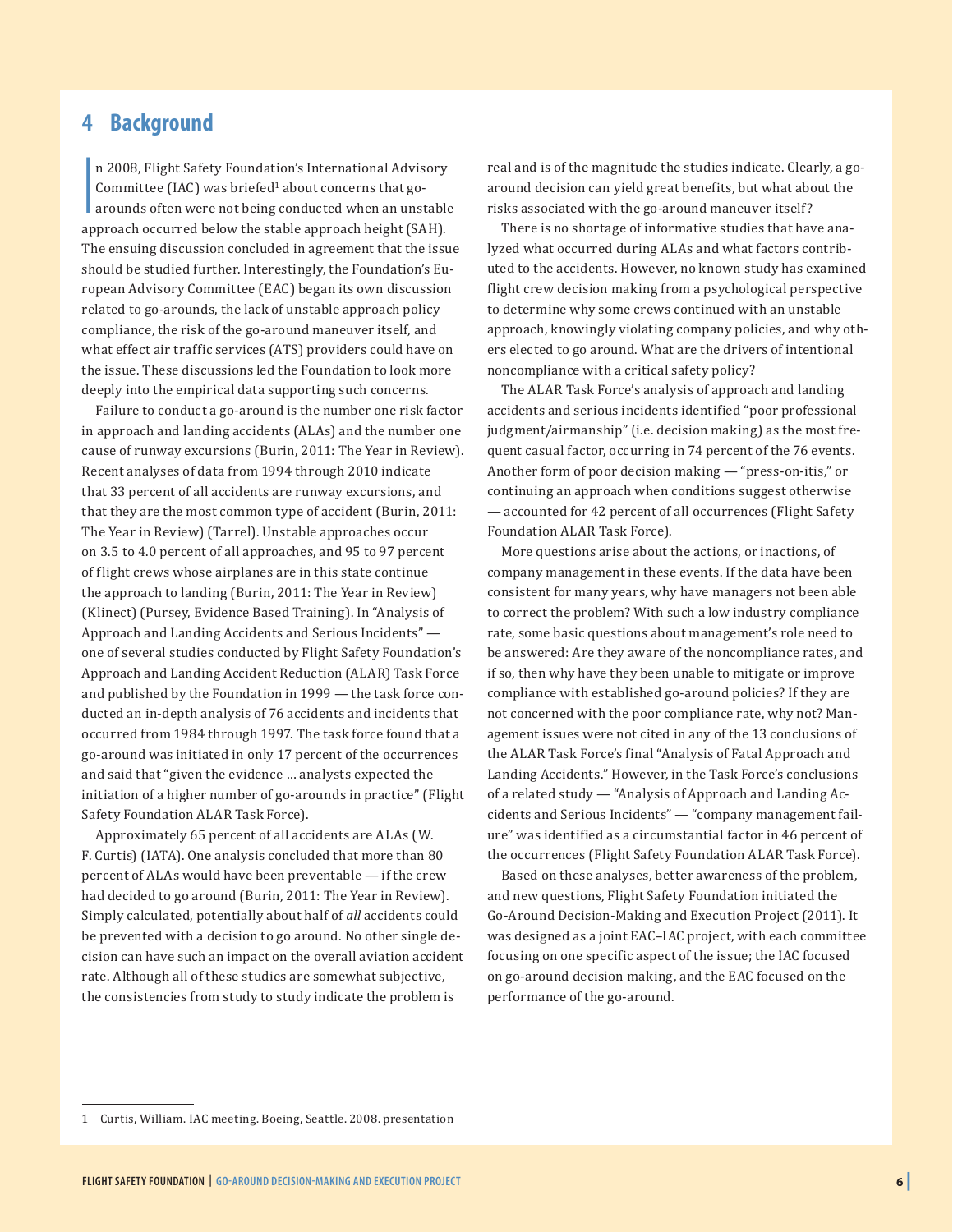## **5 Go-Around Decision Making**

#### **5.1 Flight Crew**

#### **5.1.1 Methodology and Information Collection**

The Presage Group was commissioned by Flight Safety Foundation to conduct research and analysis on the psychology of factors contributing to intentional noncompliance. The basis for much of the following comes from two studies conducted by Presage — one that analyzed the psychology of flight crew decision making during unstable approaches, and another that analyzed the psychology of company management decision making pertaining to addressing noncompliance with company go-around safety policies (Smith, Jamieson and Curtis, Why Are Go-Around Policies Ineffective? The Psycology of Decision Making During Unstable Approaches) (Smith, Jamieson and Curtis, Why Are Go-Around Policies Ineffective? The View From the Airline Manager's Desk). Although the issue extends beyond unstable approaches, the studies were conducted on this phase of flight as data were readily attainable from flight crews.

A psychological survey was developed that used unique questioning and experimental methodologies to understand the causation of compliant versus noncompliant flight crew go-around decision making. These techniques included assessing pilots' experiences using a series of questions designed to explore the psychological precursors of risk assessment and decision making. A second survey was designed to assess the perceptions, beliefs and experiences of airline managers and safety and operational personnel regarding unstable approaches and how they are managed at their host companies. To fully understand the systemic roots and dynamics of noncompliance with unstable approach policies across the industry, the results of the managers study were compared with those of the parallel flight crew study.

#### **5.1.2 Flight Crew Event Recall — Study Segmentation**

In this segment of the study, we asked pilots to recall recent specific instances of unstable approaches, at or below SAH (i.e., we asked for the *last instance* they had experienced). This special "situated recall" task elicited detailed descriptions of their experiences during the minutes leading up to and including a decision on whether to call for a go-around. These experiences include subjective aspects (e.g., their situational and risk assessments, felt social pressures, fatigue, beliefs about their companies' go-around policies, etc.) as well as their psychological representations of the objective factors characterizing the aircraft and the environment during their

approaches (e.g., flight instabilities, visual reference conditions, environmental and air traffic control [ATC] factors, etc.). These variables constitute a full and in-depth recounting of the objective factors and their resulting psychological states during the critical time interval leading up to the decisions — states that were hypothesized to be the highly important precursors of those decisions. In addition, to help refine the analysis, pilots also reported a variety of basic demographic information (e.g., rank, time on type, base of operations, etc.) and flight operational characteristics (long haul versus short haul operations, aircraft type, etc.). The content of the entire survey was thoroughly reviewed, commented upon and amended in accordance with the recommendations made by members of the IAC and EAC and other expert advisory team members.

The pilots were divided into groups:

- Those who only experienced continuing to land with an unstable approach (UA group);
- Those who only experienced a go-around (GA group); and,
- Those who had experienced both go-around and unstable approach events. Pilots in this group were randomly assigned to one of two groups — to recall a scenario in which they had flown an unstable approach but did not call for a go-around, or to recall a go-around event.

This random experimental assignment allowed us to confidently identify objective and psychological situational factors associated with noncompliance with go-around policies regarding go-around decision making. Pilots who reported they had only flown a go-around or an unstable approach recently (i.e., in the last five years) recalled their last event of those respective types.

The main set of psychological and psychosocial factors assessed was a differentiated set of nine facets of awareness that "unpack" the concept of situational awareness in a comprehensive and holistic way, giving a rich phenomenological account of unstable approach and landing conditions as they are lived, and providing useful and targeted guidance for mitigations. This set of psychosocial awareness constructs (Presage Group) includes the aspects detailed in Table 1 (p. 8), which comprise an inter-related system of mutual causation. It was hypothesized that greater awareness on each of the nine awareness dimensions would be associated with making better assessments of risk and decisions to go around; in general, greater situational awareness competencies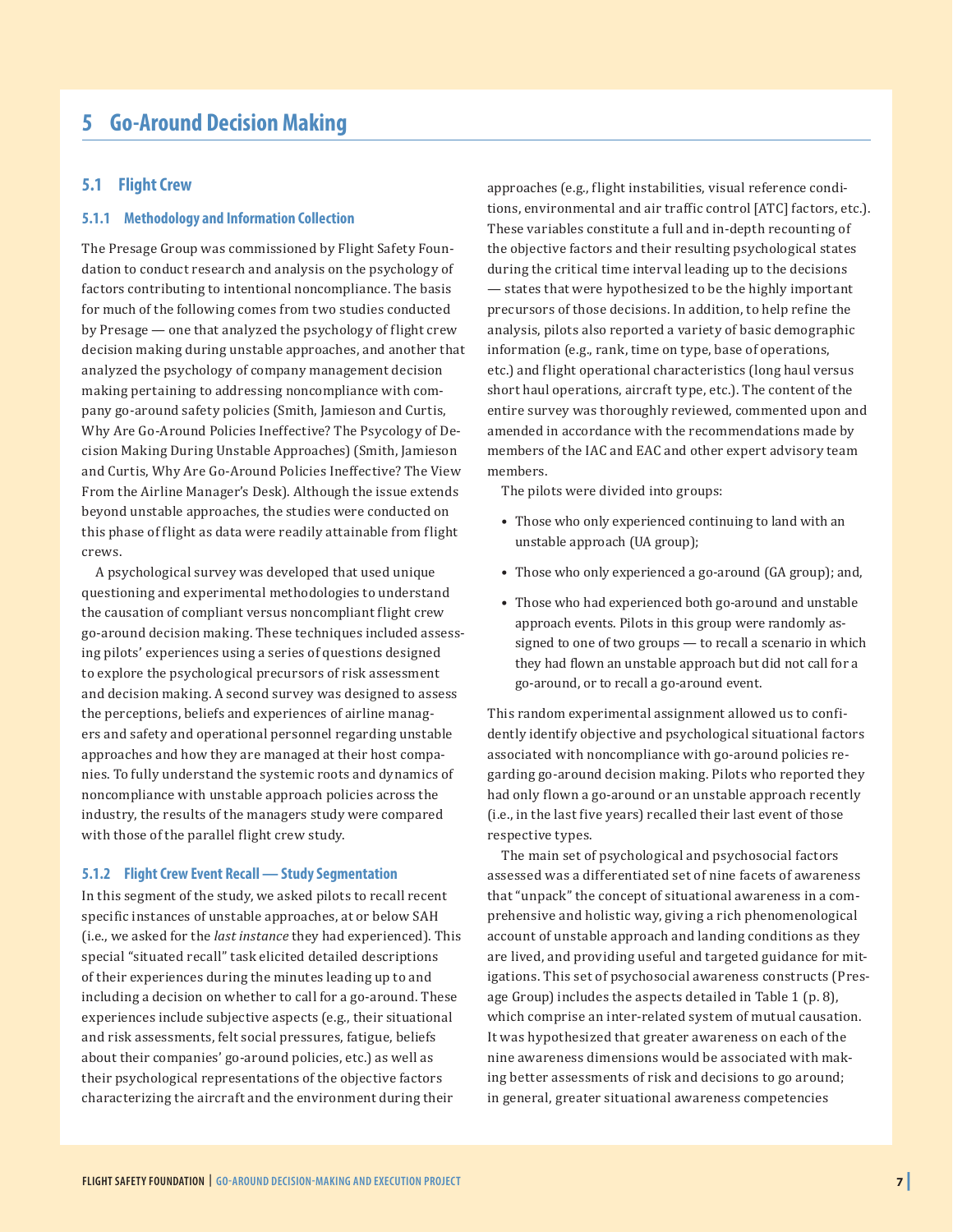#### **Glossary of Presage Situational Awareness Constructs (Pilots)**

| <b>Description</b>                                                                                                                                                                      |
|-----------------------------------------------------------------------------------------------------------------------------------------------------------------------------------------|
| Pilot's gut feeling for threats; seat of the pants experience,<br>which is characterized by an emotional, sensory experience<br>that triggers further cognitive analysis                |
| Pilot's ability to see and/or monitor real and potential threats<br>as they move and change over time and space                                                                         |
| Pilot's ability to draw from his or her personal and professional<br>experience bank to assess here-and-now events as "normal"                                                          |
| Pilot's expert knowledge of the operational envelope of his or<br>her equipment                                                                                                         |
| Pilot's expert knowledge of how to read and translate what<br>his or her instruments say                                                                                                |
| Pilot's ability to know how and when to compensate or adjust<br>correctly for present and anticipated future operational<br>conditions in order to ensure safe and compliant operations |
| Pilot's expert knowledge of operational procedures, their<br>order and correct sequencing                                                                                               |
| Pilot's ability to accurately assess and engage crewmember<br>relationships in a manner that protects safety and compliance                                                             |
| Pilot's experience of how the company supports and<br>encourages safety and how this in turn shapes his or her<br>commitment to safe and compliant behavior                             |
|                                                                                                                                                                                         |

Source: The Presage Group for Flight Safety Foundation

are associated with more operationally compliant decision making.

#### **5.1.3 Pilot Go-Around Thresholds — Study Segmentation**

A second experiment was included in this survey, and we report some findings below, but the details are too numerous to fully describe here. This experiment was designed to uncover the environmental and physical instability parameters that influence pilots' perceptions of the risks inherent in flying unstable approaches, and to examine when their attention to these parameters affects their judgments about when to call for go-arounds. In this study, pilots were presented with a hypothetical flight scenario in which they were randomly assigned to receive variations in the severity of the risk associated with wind conditions, runway conditions/ braking action and runway length. They were then asked at what degree of deviation, on five different flight parameters, those variations would cause them to call for a go-around. Pilots were instructed to report on their likelihood of calling for a go-around, based on their own *personal* risk criteria, not those of their companies or of the industry, on this set of five

flight parameters, and to do so at different altitudes. This allowed us to infer where on the flight path different risk factors become personally salient and important as drivers of pilots' judgments to go around, and how these factors might interact. The objective was to determine whether there was basic alignment between pilots' perceptions about when there is a need to call for a go-around and general company/industry policies about when these instabilities necessitate such a decision. In case of evidence of any gaps between these two, our goal was to use these data to guide realistic recommendations about changes in policy that might bring them into alignment while ensuring that safety would not be compromised. To the extent that pilots do not see current policies as constituting a set of legitimately unsafe conditions, they are likely to ignore such standard operating procedures (SOPs) and engage in potentially riskier, noncompliant flight behaviors. This was an

experimentally based attempt to explore pilot perceptions of what *should* constitute the conditions to go around, in *their* experienced judgment, and to begin to develop a view about whether such beliefs could be or should be incorporated into policy guidance and SOPs in a way that would help ensure compliant, safe behavior.

#### **5.1.4 Pilot Respondent Sampling**

Respondents to this survey were solicited through direct communication with safety personnel at various pilot associations and FSF-member and non-member airlines globally, as well as through various social media forums. The goal was to invite and administer the online survey to as many pilots as possible from around the world, representing a variety of fleets, aircraft, flight operations, respondent experience levels, cultures, physical geographies, and so on. Anonymity was assured to inspire honest and complete self-reports of pilots' experiences, as well as to stimulate participation. The 2,340 pilots who completed the survey included those with a good range of pilot experience on a variety of operational types, as well as wide geographical representation,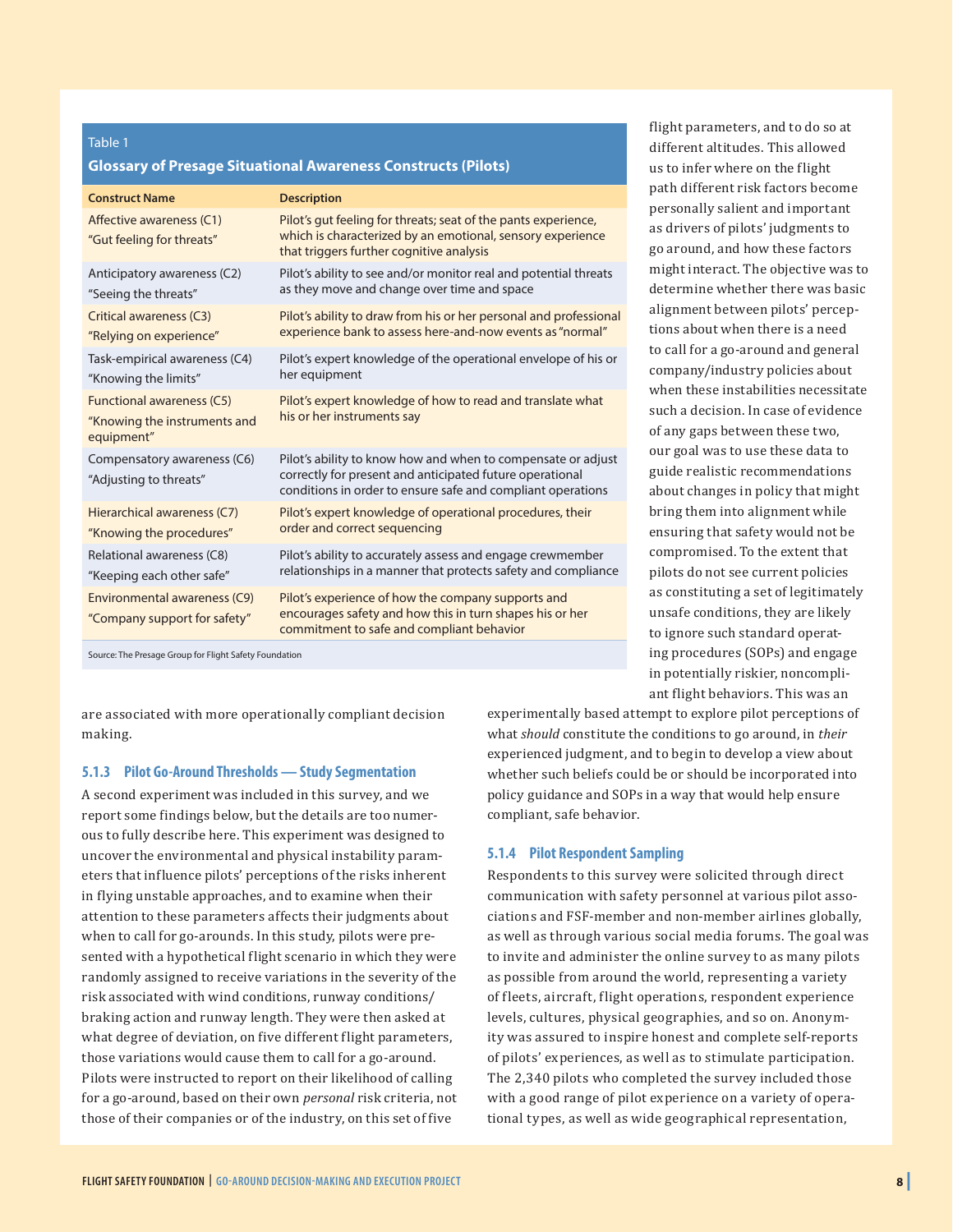#### Table 2 **Sample Characteristics** *(n=2,340)*

| <b>Variable</b>         | <b>Category</b>      | <b>Percent of sample</b> |
|-------------------------|----------------------|--------------------------|
| Gender                  | Male                 | 97                       |
|                         | Female               | $\overline{3}$           |
| Continent of            | Africa               | $\mathbf{1}$             |
| operations              | Asia                 | 25                       |
|                         | Europe               | 28                       |
|                         | <b>North America</b> | 34                       |
|                         | Oceania              | $\overline{0}$           |
|                         | South America        | 12                       |
| First language          | Non-English          | 56                       |
|                         | English              | 44                       |
| Initial training        | Non-military         | 74                       |
|                         | <b>Military</b>      | 26                       |
| <b>Current position</b> | Captain              | 66                       |
|                         | First officer        | 33                       |
|                         | Relief pilot         | 1                        |
| Flight hours (career)   | Median               | 10,000                   |
|                         | Range                | $200 - 31,000$           |
| Aircraft operation      | Passenger            | 88                       |
|                         | Charter              | $\overline{4}$           |
|                         | All cargo            | $\overline{7}$           |
|                         | Corporate            | <1                       |
|                         | Inactive             | <1                       |
| Type of operation       | Short-haul           | 62                       |
|                         | Long-haul            | 38                       |
|                         |                      |                          |

**Note**: Percentages for some variables do not total 100 because of rounding. Source: The Presage Group for Flight Safety Foundation

suggesting our results can be generalized to pilots worldwide (Table 2).

#### **5.2 Management Study**

In this study, we asked safety managers at major airlines those with the authority to recommend or enact changes in unstable approach criteria and policy/procedures, as well as those responsible for day-to-day quality control of flight operations — a series of questions regarding their views of the safety practices, procedures and organizational cultures within which unstable approaches and go-arounds occur in their own airline operations. Specifically, we asked such managers about the rates of compliance with unstable approach policies that they believed their airlines experienced, as well as the

compliance rates experienced by the commercial industry as a whole. Beyond this basic knowledge, we asked whether they were satisfied with their airline's performance on compliance with their unstable approach–go-around policies and procedures, and whether they thought them effective, about their perceptions of the clarity and appropriateness of these policies and procedures, about their beliefs that they had the support (informational support and organizational approval) to manage their company's go-around rates, and about their overall assessment of how urgently they believed that the risks (if any) perceived in their go-around rates needed to be addressed (if at all). The content of the entire survey was thoroughly reviewed, commented upon and amended in accordance with the recommendations made by members of the IAC, the EAC and other expert advisory team members.

As in the pilot study, the main set of psychological and psychosocial factors assessed were included in a differentiated set of nine facets of awareness, "unpacking" *situational awareness* in a comprehensive way, giving a phenomenological account of how effectively, from a manager's experience, they are managing pilot compliance with the unstable approach– go-around policies. This set of psychosocial awareness constructs (The Presage Group) includes the aspects detailed in Table 3 (p. 10), which comprise an inter-related system of mutual causation. Table 3 describes the nine facets in a context associated with a managerial role.

#### **5.2.1 Management Respondent Sampling**

The managerial respondents whose participation was solicited for this Flight Safety Foundation–sponsored survey were contacted via email communication/invitations from the Foundation, International Air Transport Association (IATA) and Airlines for America (A4A), as well as by several airlines. Anonymity was assured to inspire honest and complete selfreports of managers' beliefs and opinions.

As was true of the pilot sample, with the managers who completed the survey, we achieved wide geographical representation, suggesting that our results can perhaps be generalized to management personnel worldwide (Table 4, p. 11); however, several caveats are explained below. In fact, the distributions — by gender, continent and language — in the managers' sample were nearly identical to those in the pilots' sample. While few directors completed the survey, there were a sizeable number of mid- and senior-level managers in the sample. However, a subsequent question about respondents' roles and responsibilities within their airlines for recommending and leading change in unstable approach–go-around policies and procedures revealed that only 63 percent of those in the sample had such authority. Also included were respondents who were responsible for quality control of day-to-day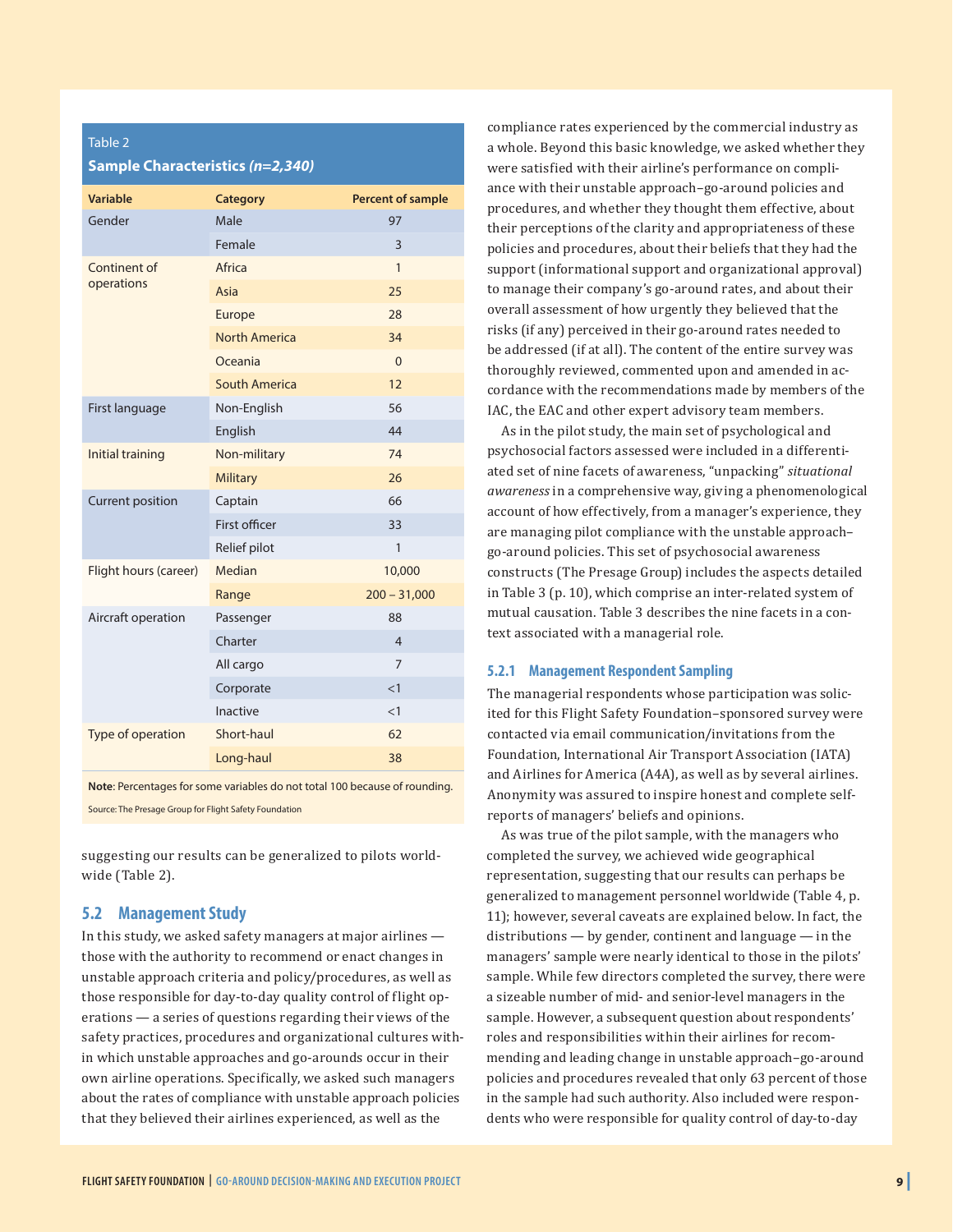#### **Glossary of Presage Situational Awareness Constructs (Management)**

| <b>Construct Name</b>                                                    | <b>Description</b>                                                                                                                                                                                                                 |
|--------------------------------------------------------------------------|------------------------------------------------------------------------------------------------------------------------------------------------------------------------------------------------------------------------------------|
| Affective awareness (C1)<br>"Gut feeling for threats"                    | Manager's gut feeling for threats; seat of the pants experience<br>or "spider sense," which is characterized by an emotional,<br>sensory experience that triggers further cognitive analysis                                       |
| Anticipatory awareness (C2)<br>"Seeing the threats"                      | Manager's ability to see and/or monitor real and potential<br>threats as they move and change over time                                                                                                                            |
| <b>Critical awareness (C3)</b><br>"Relying on experience"                | Manager's ability to draw from personal and professional<br>experience to assess here-and-now events as "normal"                                                                                                                   |
| Task-empirical awareness (C4)<br>"Knowing the limits"                    | Manager's expert knowledge of the operational envelope of<br>his or her policies and procedures; in other words, knowing<br>the boundaries                                                                                         |
| <b>Functional awareness (C5)</b><br>"Knowing the performance<br>metrics" | Manager's expert knowledge of how to read and translate<br>what data about his or her policies and procedures mean                                                                                                                 |
| Compensatory awareness (C6)<br>"Adjusting to threats"                    | Manager's ability to know how and when to compensate or<br>adjust correctly for present and anticipated future operational<br>conditions to ensure safe, compliant operations                                                      |
| Hierarchical awareness (C7)<br>"Knowing the procedures"                  | Manager's expert knowledge of operational policies,<br>procedures, their order and correct sequencing                                                                                                                              |
| Relational awareness (C8)<br>"Keeping each other safe"                   | Manager's ability to accurately assess how his or her actions<br>in managing the internal policies and procedures either<br>facilitate and protect safety and compliance or compromise<br>them                                     |
| Environmental awareness (C9)<br>"Company support for safety"             | Manager's experience of how the company supports and<br>encourages safety compliance and how this in turn shapes<br>his or her commitment to safe and compliant behavior or<br>adherence to the operational policies and practices |

Source: The Presage Group for Flight Safety Foundation

flight operations, irrespective of whether their role included policy development or implementation.

The considerable efforts that we made in our outreach and engagement strategy for the survey garnered 880 unique visits to the survey portal. We consider this number of hits to be very good, indicating that the engagement strategy drove a meaningful number of airline managers to the site. However, of those visiting, only 164 (18.6 percent) completed the survey, a response rate low in both absolute terms, and relative to the rate of participation among pilots (34 percent), who were asked to complete a much longer and more demanding survey. This low response rate constitutes, we believe, the first evidence pointing toward disengagement with the topic of unstable approach–go-around policy and procedures among airline flight operations personnel at the managerial level. This is especially true when we consider that the original criterion for inclusion in our final analysis stipulated that respondents must be in a position to develop and influence unstable approach– go-around policies and procedures at their airlines by virtue

of their authority to recommend or make changes. Based on this inclusion criterion and an analysis of respondents' self-reported roles and responsibilities, we achieved a sample of only 103 qualified respondents. To increase the sample size for analysis, we widened the sample frame to include those respondents responsible for quality control of day-to-day flight operations at their airlines, even if they did not have policy development responsibilities. (Note: A thorough comparison of the latter group with the original target revealed no systematic differences in their survey responses, justifying their inclusion in the final sample.) The study, therefore, reports the results from 128 managers (78 percent of all survey respondents and 15 percent of survey site visitors).

This low response rate essentially disallowed us from analyzing data for a second, experimental task of determining personal goaround thresholds for unstable approach risk among managers, similar to the pilots' go-around threshold experiment. Meanwhile, in light of the low response rate, a caveat must be issued for all other

results that we report below. That is because the normative response to the survey invitation among managers worldwide was to choose *not* to participate; therefore, we must question whether this was a valid and reliable sample of managers. That said, the results, although based on this small sample, are highly suggestive of trends in managers' perspectives on unstable approach–go-around policies and procedures. While we are unsure if the sample is, in fact, biased, our intuition tells us that any sample bias, if present, would tend toward having surveyed managers who are more engaged, aware and concerned about the issue than those who are less so. If this is true, these results may more likely over-represent the degree of awareness and concern about unstable approach–goaround noncompliance that exists in the industry.

#### **5.3 Industry Sensing**

Throughout the project, there have been numerous discussions with operators, regulators, manufacturers and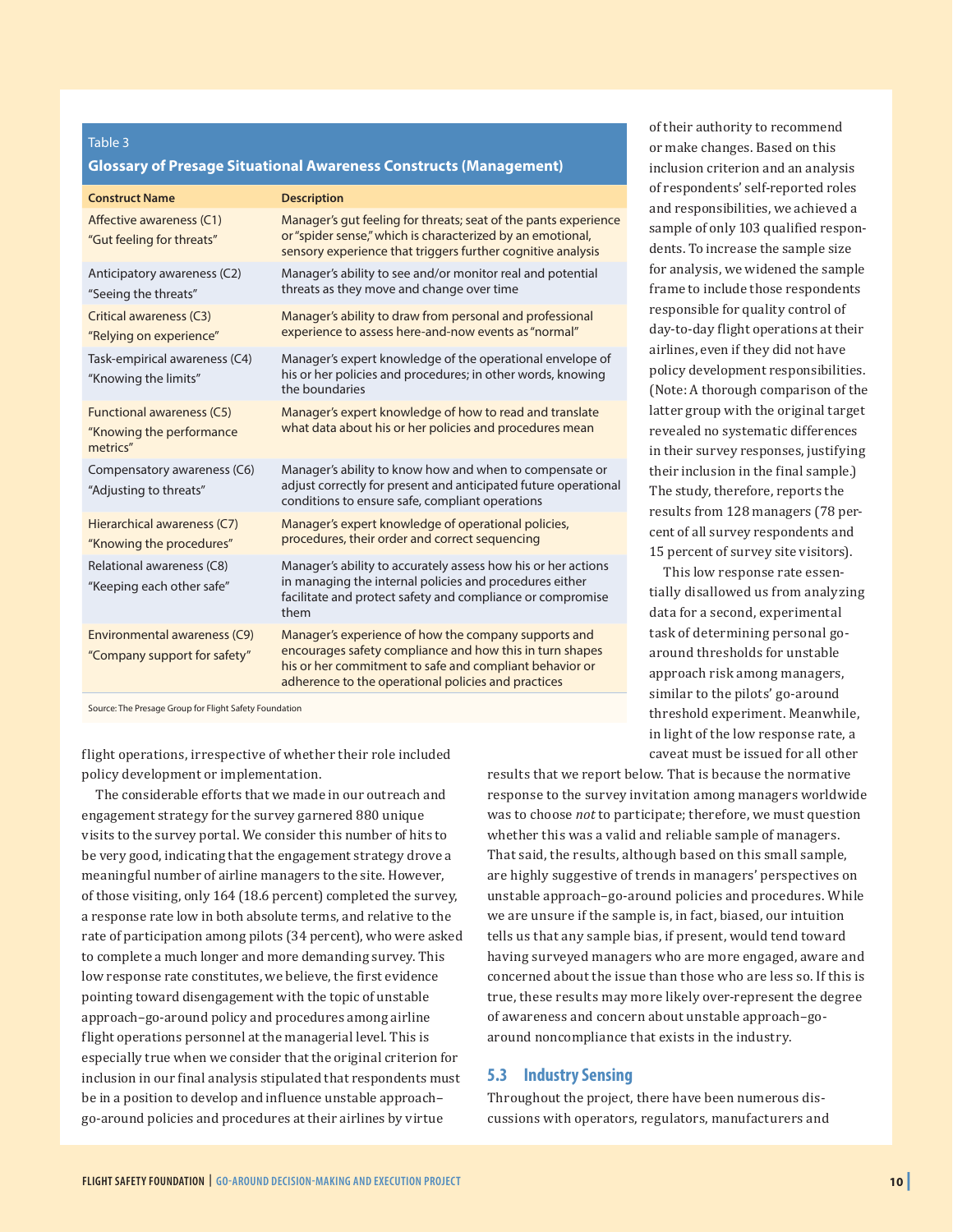| <b>Sample Characteristics</b>                     |                                     |                             |  |  |  |
|---------------------------------------------------|-------------------------------------|-----------------------------|--|--|--|
| Variable                                          | <b>Category</b>                     | <b>Percent of</b><br>sample |  |  |  |
| Gender                                            | Male                                | 100                         |  |  |  |
|                                                   | Female                              | $\overline{0}$              |  |  |  |
| Continent of                                      | Africa                              | $\overline{2}$              |  |  |  |
| operations                                        | Asia                                | 23                          |  |  |  |
|                                                   | Europe                              | 24                          |  |  |  |
|                                                   | North America                       | 34                          |  |  |  |
|                                                   | Oceania                             | $\overline{4}$              |  |  |  |
|                                                   | <b>South America</b>                | 13                          |  |  |  |
| First language                                    | Non-English                         | 53                          |  |  |  |
|                                                   | English                             | 47                          |  |  |  |
| <b>Current position</b>                           | Manager                             | 32                          |  |  |  |
|                                                   | Senior manager                      | 23                          |  |  |  |
|                                                   | Check airman                        | 13                          |  |  |  |
|                                                   | Captain/pilot                       | 10                          |  |  |  |
|                                                   | Instructor                          | 8                           |  |  |  |
|                                                   | Supervisor                          | 5                           |  |  |  |
|                                                   | Director (or above)                 | $\overline{2}$              |  |  |  |
|                                                   | Other/not reported                  | 7                           |  |  |  |
| Roles/responsibilities<br>for developing policies | Make recommendations<br>only        | 36                          |  |  |  |
| and procedures for<br><b>UAs and GAs</b>          | Make recommendations<br>and changes | 44                          |  |  |  |
|                                                   | QA, but not policy<br>development   | 20                          |  |  |  |

 $GA = go-around$ ;  $QA = quality$  assurance;  $UA =$  unstable approach;

Source: The Presage Group for Flight Safety Foundation

Table 4

investigative bodies, and conference and meeting presentations with follow-on conversations. Off-the-record accounts from agencies not wishing to be identified indicate that, of those that have tracked go-around compliance, rates are in the range of those discussed above (3 to 5 percent), and that they have been in that range for a protracted period of time. The exceptions are a couple of airlines that indicated their goaround compliance rates approach 100 percent.

Additionally, they say that their flight data acquisition programs are set to report out when the number of stable approach parameter exceedances is greater than one. The U.S. Federal Aviation Administration's (FAA's) Aviation Safety Information Analysis and Sharing (ASIAS)/flight operational quality assurance (FOQA) definition says an unstable approach occurs when more than two parameters are exceeded

between 1,000 ft above ground level (AGL) and 500 ft AGL, or below 500 ft (The Mitre Corporation). Most unstable approach–go-around policies require a go-around when one or more parameters are exceeded.

Often, the conversation begins with go-around policy noncompliance and expands to include discussions of unstable approaches and how they can be prevented in order to mitigate runway excursion ALAs.

#### **5.4 Analysis: Pilot Decision Making**

#### **5.4.1 Overview of Results**

The design of this study enabled us to look at the differences between those pilots who were compliant with their companies' policies and those who were not, according to objective and subjective measures. Table 5 (p. 12) presents data for the demographic, flight operational and objective factors present in the unstable approach events reported by pilots. Table 6 (p. 13) shows results for the psychological measures taken, that is, the Presage situational awareness variables, psychosocial factors (fatigue, risk assessment, etc.) and crew interactions. Table 7 (p. 14) illustrates findings for the measures of how pilots, in hindsight, evaluated the outcomes of their decisions and what they perceived as the main influences on their choices (i.e., personal, interpersonal, operational and organizational).

In these three tables, pilots are divided into four different groups for comparison:

- 1. Go-around–only history/GA group (27 percent of sample): pilots who reported they had only flown one or more go-arounds in the last five years but no unstable approaches;
- 2. Mixed history/GA group (16 percent): pilots who had flown one or more go-arounds and one or more unstable approaches in the last five years and who were randomly assigned to recall their last go-around event;
- 3. Mixed history/UA group (36 percent): pilots who had flown one or more go-arounds and one or more unstable approaches in the last five years and who were randomly assigned to recall their last unstable approach event; and
- 4. Unstable approach–only history/UA group (21 percent): pilots who reported they had only flown one or more unstable approaches in the last five years but no go-arounds.

A comparison of groups 2 and 3 (a combined 52 percent of the total sample) within each table represents one focus of the analysis, as these pilots were the only ones randomly assigned to groups. This random assignment controls for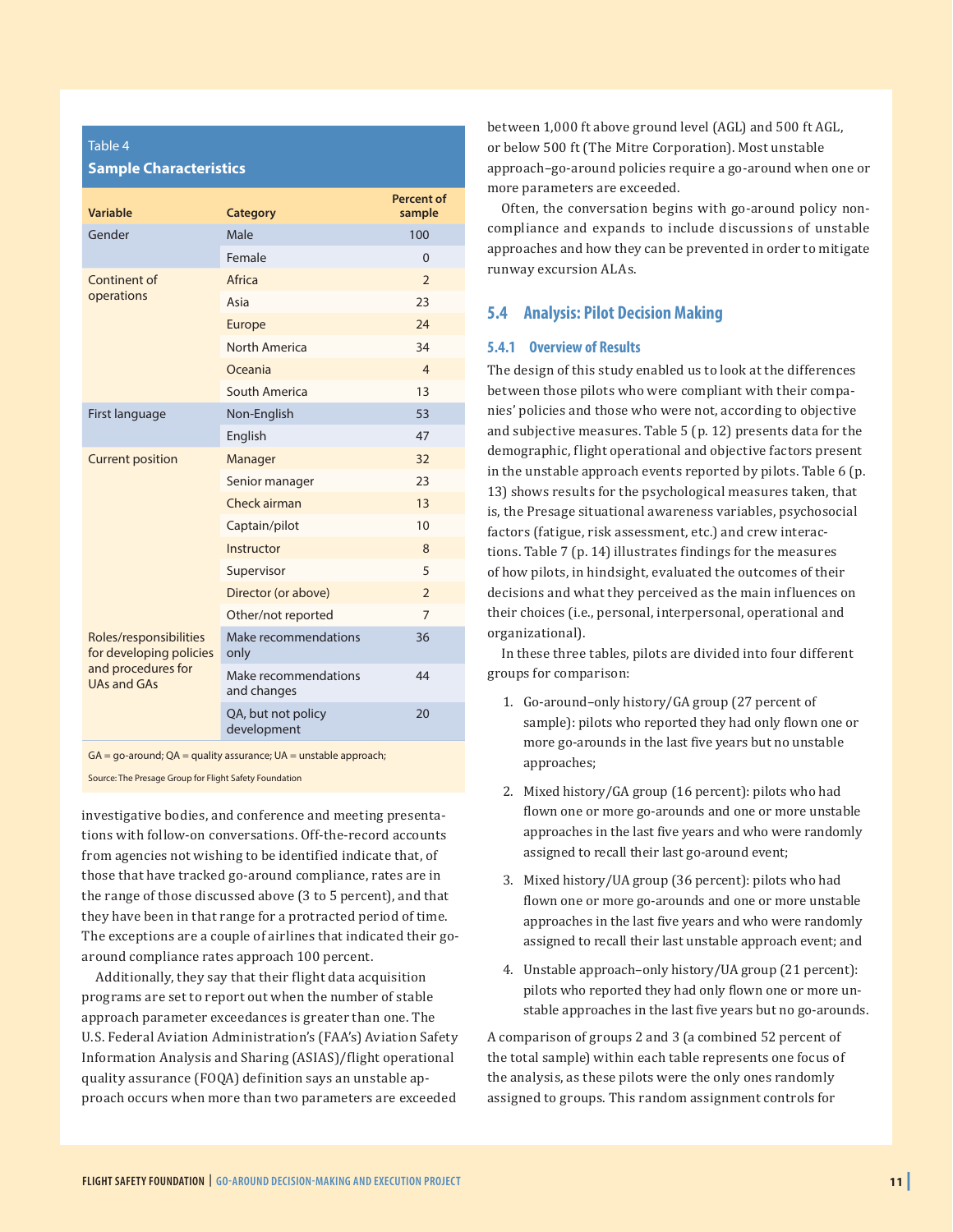#### **Results for Pilot and Flight Scenario Characteristics**

|                                                             |                                                      | <b>Pilot Types/Recall Conditions</b>            | p < 0.05                                        |                                                      |                                         |                 |
|-------------------------------------------------------------|------------------------------------------------------|-------------------------------------------------|-------------------------------------------------|------------------------------------------------------|-----------------------------------------|-----------------|
|                                                             | (1)<br><b>GA-Only</b><br>History/<br><b>GA Group</b> | (2)<br><b>Mixed History/</b><br><b>GA Group</b> | (3)<br><b>Mixed History/</b><br><b>UA Group</b> | (4)<br><b>UA-Only</b><br>History/<br><b>UA Group</b> | $(1)$ and $(2)$<br>vs. (3)<br>and $(4)$ | $(2)$ vs. $(3)$ |
| Pilot demographics                                          |                                                      |                                                 |                                                 |                                                      |                                         |                 |
| % Male pilots                                               | 97                                                   | 95                                              | 96                                              | 96                                                   | ns                                      | ns              |
| % Captains                                                  | 64                                                   | 64                                              | 58                                              | 46                                                   | Y                                       | ns              |
| % First officers                                            | 34                                                   | 35                                              | 39                                              | 52                                                   | Y                                       | ns              |
| Average total flight hours at time of event                 | 9,005                                                | 10,077                                          | 9,495                                           | 8,557                                                | ns                                      | ns              |
| Average total flight hours on type at time of event         | 3,163                                                | 2,757                                           | 3,099                                           | 2,830                                                | ns                                      | ns              |
| % Respondents whose first language was same as crew         | 82                                                   | 78                                              | 85                                              | 86                                                   | Y                                       | Y               |
| % Base of operations: Asia                                  | 24                                                   | 27                                              | 14                                              | 20                                                   | Y                                       | Y               |
| % Base of operations: Europe                                | 20                                                   | 20                                              | 26                                              | 33                                                   | Y                                       | ns              |
| % Base of operations: North America                         | 17                                                   | 43                                              | 42                                              | 42                                                   | Υ                                       | ns              |
| % Base of operations: South America                         | 35                                                   | $\overline{2}$                                  | 11                                              | 2                                                    | Y                                       | Y               |
| <b>Flight Characteristics</b>                               |                                                      |                                                 |                                                 |                                                      |                                         |                 |
| Recency of Event (Mean months in past)                      | 26                                                   | 38                                              | 37                                              | 32                                                   | ns                                      | ns              |
| % Short haul                                                | 76                                                   | 82                                              | 78                                              | 76                                                   | ns                                      | ns              |
| % Long haul                                                 | 24                                                   | 18                                              | 22                                              | 24                                                   | ns                                      | ns              |
| % VMC approaches                                            | 68                                                   | 73                                              | 85                                              | 86                                                   | Y                                       | Υ               |
| % IMC approaches                                            | 17                                                   | 17                                              | 8                                               | $\overline{7}$                                       | Y                                       | Y               |
| % Precision approaches                                      | 48                                                   | 36                                              | 38                                              | 39                                                   | ns                                      | ns              |
| % Nonprecision approaches                                   | 20                                                   | 16                                              | 12                                              | 11                                                   | Y                                       | ns              |
| % Approaches with active instrument reference               | 33                                                   | 32                                              | 35                                              | 33                                                   | ns                                      | ns              |
| % Approach without active instrument reference              | $\overline{7}$                                       | 12                                              | 6                                               | 12                                                   | ns                                      | Y               |
| % Manual approach to recognition of instability             | 37                                                   | 49                                              | 44                                              | 42                                                   | ns                                      | ns              |
| % Automated approach to recognition of instability          | 39                                                   | 22                                              | 29                                              | 25                                                   | ns                                      | ns              |
| % Combined manual and automated approach                    | 24                                                   | 29                                              | 26                                              | 32                                                   | ns                                      | ns              |
| % Unstable at stable approach height                        | 68                                                   | 77                                              | 85                                              | 88                                                   | Y                                       | Y               |
| % Unstable after stable approach height                     | 32                                                   | 23                                              | 15                                              | 12                                                   | Y                                       | Y               |
| % Respondents who were flying                               | 54                                                   | 56                                              | 53                                              | 52                                                   | ns                                      | ns              |
| % Respondents who personally made the decision to go around | 84                                                   | 73                                              | <b>NA</b>                                       | <b>NA</b>                                            | <b>NA</b>                               | <b>NA</b>       |
| % Respondents who made the decision to continue unstable    | <b>NA</b>                                            | <b>NA</b>                                       | 59                                              | 50                                                   | <b>NA</b>                               | <b>NA</b>       |
| % Respondents who discussed a go-around                     | <b>NA</b>                                            | <b>NA</b>                                       | 46                                              | 41                                                   | <b>NA</b>                               | <b>NA</b>       |
| Mean altitude at which decision was made (ft)               | 772                                                  | 713                                             | 843                                             | 763                                                  | ns                                      | ns              |
| Incidence of instability factors (%):                       |                                                      |                                                 |                                                 |                                                      |                                         |                 |
| Flight path deviation                                       | 64                                                   | 70                                              | 49                                              | 55                                                   | Υ                                       | Y               |
| Aircraft speed exceeded $V_{\text{REF}}$ +20 kt             | 50                                                   | 58                                              | 63                                              | 64                                                   | Y                                       | ns              |
| Aircraft speed was less than $V_{RFF}$                      | 9                                                    | $\overline{9}$                                  | $\overline{4}$                                  | 5                                                    | Y                                       | Y               |
| Sink rate exceeded 1,000 fpm                                | 48                                                   | 47                                              | 47                                              | 53                                                   | ns                                      | ns              |
| Power setting was not appropriate for the aircraft          | 42                                                   | 47                                              | 51                                              | 57                                                   | Y                                       | ns              |
| Aircraft was not in the correct landing configuration       | 30                                                   | 24                                              | 29                                              | 24                                                   | ns                                      | ns              |
| Briefings and checklists were not complete                  | 16                                                   | 13                                              | 14                                              | 16                                                   | ns                                      | ns              |
| Incidence of environmental factors (%):                     |                                                      |                                                 |                                                 |                                                      |                                         |                 |
| <b>Tail wind</b>                                            | 39                                                   | 33                                              | 32                                              | 25                                                   | Υ                                       | ns              |
| Wind shear                                                  | 25                                                   | 20                                              | 13                                              | $\,8\,$                                              | Y                                       | Y               |
| Turbulence                                                  | 34                                                   | 23                                              | 20                                              | 16                                                   | Y                                       | ns              |
| Insufficient visual reference                               | 21                                                   | 19                                              | 10                                              | 8                                                    | Y                                       | Y               |
| Contaminated runway                                         | 14                                                   | 12 <sup>°</sup>                                 | 6                                               | 3                                                    | Y                                       | Y               |
| Incidence of ATC factors (%):                               |                                                      |                                                 |                                                 |                                                      |                                         |                 |
| Occupied runway                                             | 8                                                    | $\overline{4}$                                  | 5                                               | 5                                                    | ns                                      | ns              |
| Inadequate separation on approach                           | 12                                                   | 10                                              | 11                                              | 13                                                   | ns                                      | ns              |
| Wake turbulence                                             | 9                                                    | $\overline{2}$                                  | $\overline{3}$                                  | 3                                                    | Y                                       | ns              |
| Late clearance or poor approach vectoring                   | 35                                                   | 43                                              | 35                                              | 44                                                   | ns                                      | ns              |

ATC = air traffic control; GA = Go-around; IMC = instrument meteorological conditions; NA = not available for comparison; ns = not significant; p = probability;  $UA =$  unstable approach; VMC = visual meteorological conditions;  $V_{REF}$  = reference landing speed; Y = statistically relevant

**Note**: Numbers in red for the two mixed groups represent statistically reliable effects.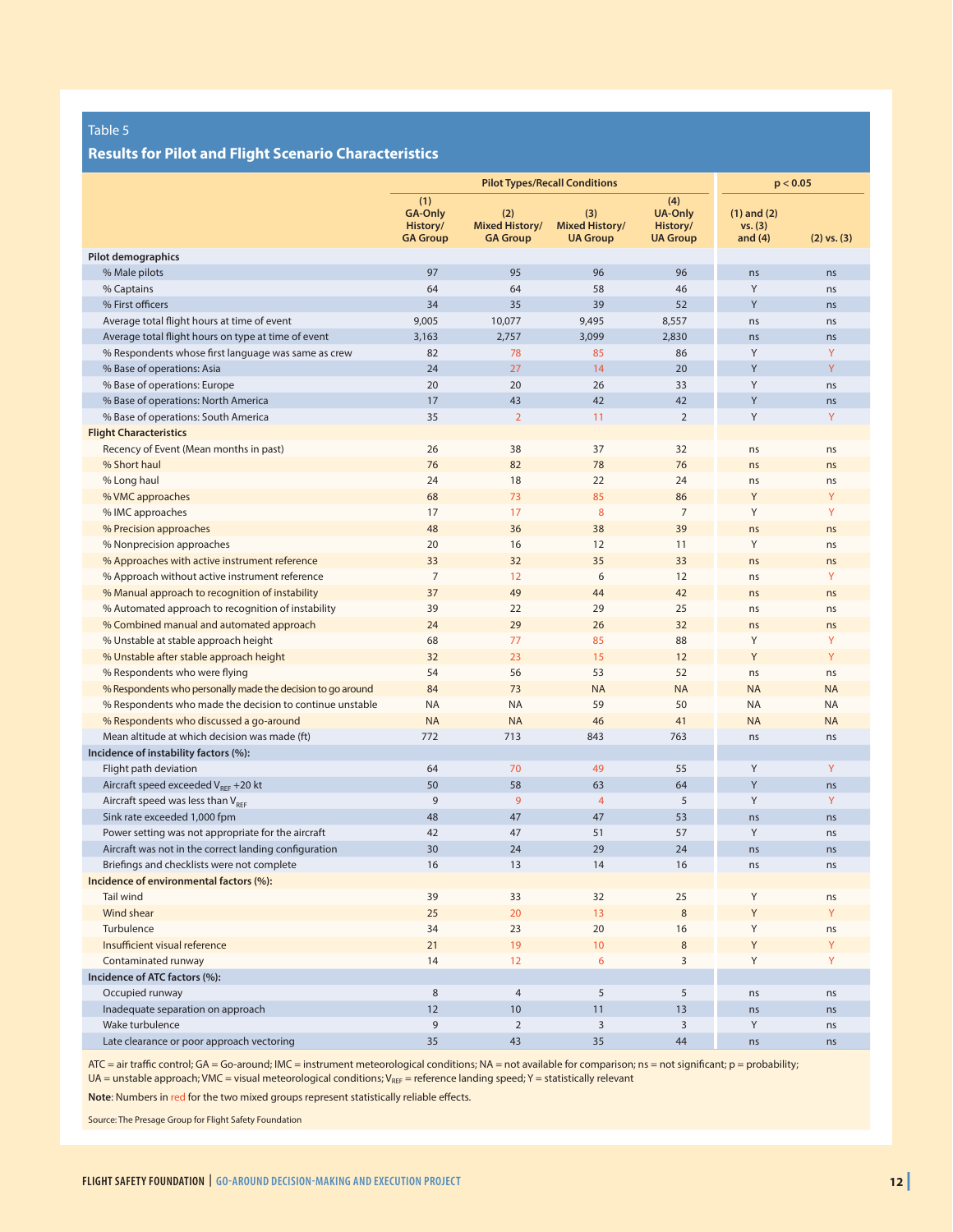#### **Results for Psychosocial Factors**

|                                                                                        | <b>Pilot Types/Recall Conditions</b>                 |                                                    |                                                    |                                                      | p < 0.05                                |                 |
|----------------------------------------------------------------------------------------|------------------------------------------------------|----------------------------------------------------|----------------------------------------------------|------------------------------------------------------|-----------------------------------------|-----------------|
|                                                                                        | (1)<br><b>GA-Only</b><br>History/<br><b>GA Group</b> | (2)<br><b>Mixed</b><br>History/<br><b>GA Group</b> | (3)<br><b>Mixed</b><br>History/<br><b>UA Group</b> | (4)<br><b>UA-Only</b><br>History/<br><b>UA Group</b> | $(1)$ and $(2)$<br>vs. (3)<br>and $(4)$ | $(2)$ vs. $(3)$ |
| Mean scores on Presage situational awareness constructs (6-pt; high=higher awareness): |                                                      |                                                    |                                                    |                                                      |                                         |                 |
| Affective awareness (gut feel for threats)                                             | 4.39                                                 | 4.30                                               | 3.29                                               | 3.36                                                 | Υ                                       | Y               |
| Functional awareness (knowing the instruments and equipment)                           | 4.83                                                 | 4.36                                               | 3.28                                               | 3.41                                                 | Y                                       | Y               |
| Critical awareness (relying on experience)                                             | 4.22                                                 | 4.28                                               | 3.90                                               | 3.68                                                 | Y                                       | Y               |
| Anticipatory awareness (seeing the threats)                                            | 4.13                                                 | 3.74                                               | 3.37                                               | 3.25                                                 | Y                                       | Y               |
| Task-empirical awareness (knowing the limits)                                          | 5.04                                                 | 4.72                                               | 4.77                                               | 4.78                                                 | Υ                                       | ns              |
| Compensatory awareness (adjusting to threats)                                          | 3.69                                                 | 3.28                                               | 2.43                                               | 2.50                                                 | Y                                       | Y               |
| Relational awareness (keeping each other safe)                                         | 4.57                                                 | 4.49                                               | 4.24                                               | 4.10                                                 | Y                                       | Y               |
| Hierarchical awareness (knowing the procedures)                                        | 4.73                                                 | 4.42                                               | 4.19                                               | 4.22                                                 | Y                                       | Y               |
| Environmental awareness (company support for safety)                                   | 5.28                                                 | 5.08                                               | 5.05                                               | 5.08                                                 | Υ                                       | ns              |
| Mean scores on key psychosocial factors (6-pt; high=higher score on dimension):        |                                                      |                                                    |                                                    |                                                      |                                         |                 |
| Presence of fatigue                                                                    | 2.85                                                 | 2.75                                               | 2.92                                               | 2.74                                                 | ns                                      | ns              |
| Proper fatigue management                                                              | 4.14                                                 | 4.08                                               | 3.75                                               | 3.61                                                 | Y                                       | Y               |
| Ability to listen to/understand gut feeling warnings about risk                        | 4.86                                                 | 4.50                                               | 4.17                                               | 4.19                                                 | Y                                       | Y               |
| Ability to anticipate a GA                                                             | 4.22                                                 | 4.11                                               | 3.29                                               | 3.03                                                 | Y                                       | Y               |
| Confidence in GA performance abilities                                                 | 5.36                                                 | 5.29                                               | 5.34                                               | 5.28                                                 | ns                                      | ns              |
| General willingness to challenge crew                                                  | 5.04                                                 | 4.92                                               | 4.96                                               | 4.85                                                 | ns                                      | ns              |
| Event challenges to authority                                                          | 3.02                                                 | 2.83                                               | 2.93                                               | 2.92                                                 | ns                                      | ns              |
| Appropriate crew influence on GA decision making                                       | 4.98                                                 | 4.95                                               | 4.79                                               | 4.56                                                 | Y                                       | Y               |
| Passenger pressure to land                                                             | 4.26                                                 | 3.61                                               | 3.80                                               | 3.78                                                 | ns                                      | ns              |
| Agreement with company UA/GA policies and procedures                                   | 4.78                                                 | 4.29                                               | 4.24                                               | 4.37                                                 | Y                                       | ns              |
| Intolerance for deviance from GA policy and procedures                                 | 5.11                                                 | 4.59                                               | 4.32                                               | 4.28                                                 | Υ                                       | Y               |
| Anticipated company support for a GA decision                                          | 5.25                                                 | 5.06                                               | 4.95                                               | 5.03                                                 | Y                                       | ns              |
| Assessment of the instability as risky/unmanageable                                    | 4.53                                                 | 4.20                                               | 2.36                                               | 2.39                                                 | Υ                                       | Y               |
| <b>Company incentivization:</b>                                                        |                                                      |                                                    |                                                    |                                                      |                                         |                 |
| % Who say their company reprimands pilots for performing UAs                           | 46                                                   | 50                                                 | 45                                                 | 43                                                   | ns                                      | ns              |
| % Who say their company reprimands pilots for performing GAs                           | $\overline{3}$                                       | $\overline{7}$                                     | $\overline{4}$                                     | $\overline{4}$                                       | ns                                      | ns              |
| Incidence of active consideration/discussion of instability factors (%)                |                                                      |                                                    |                                                    |                                                      |                                         |                 |
| Flight path deviation                                                                  | 77                                                   | 81                                                 | 69                                                 | 69                                                   | Y                                       | Y               |
| Aircraft speed exceeded $V_{RFF}$ +20 kt                                               | 86                                                   | 83                                                 | 71                                                 | 66                                                   | Y                                       | Y               |
| Aircraft speed was less than $V_{REF}$                                                 | 65                                                   | 69                                                 | 73                                                 | 73                                                   | ns                                      | ns              |
| Sink rate exceeded 1,000 fpm                                                           | 77                                                   | 73                                                 | 62                                                 | 66                                                   | Y                                       | Y               |
| Power setting was not appropriate for the aircraft                                     | 73                                                   | 61                                                 | 59                                                 | 58                                                   | Y                                       | ns              |
| Aircraft was not in the correct landing configuration                                  | 82                                                   | 81                                                 | 64                                                 | 64                                                   | Y                                       | Y               |
| Briefings and checklists were not complete                                             | 71                                                   | 44                                                 | 57                                                 | 54                                                   | ns                                      | ns              |
| Incidence of active consideration/discussion of environmental factors (%)              |                                                      |                                                    |                                                    |                                                      |                                         |                 |
| Tail wind                                                                              | 66                                                   | 65                                                 | 71                                                 | 68                                                   | ns                                      | ns              |
| Wind shear                                                                             | 73                                                   | 73                                                 | 80                                                 | 88                                                   | ns                                      | ns              |
| Turbulence                                                                             | 55                                                   | 75                                                 | 49                                                 | 58                                                   | ns                                      | Y               |
| Insufficient visual reference                                                          | 59                                                   | 69                                                 | 71                                                 | 59                                                   | ns                                      | ns              |
| Contaminated runway                                                                    | 64                                                   | 88                                                 | 60                                                 | 43                                                   | ns                                      | Y               |
| Incidence of active consideration/discussion of ATC factors (%)                        |                                                      |                                                    |                                                    |                                                      |                                         |                 |
| Occupied runway                                                                        | 65                                                   | 100                                                | 50                                                 | 91                                                   | ns                                      | Y               |
| Inadequate separation on approach                                                      | 62                                                   | 67                                                 | 62                                                 | 80                                                   | ns                                      | ns              |
| Wake turbulence                                                                        | 42                                                   | 100                                                | 60                                                 | 83                                                   | ns                                      | ns              |
| Late clearance or poor approach vectoring                                              | 70                                                   | 70                                                 | 71                                                 | 64                                                   | ns                                      | ns              |

ATC = air traffic control; GA = go-around; ns = not significant; p = probability; UA = unstable approach; V<sub>REF</sub> = reference landing speed; Y = statistically relevant

**Note**: Numbers in red for the two mixed groups represent statistically reliable effects.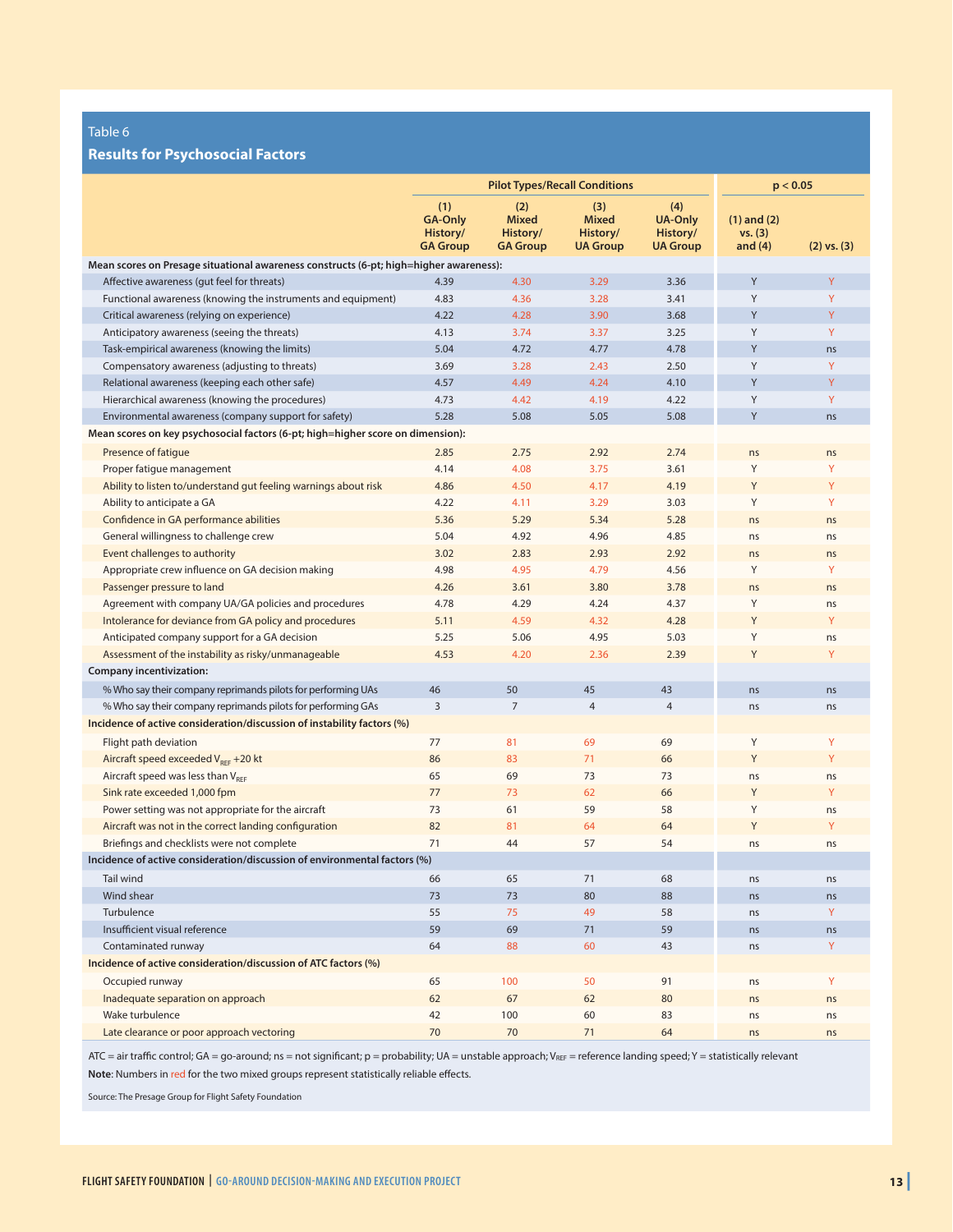#### **Results for Hindsight Judgments**

|                                                                                      | <b>Pilot Types/Recall Conditions</b>                 |                                                    |                                                    |                                                      | p < 0.05                                |                 |
|--------------------------------------------------------------------------------------|------------------------------------------------------|----------------------------------------------------|----------------------------------------------------|------------------------------------------------------|-----------------------------------------|-----------------|
|                                                                                      | (1)<br><b>GA-Only</b><br>History/<br><b>GA Group</b> | (2)<br><b>Mixed</b><br>History/<br><b>GA Group</b> | (3)<br><b>Mixed</b><br>History/<br><b>UA Group</b> | (4)<br><b>UA-Only</b><br>History/<br><b>UA Group</b> | $(1)$ and $(2)$<br>vs. (3)<br>and $(4)$ | $(2)$ vs. $(3)$ |
| GA-UA outcomes (6-pt; high=agree):                                                   |                                                      |                                                    |                                                    |                                                      |                                         |                 |
| Our GA was well executed                                                             | 5.45                                                 | 5.25                                               | <b>NA</b>                                          | <b>NA</b>                                            | <b>NA</b>                               | <b>NA</b>       |
| Our GA was well coordinated among the crew                                           | 5.41                                                 | 5.26                                               | <b>NA</b>                                          | <b>NA</b>                                            | <b>NA</b>                               | <b>NA</b>       |
| Our GA was well coordinated with ATC                                                 | 5.21                                                 | 5.21                                               | <b>NA</b>                                          | <b>NA</b>                                            | <b>NA</b>                               | <b>NA</b>       |
| Our GA was flown as expected                                                         | 5.43                                                 | 5.18                                               | <b>NA</b>                                          | <b>NA</b>                                            | <b>NA</b>                               | <b>NA</b>       |
| Our landing was normal                                                               | <b>NA</b>                                            | <b>NA</b>                                          | 4.74                                               | 4.76                                                 | <b>NA</b>                               | <b>NA</b>       |
| Our landing was long                                                                 | <b>NA</b>                                            | <b>NA</b>                                          | 2.42                                               | 2.67                                                 | <b>NA</b>                               | <b>NA</b>       |
| We experienced reduced control on the runway                                         | <b>NA</b>                                            | <b>NA</b>                                          | 1.45                                               | 1.39                                                 | <b>NA</b>                               | <b>NA</b>       |
| We were off the centerline on touchdown                                              | <b>NA</b>                                            | <b>NA</b>                                          | 1.43                                               | 1.46                                                 | <b>NA</b>                               | <b>NA</b>       |
| We had a hard/rough landing                                                          | <b>NA</b>                                            | <b>NA</b>                                          | 1.55                                               | 1.49                                                 | <b>NA</b>                               | <b>NA</b>       |
| We had negative passenger reactions                                                  | <b>NA</b>                                            | <b>NA</b>                                          | 1.34                                               | 1.36                                                 | <b>NA</b>                               | <b>NA</b>       |
| Post-flight evaluations of the decision and its outcomes (6-pt; high=agree)          |                                                      |                                                    |                                                    |                                                      |                                         |                 |
| I felt we made the right decision to GA/continue the<br>landing while unstable       | 5.77                                                 | 5.74                                               | 3.51                                               | 3.50                                                 | Υ                                       | Y               |
| If we had made opposite decision, it would not have<br>altered the risk              | 2.89                                                 | 3.03                                               | 3.41                                               | 3.18                                                 | Y                                       | Y               |
| Should not have made the decision we did                                             | 1.40                                                 | 1.43                                               | 4.15                                               | 4.08                                                 | Y                                       | Y               |
| Called GA/engaged in risk (UA) needlessly                                            | 1.99                                                 | 1.84                                               | 3.26                                               | 3.42                                                 | Y                                       | Ÿ               |
| We got support from our company for the decision to<br>GA/land in a UA               | 5.47                                                 | 5.17                                               | 2.18                                               | 2.25                                                 | Υ                                       | Ÿ               |
| We got criticism from our company for the decision to<br>GA/land in a UA             | 1.40                                                 | 1.48                                               | 2.22                                               | 2.02                                                 | Y                                       | Y               |
| Company's SOPs for initiating go-arounds served us well<br>(GA)/poorly (UA) that day | 5.26                                                 | 4.77                                               | 2.91                                               | 3.07                                                 | Y                                       | Y               |
| Changing views of GAs and UAs (%)                                                    |                                                      |                                                    |                                                    |                                                      |                                         |                 |
| % My views on calling GAs changed after experiencing<br>this event                   | 14                                                   | 21                                                 | 43                                                 | 45                                                   | Υ                                       | Y               |
| % My views on flying UAs changed after experiencing<br>this event                    | 17                                                   | 21                                                 | 43                                                 | 45                                                   | Υ                                       | Y               |
| Beliefs about degrees of influence on decision for (4-pt; high=strong influence):    |                                                      |                                                    |                                                    |                                                      |                                         |                 |
| Aircraft instabilities                                                               | 2.88                                                 | 2.98                                               | 1.57                                               | 1.52                                                 | Y                                       | Y               |
| Weather                                                                              | 2.36                                                 | 2.15                                               | 1.95                                               | 1.77                                                 | Y                                       | ns              |
| Fatigue                                                                              | 1.77                                                 | 1.64                                               | 1.77                                               | 1.67                                                 | ns                                      | ns              |
| Crew coordination                                                                    | 1.82                                                 | 1.87                                               | 2.10                                               | 2.12                                                 | Y                                       | Y               |
| Crew communication                                                                   | 1.74                                                 | 1.88                                               | 1.96                                               | 2.09                                                 | Y                                       | ns              |
| Experience                                                                           | 2.44                                                 | 2.61                                               | 2.68                                               | 2.85                                                 | Y                                       | ns              |
| Crew competency                                                                      | 1.88                                                 | 2.09                                               | 2.18                                               | 2.35                                                 | Y                                       | ns              |
| Aircraft configuration                                                               | 2.04                                                 | 1.96                                               | 1.74                                               | 1.72                                                 |                                         |                 |
| Company pressure to land                                                             | 1.15                                                 | 1.27                                               | 1.25                                               | 1.23                                                 | ns                                      | ns              |
| Commercial pressure to land (passenger connections,<br>scheduling, etc.)             | 1.30                                                 | 1.43                                               | 1.60                                               | 1.48                                                 | Y                                       | Y               |
| Peer/professional pressures to land                                                  | 1.29                                                 | 1.55                                               | 1.81                                               | 1.96                                                 | Y                                       | Y               |
| ATC pressure to land                                                                 | 1.29                                                 | 1.36                                               | 1.37                                               | 1.30                                                 | ns                                      | ns              |
| Critical aircraft system(s)                                                          | 1.25                                                 | 1.27                                               | 1.10                                               | 1.06                                                 | Y                                       | Y               |
| Communication with ATC                                                               | 1.57                                                 | 1.54                                               | 1.52                                               | 1.55                                                 | ns                                      | ns              |
| <b>Fuel levels</b>                                                                   | 1.29                                                 | 1.25                                               | 1.38                                               | 1.33                                                 | ns                                      | ns              |
| Personal resistance to managing the demands associated<br>with a GA                  | 1.29                                                 | 1.44                                               | 1.63                                               | 1.61                                                 | Y                                       | Y               |

ATC = air traffic control; GA = go-around; NA = not available for comparison; ns = not significant; p = probability; SOP = standard operating procedure; UA = unstable approach; Y = statistically relevant

**Note**: Numbers in red for the two mixed groups represent statistically reliable effects.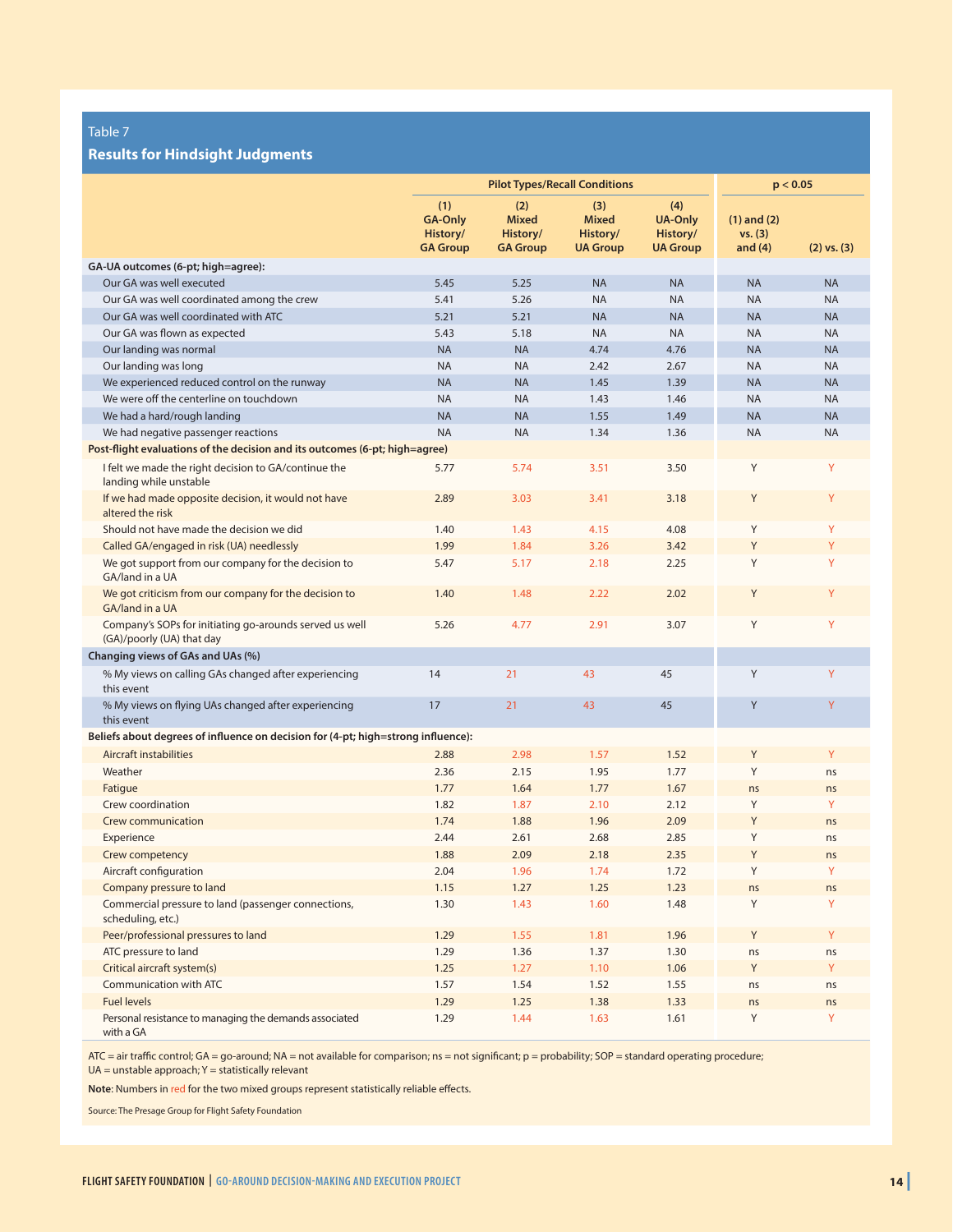chronic factors that would otherwise be "experimentally confounded" with their self-selection into a recall event condition (go-around or unstable approach) because they had recently experienced only that one type of event. Findings from a comparison of these groups are conservative, and represent situationally important factors associated with go-around decision making, not pilot dispositional factors. However, pilot tendencies and preferences associated with flying unstable approaches are, of course, present in the aviation community, and we will also point out in the data how such pilot dispositional factors may additionally contribute to noncompliance with go-around SOPs.

It is our belief that the best way to present the findings is to describe how pilots' noncompliant behavior is a function of a decision-making process influenced by the in-flight aircraft and environmental factors that shape pilots' decisions, their situational awareness competencies in encoding and interpreting the cues they receive about these aircraft and environmental factors, their personal perceptions of risk and risk tolerance that result, and their appetite for appropriate collaborative conversation about risk during the approach as an input to decision making. It is from both the pilots' responses within each of these four classes of variables, as well as the interactions between the two pilots, that a complete descriptive, psychological profile for noncompliance emerges.

#### **5.4.2 Pilot Situational Awareness Profile**

Situational awareness of his or her environment, in all its facets, is the psychological prerequisite for a pilot to judge risk and then to make a decision to maintain compliance and safety in light of that judgment. This study used The Presage Group's Situational Awareness Model for measuring and interpreting the psychological and social factors that collectively make up situational awareness. Recall that within this model, situational awareness comprises nine distinct but interconnected and seamless aspects of awareness. Much of our discussion will be framed around how each of these aspects influences a pilot's decision-making processes, singly and in concert with one another, to remain compliant rather than noncompliant. (We note in passing that the Presage model classifies with an average 85 percent accuracy whether pilots are describing an unstable approach and landing or a go-around — 88 percent for unstable approaches and 82 percent for go-arounds — based only on its psychosocial measurements and excluding any knowledge of the objective factors present in the unstable approach scenarios reported. This means that our assessment of the experience of awareness, as we have measured it, does a good job of predicting pilots' decision-making behavior — far beyond a 50 percent chance level of prediction).

The results of this study revealed, as hypothesized, that on all nine inter-related situational awareness factors, unstable approach pilots were significantly less aware than go-around pilots in the moments leading up to and including their goaround decision making — that is, they were less aware of their emotional responses to threat, less able to anticipate risk, more overconfident in their ability to compensate for the instability, and in less agreement with company SOPs, etc. In other words, the unstable approach–recall pilots scored much lower than did the go-around–recall pilots on every facet of situational awareness assessed. Seven of these nine differences held up statistically to the more rigorous analysis that compared just the experimentally assigned go-around and unstable approach pilots with one another. And eight of the nine differences between the experimentally assigned go-around and unstable approach pilots were even more pronounced when comparing the GA-only and UA-only groups.

It is meaningful to ask, "How does this awareness shape a pilot's perception of risk?" Put simply, a pilot's situational awareness competencies directly affect his or her perceptions and assessment of risk. The lower the degree of threat that pilots associate with instability and environmental factors the perception of which is directly informed by their situational awareness — the lower the significance that pilots will place on the contributing factors and the less risky they will perceive the situation to be. Table 6 shows this result, with unstable approach–recall pilots reporting much lower assessments of the riskiness and unmanageability of their instabilities than go-around–recall pilots.

#### *5.4.2.1 The Spreading Activation Effect of Situational Awareness Competencies*

We have asserted that the inter-dependent nature of the facets of situational awareness means that a decline in one facet will produce a rapid deleterious effect on the others. This becomes clear when we consider the data relevant to this "spreading activation effect" of situational awareness facets. For example, this cross-contamination effect is evident among the unstable approach pilot groups, whose lower scores on their gut feel for threats (Table 6), as well as on actually seeing the threats, leave them vulnerable to minimizing both their assessment of the potential threat of aircraft instability and their ability to see the threat of instability as a risk to be managed correctly. The natural outcome is that more unstable approach pilots are unstable at SAH (Table 5). A corollary of these lower awareness scores is that unstable approach pilots also score lower in their ability to leverage crew relationships to maximize compliance and safety; Table 6 shows that unstable approach pilots are more likely to minimize efforts to consider and/or discuss with their crewmembers both instability factors (i.e.,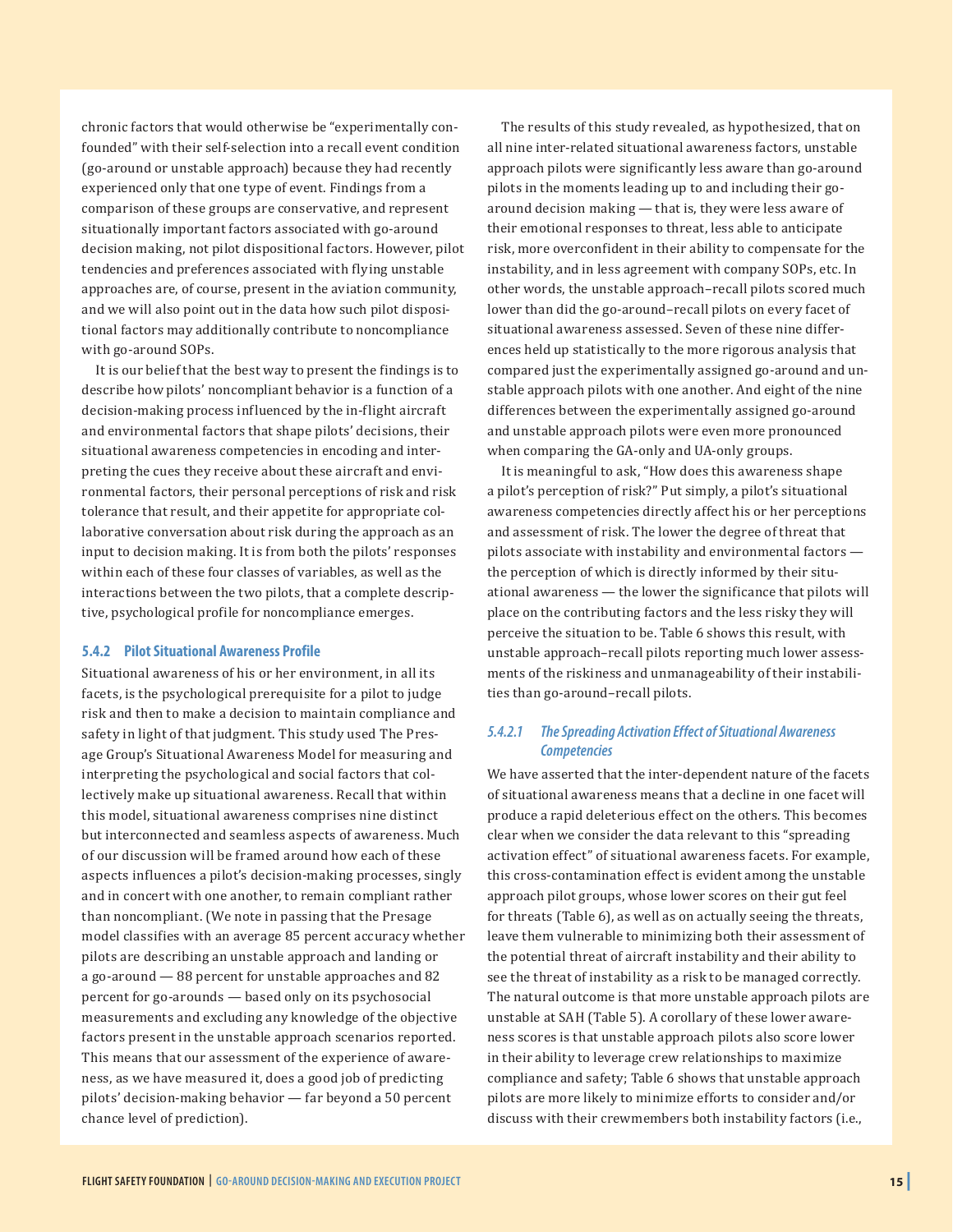flight path deviation, aircraft  $V_{REF}$  + 20 kt,<sup>2</sup> sink rate and landing configuration) and environmental factors (i.e., turbulence, contaminated runway and occupied runway).

It is the culminating effect of the aforementioned reduced awareness competencies that leaves the unstable approach pilots vulnerable to adopting a mental model that minimizes the risk of instability and reduces their attention to details. As the results for "knowing the instruments and equipment" and "knowing the procedures" indicate (i.e., functional and hierarchical awareness, in Table 6), unstable approach pilots are more tolerant of deviations from operational limits and procedures and less compliant with requirements that they perform all checklists and standard calls. Moreover, as these pilots commit to continuing with an unstable approach, they minimize what their professional experience could offer in executing what the SOP states (in Table 6, note "relying on experience" or critical awareness). In other words, when an unstable approach pilot is not tuned into salient information from his or her experience bank, he increases the risk profile of the operation and denies himself the opportunity to correctly adjust or compensate for the operational threat (in Table 6, "adjusting to threats" or compensatory awareness). The finding that unstable approach pilots more often than go-around pilots report being unstable at SAH confirms this missed opportunity to remain compliant (Table 5).

In concert with the former pattern is the finding that unstable approach pilots were more comfortable operating on the margins of the safety envelope (for example, in Table 6, note the lower scores on "knowing the limits" or taskempirical awareness), which translates to a greater tolerance for risk that is seen to be manageable. (Also in Table 6, note the assessment of the instability as risky/unmanageable.) If a pilot is paying less attention to his situational awareness competencies, he would likely also shut himself off from available resources, such as by using interpersonal relationships to protect operational safety and remain compliant (in Table 6, note "keeping each other safe" or relational awareness).

There are a number of significant findings at the granular level of this construct that tell a meaningful story. Most notable among these is that unstable approach pilots are relatively more likely than go-around pilots to feel crew pressure to land, to perceive a lack of crew support for a possible go-around decision, to feel discomfort in being challenged and in challenging others, and to feel inhibited about calling for a go-around because of the authority structure in the cockpit.

Also, go-around pilots are about four times more likely than unstable approach pilots (56 percent vs. 13 percent) to report recalling that an individual was prompting the crew to initiate a go-around. The evidence is clear that rather than leveraging the crew relationships as a tool for safe decision making, crew roles, expectations and communication had a suboptimal, even deleterious, effect. Finally, compounding this risk profile are the findings that unstable approach pilots score lower on "company support for safety" and that fewer than 50 percent of unstable approach–recall pilots believed they would be reprimanded for continuing an unstable approach to landing while, at the same time, maintaining that their company's criteria for when to execute a go-around are not realistic (Table 6). In the end, for the unstable approach pilots, there is less buy-in to company SOPs, and an incentive structure that "encourages," or is at least not seen to discourage, unstable approaches that are continued to a landing.

These results describe a situation that creates internal conflict for the unstable approach pilots, at least in hindsight, when they express regret for their decision to continue an unstable approach to landing (Table 7). Specifically, compared with go-around pilots, unstable approach pilots rated their flight outcomes less positively, believed less often that they had made the right decision, believed much more strongly than go-around pilots that they should not have made the decisions they did and, finally, agreed more strongly that they had engaged in needless risk.

#### *5.4.2.2 Interpretation of 'Conflicting' Results*

The results appear to imply a conflicting message from the unstable approach pilot group. On one hand, unstable approach pilots regret their decisions to continue an unstable approach and land, knowing that they have taken a risk, and yet, at the same time, they don't believe that the company's criteria for a go-around are realistic (Table 6). The latter may be, in part, a rationalization of their noncompliant decision, and one that they carry forward into the next such unstable approach situation. At the moment of decision, the potential for noncompliant behavior based on these beliefs is very present, while the chance seems remote that pilots may anticipate post-decision regret for not calling for a go-around — and may have that anticipation inhibit their tendency to continue the unstable approach.

Consider the psychosocial factors affecting unstable approach pilots at the time they need to make an appropriate decision on whether to go around: They have a lowered sense of situational awareness across most facets, which has led them to minimize the importance of objective threats in their assessment of risk. Further, their decision-making process receives little help from protective crew norms and processes; and there is no real disincentive to fly unstable approaches,

<sup>2</sup>  $V_{REF}$  is reference landing speed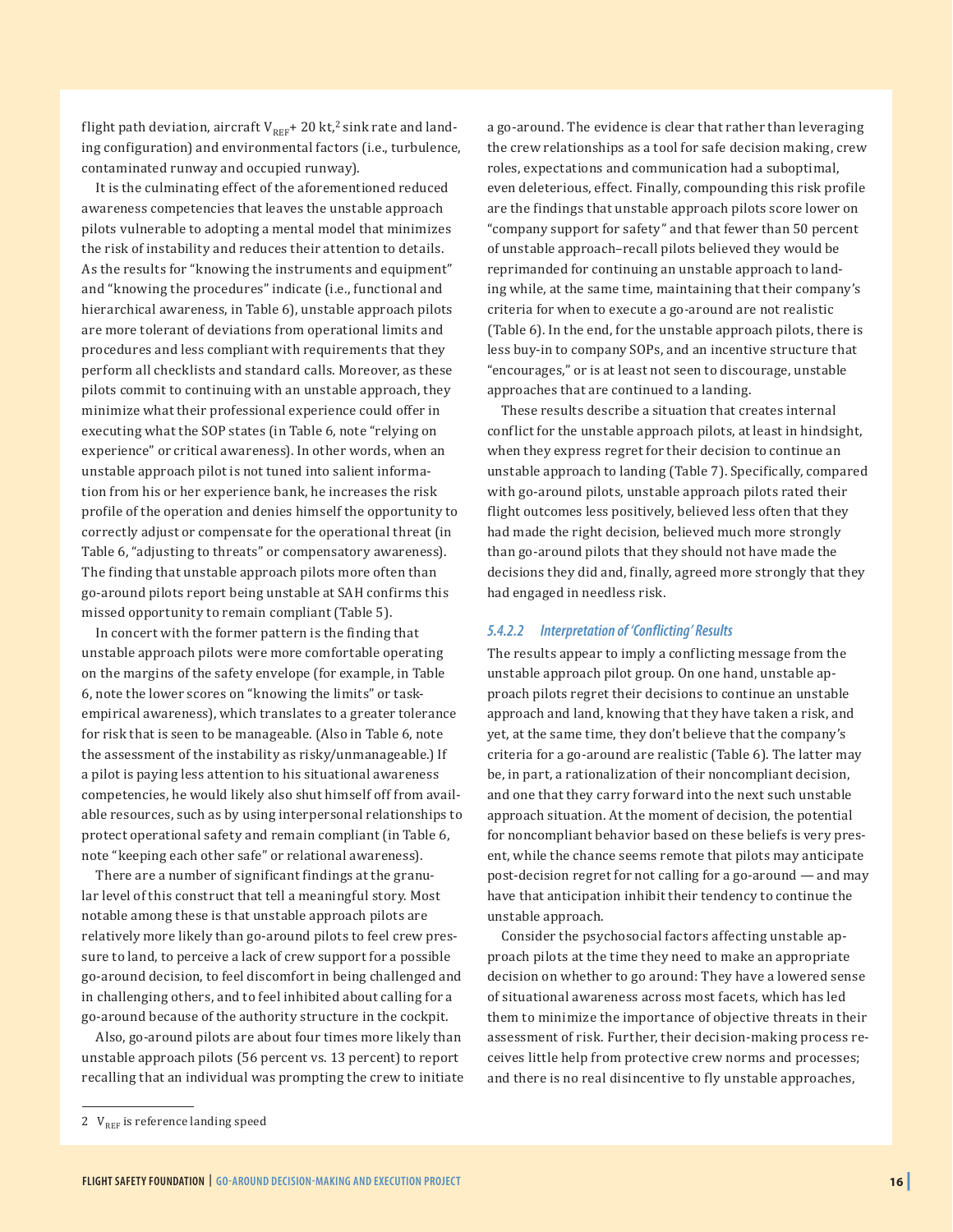

VFPD = vertical flight path deviation

Source: The Presage Group for Flight Safety Foundation

#### Figure 2

**GA Thresholds for Velocity Deviation**





Source: The Presage Group for Flight Safety Foundation

#### Figure 3



**GA Thresholds for Sink Rate Deviation**

Source: The Presage Group for Flight Safety Foundation

considering the expected company response to that decision. These are the ingredients of a recipe for the "normalization of deviance" to contaminate this component of aviation safety

culture. Essentially, this term refers to the development of a "new normal" mode of operation, which is passively supported, tolerated and/or approved by its stakeholders (pilots), owners (company management), and in some cases, regulators. Once entrenched within a given culture, this new mode's power and authority can considerably influence behavior, as evidenced in the Challenger and Columbia space shuttle tragedies (Vaughan). Supportive evidence from the results of this study indicates that in their acceptance of the noncompliant normal, unstable approach pilots have surrendered a level of situational awareness competency that directly impacts accurate risk assessment and full compliance with SOPs as published. In short, new norms, roles and incentives have come to displace some of the influence that situational awareness should have in proximity to risk assessment and decision making.

#### **5.4.3 Pilot Thresholds for Going Around**

Another area for discussion is the second experimental part of the survey, which asked pilots to describe their risk tolerance thresholds for various in-flight parameters, given a set of flight and environmental conditions. We found that braking action (good vs. poor) had a particularly large impact on a pilot's perception of the degrees of instability that warrant calling for a go-around. On the whole, however, pilots' thresholds for calling for go-around varied as a function of both height AGL and the instability parameter they were considering as a reason for going around. For several of these instability factors, the perceived threshold occurred well below 1,000 ft AGL (Figures 1 to 3). In particular, pilots said that they should be on profile at roughly 800 ft AGL, and that they could compensate for instabilities for  $V_{REF+}$  and sink rate later in the decent, at around 500 ft AGL.

In another project analysis, combined data from six North American airlines (two international jet airlines, three regional jet airlines and one regional turboprop airline) that are studying this problem independently show 2,035 pilot responses to the question: "What is the lowest altitude you believe a safe go-around could be executed from; with variable conditions?" (Figure 4, p. 18; Figure 5, p. 19; Figure 6, p. 20; Presage Group). The results can be broken out into four groupings: lateral and vertical deviations, energy management, aircraft configuration and environmental conditions. From the data, we can see significant altitude differences between the configuration of the aircraft and energy management, and how the more challenging environmental conditions affect flight crews' outlooks about when a go-around should be performed. Also of note is the lower altitude at which flight crews feel comfortable performing a go-around when all conditions are normal; this is not surprising, as we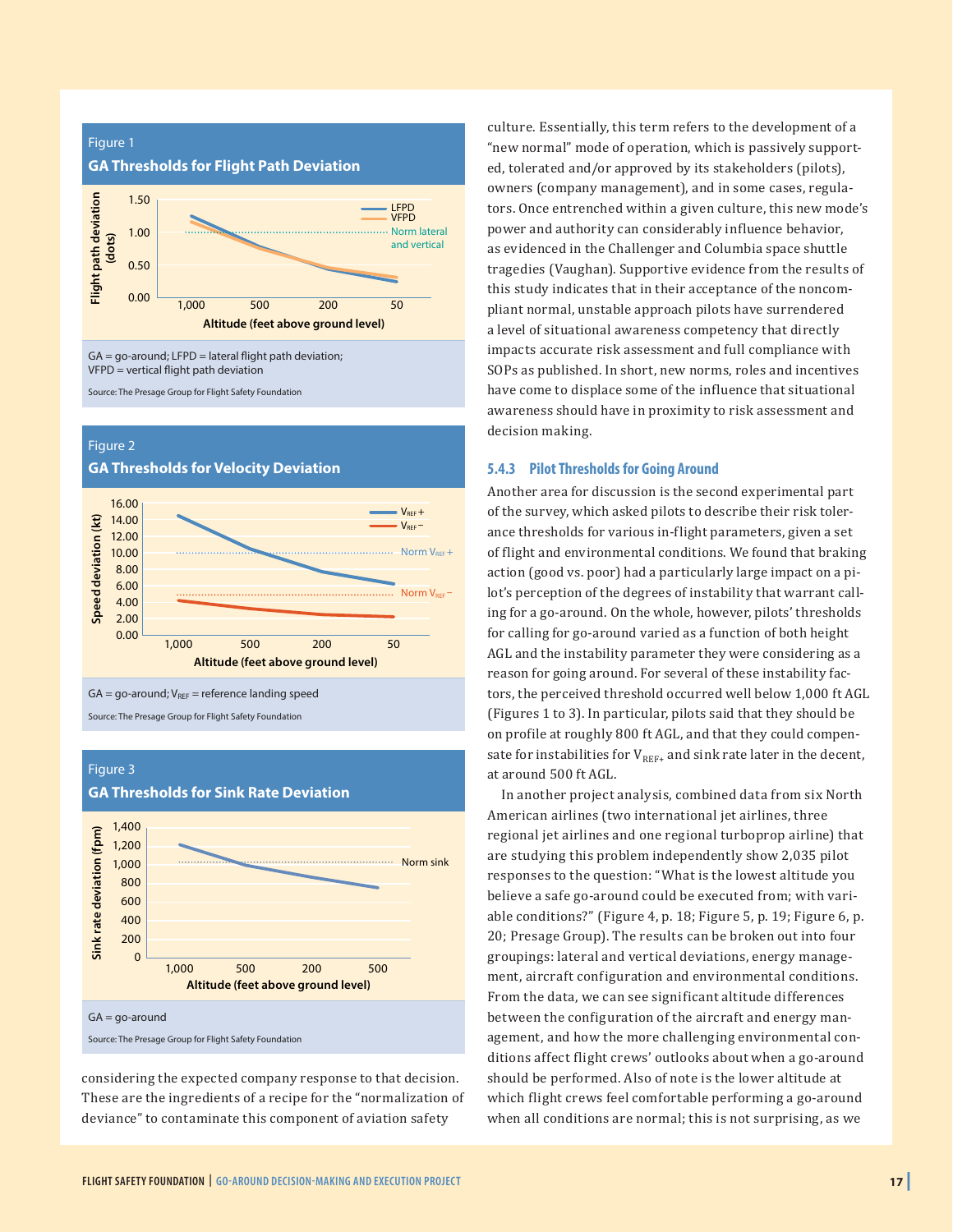#### Figure 4

**Pilot Response Scores to Question: What is the lowest altitude you believe a safe go-around could be executed from? (With variable conditions. Segmented values.)**

|                                                                                                                                                 | $1.000$ ft | 500 ft | 200 ft | 100 ft | <b>Threshold</b><br><b>Crossing</b> | <b>Just Prior</b><br>to Reverser<br><b>Thrust</b><br><b>Deployment</b> |
|-------------------------------------------------------------------------------------------------------------------------------------------------|------------|--------|--------|--------|-------------------------------------|------------------------------------------------------------------------|
| You are laterally slightly more than 1 dot away from<br>centerline approach course                                                              | 11%        | 33%    | 23%    | 14%    | 14%                                 | 4%                                                                     |
| You are vertically slightly more than 1 dot above desired<br>glide path                                                                         | 9%         | 27%    | 22%    | 12%    | 24%                                 | 6%                                                                     |
| You are vertically slightly more than 1 dot below desired<br>glide path                                                                         | 15%        | 34%    | 23%    | 15%    | 10%                                 | 4%                                                                     |
| Your airspeed is $V_{REF}$ plus 20–25 kt                                                                                                        | 13%        | 30%    | 19%    | 10%    | 21%                                 | 7%                                                                     |
| Your airspeed is $V_{RFF}$ minus 0-5 kt                                                                                                         | 5%         | 22%    | 22%    | 18%    | 27%                                 | 7%                                                                     |
| Your vertical rate of descent is slightly greater than 1,000<br>fpm                                                                             | 12%        | 39%    | 26%    | 11%    | 9%                                  | 3%                                                                     |
| Thrust is at idle                                                                                                                               | 11%        | 32%    | 21%    | 10%    | 16%                                 | 10%                                                                    |
| The aircraft is not fully configured for landing (gear/<br>flaps)                                                                               | 38%        | 43%    | 7%     | 3%     | 6%                                  | 2%                                                                     |
| The aircraft is unstable by parameter(s) you feel are most<br>critical and the landing distance available is the required<br>distance plus 10%  | 22%        | 39%    | 15%    | 8%     | 11%                                 | 4%                                                                     |
| The aircraft is unstable by parameter(s) you feel are most<br>critical and the landing distance available is the required<br>distance plus 100% | 18%        | 31%    | 18%    | 9%     | 16%                                 | 8%                                                                     |
| The aircraft is unstable by parameter(s) you feel are most<br>critical and the runway braking action is poor                                    | 31%        | 34%    | 12%    | 7%     | 10%                                 | 6%                                                                     |
| The aircraft is unstable by parameter(s) you feel are most<br>critical and the crosswind is slightly more than 30 kt                            | 21%        | 37%    | 17%    | 9%     | 12%                                 | 4%                                                                     |
| The aircraft is unstable by parameter(s) you feel are most<br>critical and the tail wind is slightly more than 10 kt                            | 22%        | 33%    | 18%    | 9%     | 13%                                 | 5%                                                                     |
| You are stable and all environmental conditions are<br>good                                                                                     | 3%         | 15%    | 13%    | 11%    | 37%                                 | 21%                                                                    |

 $V_{REF}$  = reference landing speed

**Note**: Some rows do not total 100% because of rounding.

Source: The Presage Group for Flight Safety Foundation

instill through training and demonstration that a go-around is safely accomplished up to the point of thrust reverser deployment.

#### **5.4.4 Varying Objective Levels of Unstable Approach Risk**

A full analysis of the objective levels of risk in each event recalled by the pilots is warranted to fully explain the phenomenon of broad noncompliance with go-around policies and SOPs. The inherent risks associated with the 97 percent of unstable approaches that continue unstable can only be indirectly inferred from the present methodology, based on pilot self-reports. This study mainly assessed the psychological characteristics and attributes, *in situ*, of pilots who choose to continue unstable approaches to landing versus those who make decisions to go around. The study does not segregate the various unstable approach scenarios into classes of environments presenting high or low objective risks. While it is understood that not all unstable approaches carry the same level of inherent risk, the 97 percent of unstable approaches that are flown to completion include the highest-risk approaches, and these can result in accidents. In the absence of a definition of the objective level of risk associated with a given approach, pilots have only one set of criteria, one definition of the instabilities and environmental threats that are expected to trigger a go-around choice. Beyond this single definition, it is up to the pilot to further determine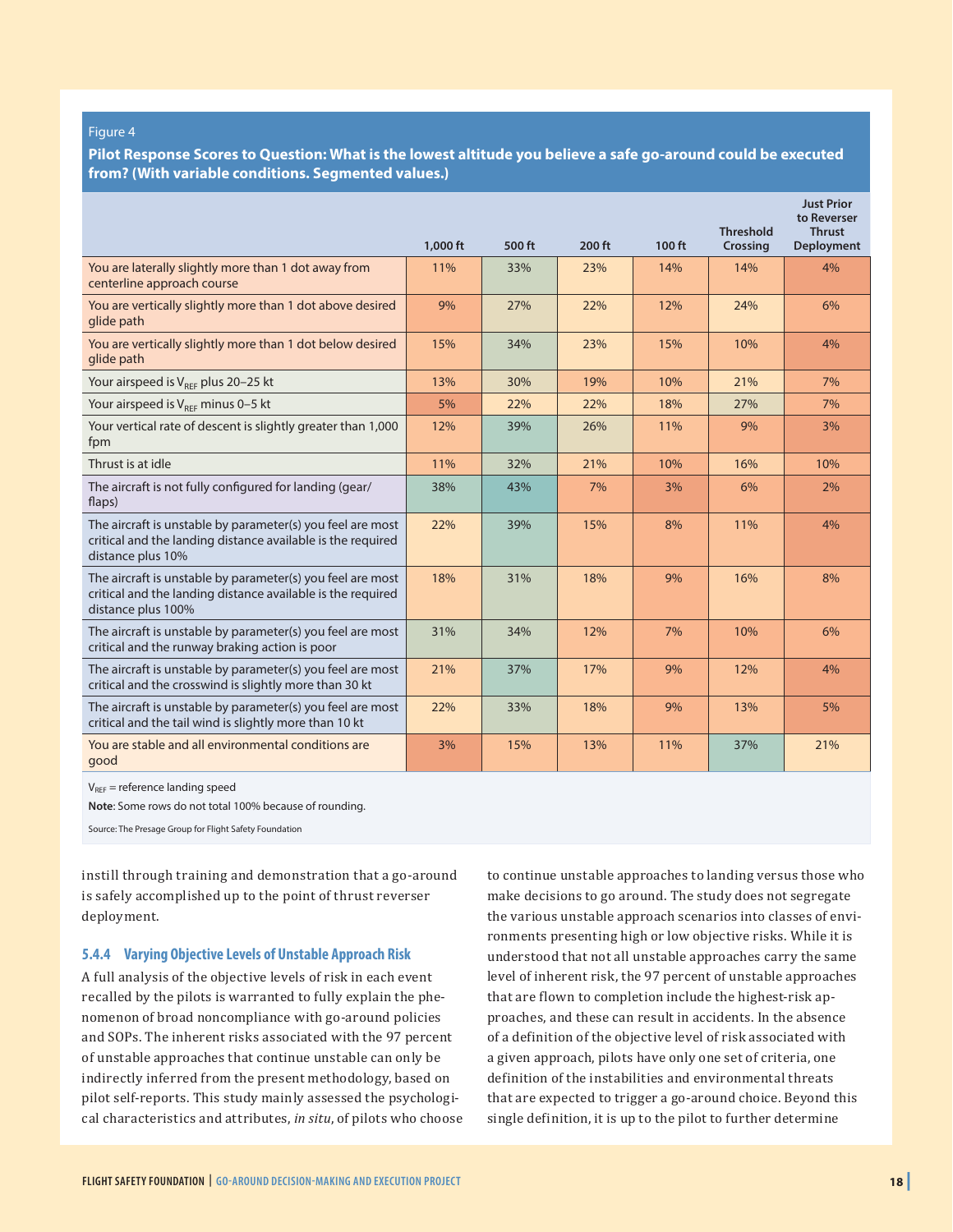#### Figure 5

**Pilot Response Scores (Cumulative) to Question: What is the lowest altitude you believe a safe go-around could be executed from? (With variable conditions. Cumulative values.\*)**

|                                                                                                                                                 | 1,000 ft | 500 ft | 200 ft | 100 ft | <b>Threshold</b><br><b>Crossing</b> | <b>Just Prior</b><br>to Reverser<br><b>Thrust</b><br><b>Deployment</b> |
|-------------------------------------------------------------------------------------------------------------------------------------------------|----------|--------|--------|--------|-------------------------------------|------------------------------------------------------------------------|
| You are laterally slightly more than 1 dot away from<br>centerline approach course                                                              | 11%      | 45%    | 68%    | 82%    | 96%                                 | 100%                                                                   |
| You are vertically slightly more than 1 dot above<br>desired glide path                                                                         | 9%       | 36%    | 58%    | 70%    | 94%                                 | 100%                                                                   |
| You are vertically slightly more than 1 dot below<br>desired glide path                                                                         | 15%      | 48%    | 72%    | 86%    | 96%                                 | 100%                                                                   |
| Your airspeed is $V_{REF}$ plus 20-25 kt                                                                                                        | 13%      | 43%    | 72%    | 82%    | 93%                                 | 100%                                                                   |
| Your airspeed is $V_{REF}$ minus 0-5 kt                                                                                                         | 5%       | 27%    | 49%    | 67%    | 93%                                 | 100%                                                                   |
| Your vertical rate of descent is slightly greater than<br>1,000 fpm                                                                             | 12%      | 51%    | 77%    | 88%    | 97%                                 | 100%                                                                   |
| Thrust is at idle                                                                                                                               | 11%      | 43%    | 63%    | 73%    | 90%                                 | 100%                                                                   |
| The aircraft is not fully configured for landing (gear/<br>flaps)                                                                               | 38%      | 81%    | 88%    | 92%    | 98%                                 | 100%                                                                   |
| The aircraft is unstable by parameter(s) you feel are<br>most critical and the landing distance available is<br>the required distance plus 10%  | 22%      | 62%    | 76%    | 84%    | 96%                                 | 100%                                                                   |
| The aircraft is unstable by parameter(s) you feel are<br>most critical and the landing distance available is<br>the required distance plus 100% | 18%      | 50%    | 67%    | 76%    | 92%                                 | 100%                                                                   |
| The aircraft is unstable by parameter(s) you feel are<br>most critical and the runway braking action is poor                                    | 31%      | 65%    | 77%    | 84%    | 94%                                 | 100%                                                                   |
| The aircraft is unstable by parameter(s) you feel<br>are most critical and the crosswind is slightly more<br>than 30 kt                         | 21%      | 58%    | 75%    | 84%    | 96%                                 | 100%                                                                   |
| The aircraft is unstable by parameter(s) you feel are<br>most critical and the tail wind is slightly more than<br>10 kt                         | 22%      | 55%    | 73%    | 82%    | 95%                                 | 100%                                                                   |
| You are stable and all environmental conditions are<br>good                                                                                     | 3%       | 18%    | 31%    | 42%    | 79%                                 | 100%                                                                   |

 $V_{REF}$  = reference landing speed

\*Cumulative values may be affected by rounding.

Source: The Presage Group for Flight Safety Foundation

what he or she perceives as a safe and manageable level of risk. This determination flows directly from his level and type of situational awareness and the mental models of risk he constructs based on that awareness. To the extent that a pilot has lowered situational awareness — whether caused by acute aspects of the situation such as a high workload or chronic aspects of the cultural environment such as lessened acceptance of the company's go-around policy guidance or generally few challenges to cockpit command — he will be less sensitive to relevant situational awareness cues and therefore be more likely to continue an unstable approach

irrespective of the inherent objective risks associated with the approach. These inadequately informed mental models of risk less accurately and sensitively represent the objective levels of the present threat. As a result, they will not track reality and will tend to produce an over-occurrence of noncompliant decision making.

#### **5.4.5 Complete Prescriptive Policies vs. Predominately Prescriptive Policies**

Complete prescriptive go-around policies and SOPs lend themselves to one set of criteria — one definition of the instabilities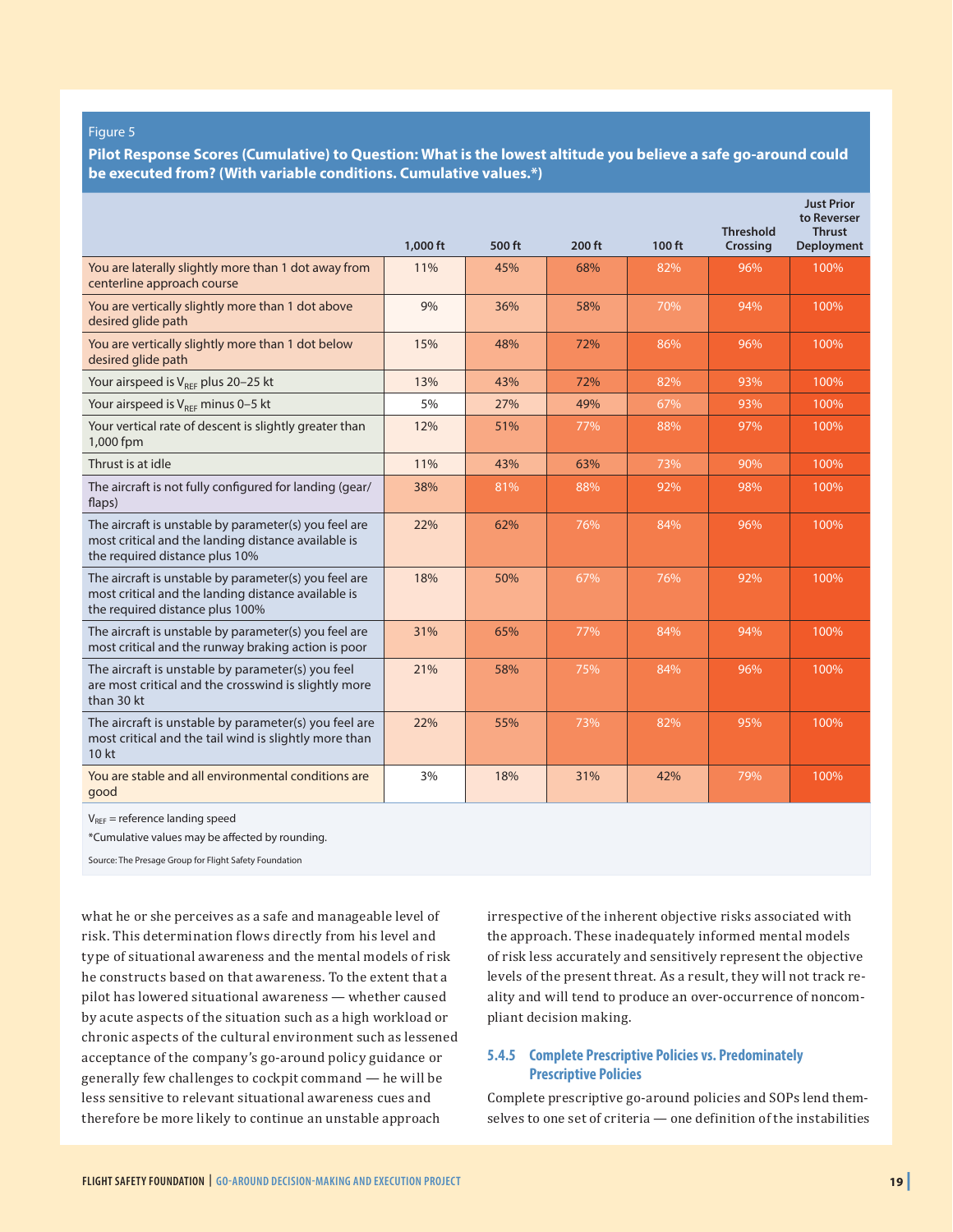#### Figure 6

**Pilot Response Scores (Average) to Question: What Is the Lowest Altitude You Believe A Safe Go-Around Could Be Executed From? (With variable conditions. Segmented values.)**



Source: The Presage Group for Flight Safety Foundation

and environmental threats that are expected to trigger a go-around choice. A single set of criteria is often insufficient to cover all eventualities, however.

As Tony Kern, an aviator, psychologist and author of several books on human behavior, has said, guidance is effective when it is "well thought out and fair, written clearly, explained thoroughly, commonly understood and voluntarily complied with."

Too many rules lead to cynicism and noncompliance, and, because not all situations can be anticipated, rules cannot be developed to cover all possible developments; in these cases, the human ability to adapt to changing situations is just as important as the implementation of effective policies and procedures.

"We need to reach a point where two types of professional discipline become second-nature habits," Kern said. "The first is the *organizational discipline* to keep the [bad] rules to an absolute minimum and enforce the [good] rules across the board. The second is the *personal discipline* to comply [with company policies]."

Too often, he said, policies and procedures conflict with cultural norms, and when that happens, "anyone who studies noncompliance knows that culture will nearly always trump policy, at least in the long run." (Kern)

Not all unstable approaches carry the same level of inherent risk, and based on the different objective environments from approach to approach, there can be a conflict between these and the singular prescriptive company go-around policy, as indicated by the pilots' disagreement with company go-around policy thresholds. Once a pilot is outside the prescriptive box of go-around policy and has made the decision to continue the approach, he is left to his individual risk assessment method, whatever that may be, to determine his personal risk threshold, without guidance. Robust prescriptive policies that allow for some guided, open analysis of risk and decision making can offer a solution to these cases in which the objective environment and stated policies do not align well.

For example, if a company's go-around policy says that a flight crew must go around in all cases if the aircraft has not touched down within seven seconds of crossing the threshold, the pilots likely would view the importance of that policy differently, depending on the conditions of the day. They would likely be more in agreement with the policy for an approach to a shorter runway that was contaminated and had a slight tail wind than for an approach to a longer, dry runway with a slight head wind. If the policy is written to allow some deviation from the seven-second requirement, under some guiding principles, pilots will agree with the policy more often. In this example of the short contaminated runway, the pre-descent briefing should include a statement that there would be no modification of the seven-second rule, whereas in the case of the dry, long runway, the briefing may include an allowance to increase that timeframe to 10 seconds. It is important to emphasize that these allowances should follow a guided process laid out by the company, and that the policies remain predominately prescriptive. In this example, guiding principles may be that all crewmembers agree in advance of the modification, and that the landing distance available exceeds the landing distance required by a predetermined percentage.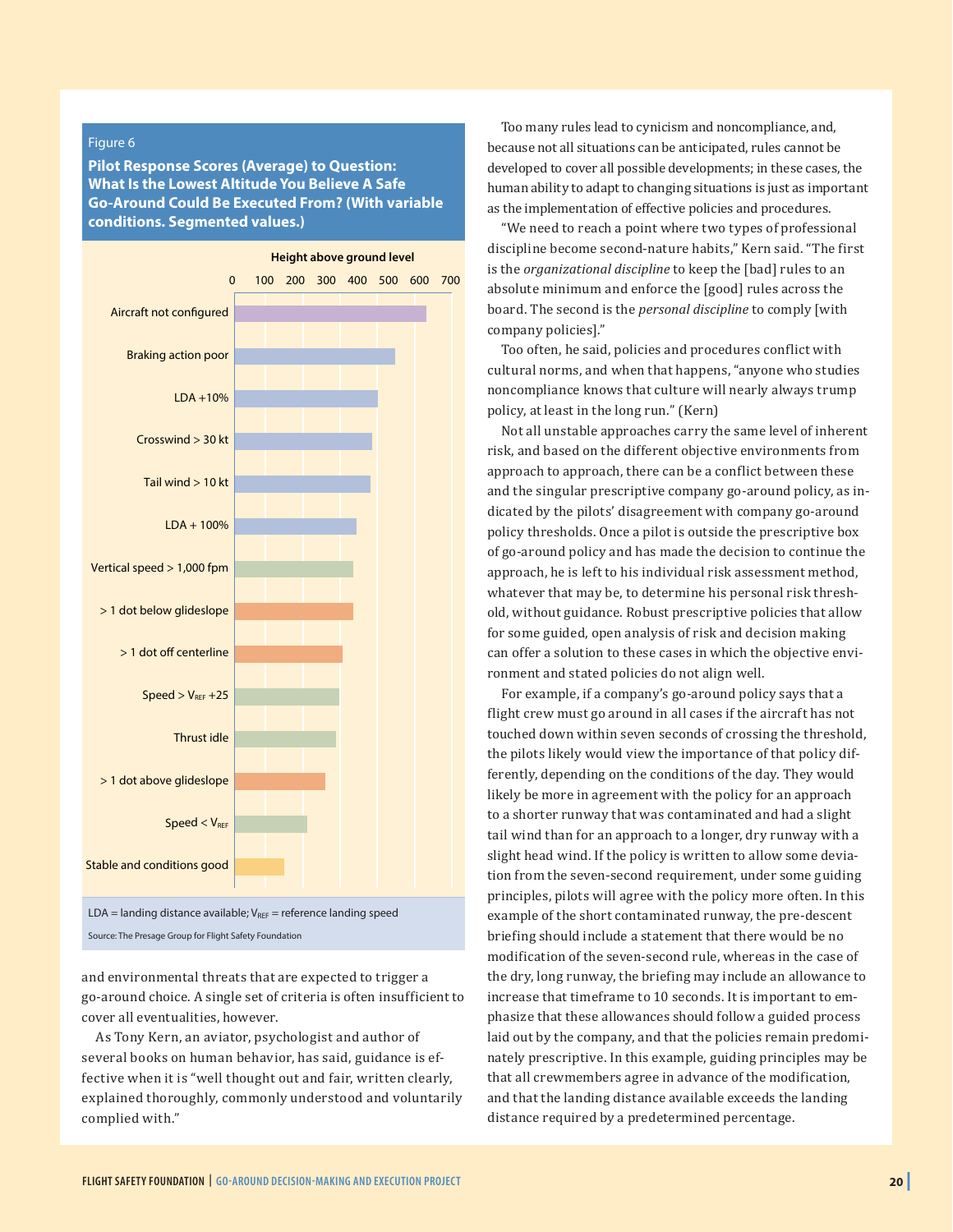By allowing some guided decision making, pilots will be more likely to trust and voluntarily comply with written policies, in part because those policies will address the highly variable environments in which pilots work and also because the pilots will recognize that their expertise and real-time knowledge are being used in the risk-assessment process. An increased agreement on policy leads to increased buy-in and to the normalization of compliance.

#### **5.4.6 Stable Approach Criteria, Gates, Callouts and Decision Points**

It is also worth discussing the relationship between the stable approach criteria, the SAH targets, gates, safe landing guidelines and decision points. As the decision to go around remains possible up until the point of thrust-reverser deployment and go-around policies usually indicate that a go-around should be initiated any time an aircraft becomes unstable below the SAH, then it follows that the decision point to go around defines the beginning of a zone in which a go-around is mandatory if the approach is unstable; thrust reverser deployment defines the end of that zone. Most SOP callouts, however, channel flight crews to specific decision points to determine if they are in a state in which it is safe to continue the approach; these points are before thrust-reverser deployment. These SOP callout points are usually linked with SAHs, leaving no formal stable callouts for an extended period of time when a go-around is viable. Active calls (a selection of calls that are mandatory for all varying objective conditions) force communication between pilots. Passive, or conditional calls, on the other hand, are only communicated if stimulated by a condition. The weakness in the passive call process is that, if a call is not made, it could be for reasons other than the required objective condition being present. For example, if a crewmember did not see the condition, a call would not be made; in addition, a crewmember might choose not to make a call for varying reasons, such as a subjective interpretation of the condition or fear of the cockpit authority structure. Active calls are always made, and, as stated, they force communication; their absence indicates another problem, such as pilot incapacitation.

Many responsive callouts by the pilot flying at SAH or minimum approach height suggest what will happen, what they are going to do — for example "Landing." Suggestive calls like this, to a degree, influence the decision to land and close the window for the decision to go around, even though a go-around may be required if the flight becomes unstable very late in the approach or landing.

Repeated and escalated calls allow a condition to remain alive in the conscious mind of the pilot; on the other hand, a single callout — for example at SAH — raises situational awareness about the condition at that moment. As situational awareness is dynamic, it can change quickly, improving or worsening, and callouts that are designed to continue as long as the condition exists help to maintain awareness of that condition; escalation of the calls can heighten awareness. Take the example of callouts from Enhanced Ground Proximity Warning Systems (EGPWS) and other terrain awareness and warning systems (TAWS). The system alerts the flight crew to a pending condition and continues with callouts until the condition is no longer present. The same effect can be accomplished in unstable approach callouts by both crewmembers and automated systems.

As the onset of approach instabilities can occur at any time, even late in the landing phase (Burin, Keys to a Safe Arrival), the window for a go-around decision follows; that is, the decision is not made at a defined point at the SAH. The decision points for a go-around are separate and distinct from the stable approach window, and as such, procedure designers can separate the two to maximize go-around decision making.

In reviewing the FSF ALAR Task Force "Recommended Elements of a Stabilized Approach" (Flight Safety Foundation ALAR Task Force), we discover a somewhat conflicting message. It states that approaches in instrument meteorological conditions (IMC) must be stabilized before reaching 1,000 ft AGL. (In visual meteorological conditions [VMC], they must be stabilized before 500 ft AGL in precision, nonprecision and visual approaches alike). On the other hand, the document indicates that descent below 500 ft is acceptable in maneuvering for a circling approach, and specifies that "wings should be level on final when the aircraft reaches 300 ft above airport elevation." In other words, on a precision guided approach, the documented guidance is that the aircraft must be stable on final no later than 500 feet AGL in VMC, and on a circling nonguided approach, the aircraft must be stable on final no later than 300 feet AGL. It is not difficult for a pilot to conclude that, if it is acceptable and safe to fly off a final approach profile until 300 ft AGL on a non-instrument approach, then it is also safe to fly an instrument-guided approach to 300 ft off profile, although that is, by definition, unstable.

#### *5.4.6.1 Objective Monitoring/Feedback*

Objective monitoring/feedback is that which does not require an individual to interpret information based on his or her experience or opinion; it is usually factual information. Objective feedback in the cockpit minimizes the need for interpretation and can lead to more consistent and faster decision making. Additionally, stating a fact — instead of interpreting information, making a judgment or forming an opinion — helps minimize the effect of a steep authority gradient in the cockpit, such as may exist when a low-time first officer is paired with a high-time captain. An example of objective feedback is that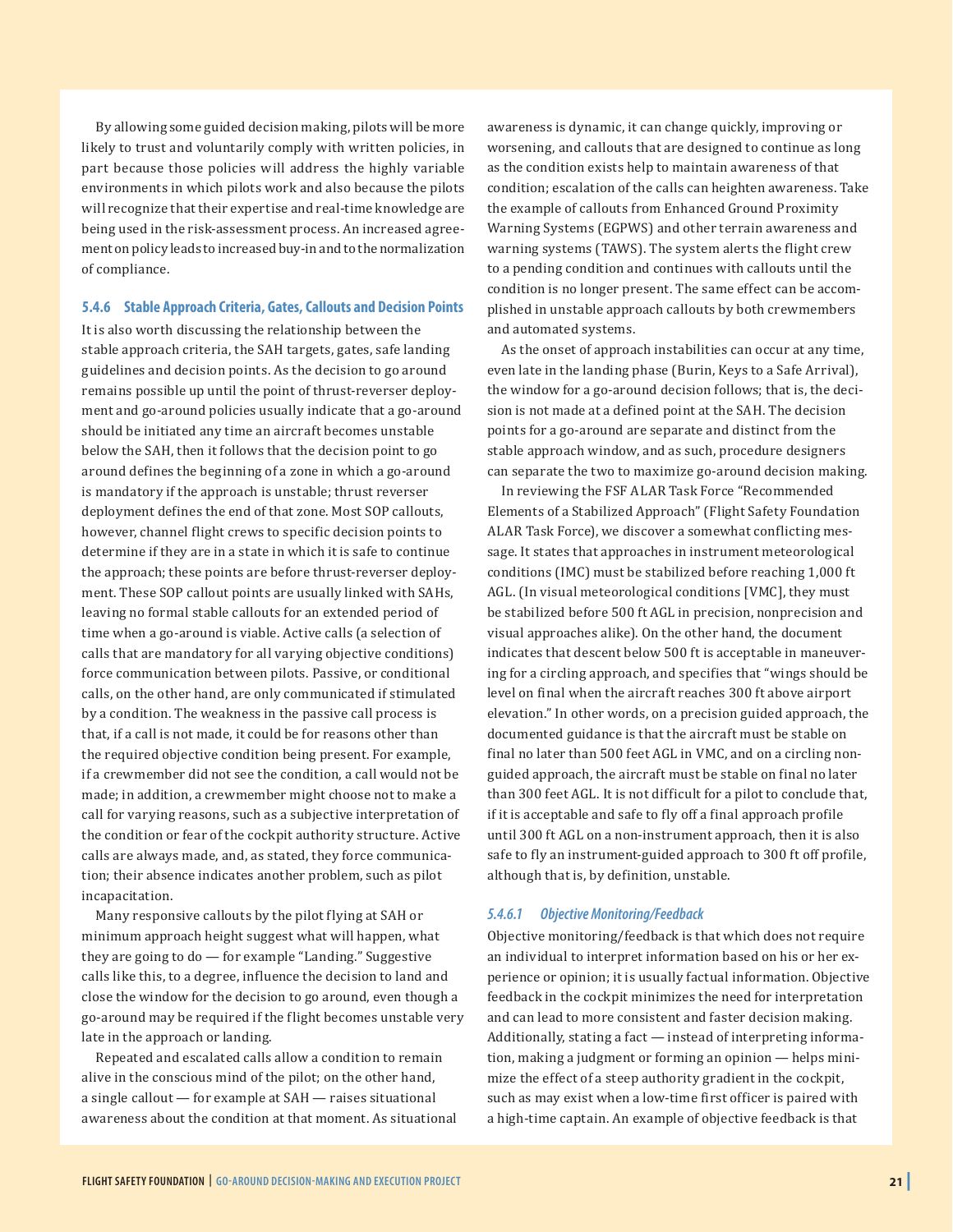given by an automated system such as EGPWS. In this case, there is little subjective analysis done by the pilot when responding to automated callouts, and the response can be quick and predictable. This is, in part, why an automated energy management/unstable approach monitoring and alerting system can be very effective in improving go-around compliance. Another example of the use of objective feedback is the use of radio altimeter automatic callouts rather than interpreting radio altimeter readout information. Readouts can fluctuate due to terrain variances, and must be observed and evaluated. Callouts, on the other hand, are only heard; in the absence of an automated energy management system, after pilots cross the threshold, they usually subjectively interpret, or sense, how much runway has passed by, or how much remains. From this, they decide whether to conduct a go-around. If the pilot monitoring (PM) times the threshold crossing and then makes a procedural call at the point where touchdown should occur or a go-around should begin, this call constitutes objective feedback to the pilot flying (PF) and makes clear that something — either touchdown or a go-around — should occur (or should have occurred, driven by policy and SOPs).

Minimizing subjectivity in go-around decision-making procedures is an objective that procedural designers should make every effort to achieve.

#### **5.5 Analysis: Management Decision Making**

#### **5.5.1 Overview of Results**

In Table 8, we present data for managers' self-reports of their awareness of, and, if possible, their specific estimates of, both the industry's and their own companies' rates of compliance with unstable approach–go-around policy.

When asked whether they knew what the industry-wide compliance rate was, only 32 percent of managers said that they did. Of those who claimed awareness, however, fewer were willing to estimate a rate. Thirty-four managers (27 percent of the 128 participating) offered an estimated rate, which averaged 20 percent compliance (seven times the true rate) and was highly variable (range: 1 percent to 80 percent; standard deviation: 24 percent). Only one in seven managers (16 percent) reported a rate that was considered "accurate" (within 10 percent of the actual 3 percent industry-wide rate). The perception of industry-wide rates may not be the central concern of managers working to police their own noncompliance with unstable approach–go-around policy, but this general lack of awareness and accuracy in estimating the true rate, even among those claiming awareness, cannot be overstated.

When asked whether they knew what their own company's compliance rate was, 45 percent of managers said that they did, although only 42 percent offered an estimate of that rate. Thus, a majority of managers are largely unaware of unstable approach–go-around compliance and noncompliance rates, even within their own companies. Of the 54 managers who offered estimates, the mean rate was 34 percent compliance, again with a large range (0 to 100 percent) and standard deviation (35 percent). These managers are estimating compliance rates at their companies that are, on average, more than 50 percent above the industry average as they perceive it (20 percent). If their estimates were accurate, they would indicate that the managers' companies were outperforming the industry as a whole by more than tenfold (34 percent vs. 3 percent). What is most striking is the tremendous degree of variability in the data, revealing that there is very little common basis of perception, even among those claiming knowledge of the rates at their own airlines. In our view, it is highly unlikely that this is an objective estimate. For perceptions to have truly tracked with reality, these data would mean that companies are exhibiting the full range of compliance from zero to 100 percent. It is hard to imagine that this is the case, and hard to imagine how this could result in an industry-wide average that hovers at 3 percent year after year.

#### Table 8

#### **Manager Self-Reports of Awareness and Levels of UA-GA Policy Compliance**

|                                                                 | <b>Perceived Rates of Compliance</b><br>with UA-GA Policy |                                                                     |                                                                                                     |  |  |  |
|-----------------------------------------------------------------|-----------------------------------------------------------|---------------------------------------------------------------------|-----------------------------------------------------------------------------------------------------|--|--|--|
|                                                                 | For the<br><b>Industry</b>                                | <b>For Their</b><br>Company's<br><b>Flight</b><br><b>Operations</b> | As<br><b>Indicated</b><br>by Their<br>Company's<br><b>Flight Data</b><br><b>Analysis</b><br>Program |  |  |  |
| Awareness of rate:                                              |                                                           |                                                                     |                                                                                                     |  |  |  |
| % Claiming knowledge<br>of each rate                            | 32                                                        | 45                                                                  | <b>NA</b>                                                                                           |  |  |  |
| % Reporting a rate                                              | 27                                                        | 42                                                                  | 47                                                                                                  |  |  |  |
| Distribution of perceived rate of compliance:                   |                                                           |                                                                     |                                                                                                     |  |  |  |
| $0 - 10%$                                                       | 16                                                        | 15                                                                  | 12                                                                                                  |  |  |  |
| $10 - 50\%$                                                     | $\overline{7}$                                            | 12                                                                  | 14                                                                                                  |  |  |  |
| 50-100%                                                         | $\overline{4}$                                            | 15                                                                  | 21                                                                                                  |  |  |  |
| Unaware/Did not<br>answer                                       | 73                                                        | 58                                                                  | 53                                                                                                  |  |  |  |
| Mean perceived rate<br>of compliance (among<br>those reporting) | 19.6%<br>$sd = 24.4\%$                                    | 33.9%<br>$sd = 34.7\%$                                              | 44.3%<br>$sd = 37.4%$                                                                               |  |  |  |

 $GA = go-around; NA = not applicable; sd = standard deviation;$ UA = unstable approach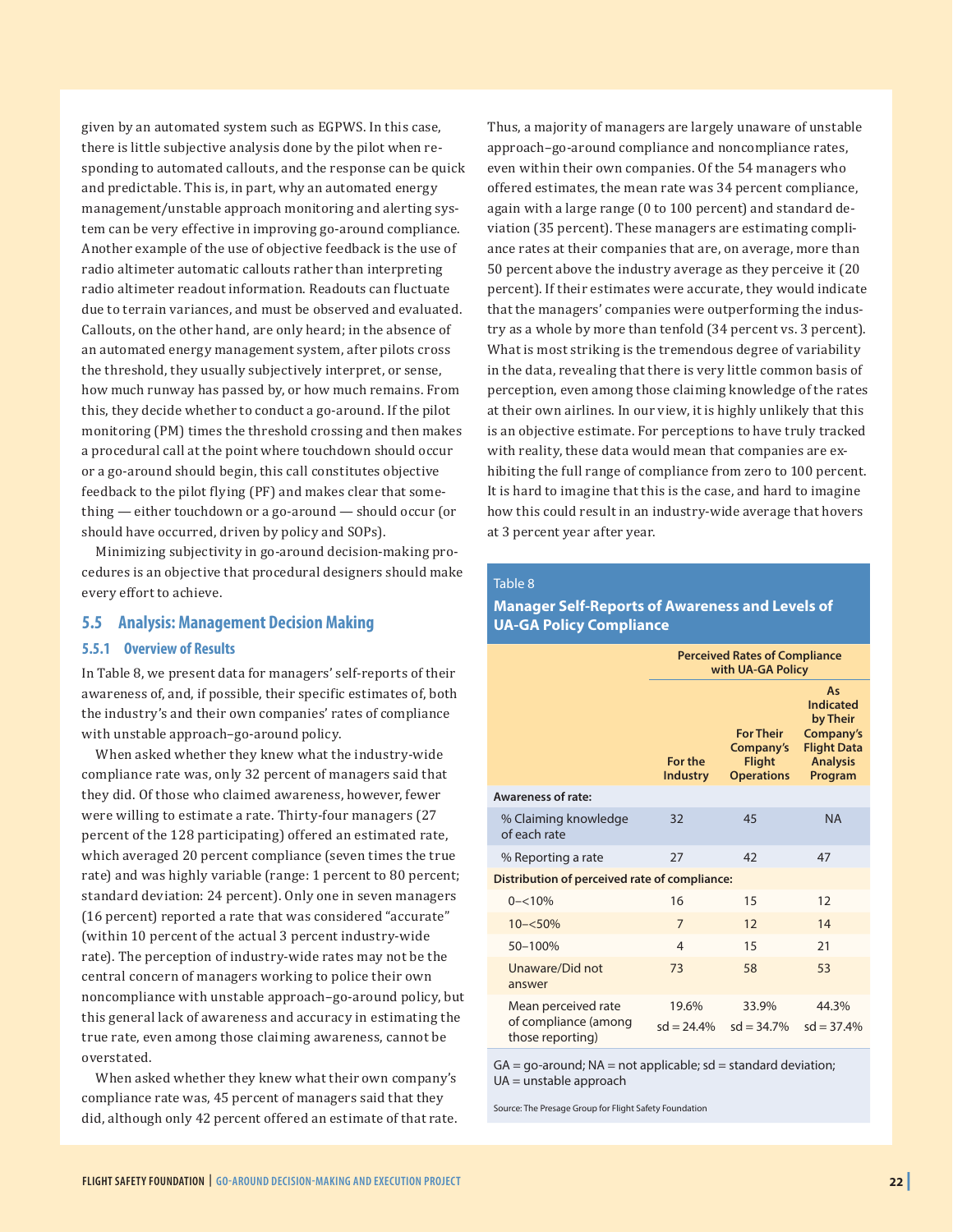Almost all companies (91 percent) had a flight data analysis (FDA) program. Of the 116 managers at those companies, 54 (47 percent) reported on their rate of compliance as indicated by their data. These 54 managers are not the same 54 who reported on their companies' flight operations compliance rates in answer to the prior question. One in eight managers (12 percent) reported FDA–based compliance rates broadly in line with the industry average (i.e., less than 10 percent). At the opposite end of the spectrum, 21 percent reported rates above 50 percent. The mean rate was 44 percent, again with a wide range and variability (zero to 100 percent, with standard deviation of 37 percent). That such a spread of compliance rates is reported by this sample is surprising; we believe it reflects not only a general lack of awareness among managers of the rates of compliance with their own policies (as strongly indicated by the incidence of non-reporting) but perhaps also specific errors within their knowledge, although objective data are available. This assertion can only be made, however, by again assuming that compliance rates exceeding 50 percent are rare in the industry; we cannot rule this out because although we have access to self-reported data, we lack objective verification of company compliance rates. If the self-reported rates are accurate, it suggests that our sample is drawn from an unusually compliant subsample of companies. In that light, the lack of awareness effects across the manager study suggests that industry-wide awareness could be less than estimated.

We begin with some overall observations about the data in Table 8. First, on each of the three questions, the normative response is to not know, and only a minority of managers claim to know, or report, a rate of compliance. Second, as expected, managers claim, and report, compliance rates for their own companies more frequently than they do for the industry as a whole, probably because they are less familiar with industry-wide data. Third, their perception of the industry-wide compliance is out of line with reality, six times greater than the actual 3 percent rate of compliance. Fourth, managers tell us as an aggregate sample that they believe their companies are outperforming the industry's rate of compliance by 50 to 100 percent, on average; this is the equivalent of a compliance rate at least 10 times greater than the industry's as a whole. Finally, if we assume that these companies have a more realistic unstable approach–go-around policy compliance rate below 10 percent (i.e., a rate span still up to three times better than the current industry norm), this would mean that only about one in seven managers (12 to 17 percent) in the survey reported an accurate rate for their own companies, whether their reporting was based on a personal estimate or on their FDA data. If we give them more "compliance credit," and allow that their companies actually achieved

rates upward of 50 percent, then a high accuracy of managers' rates of report is still shared by fewer than one-third of the sample: Seven in 10 simply do not know their own rates, or if they do know, they over-report their compliance rates by more than 50 percent. These kinds of perceptual errors are likely to produce overconfidence and complacency about mangers' unstable approach–go-around policy compliance.

#### **5.5.2 Manager Situational Awareness Profile**

#### *5.5.2.1 Manager Perceptual Measures of Situational Awareness*

Managers completed 17 questions to assess their attitudes, beliefs and behaviors concerning their company's go-around rates and unstable approach–go-around policies. The results are in Table 9 (p. 24).

First, the responses were subjected to an empirical factor analysis to determine how they merged in managers' minds and to provide simpler summary categories for presentation and discussion. Three of the four factors to emerge had more than one associated question. One factor (Factor 4) was a single-question assessment of behavior, namely, whether the respondent debriefed flight crew who had violated the company's unstable approach–go-around policy.

Factor 1's theme was the perceived support that the respondents received from their companies in understanding and managing go-around rates. The six questions this factor comprised were averaged and called "perceived support." Factor 2 comprised questions assessing the degree to which managers thought that their companies' unstable approach–go-around policies and procedures and their associated operational definitions were effective, clear and appropriate. Responses to five questions were averaged to create an index of "perceived effectiveness." Finally, Factor 3 was an expression of managers' concerns about and sense of urgency surrounding their companies' go-around rates. It was formulated by averaging responses to the five questions shown in Table 9, and named "perceived threat."

In addition to the four factors, we present overall measures recorded by managers of their satisfaction with, and the perceived effectiveness of, their companies' go-around policies and procedures, as they relate to unstable approaches.

The first thing to notice in Table 9 about these manager perceptions is the absolute levels of the means on the underlying six-point scale. (This six-point scale did not offer a midpoint, but instead presented the opportunity to report slight, moderate or strong agreement or disagreement with each statement or assertion; the midscale is 3.5 on this 1 to 6 Likert scale. [A Likert scale is a self-reported quantitative assessment that presents psychologically ordered categories in a meaningful way, such as on a scale from "strongly support" to "strongly oppose."]) An examination of the means on both the factor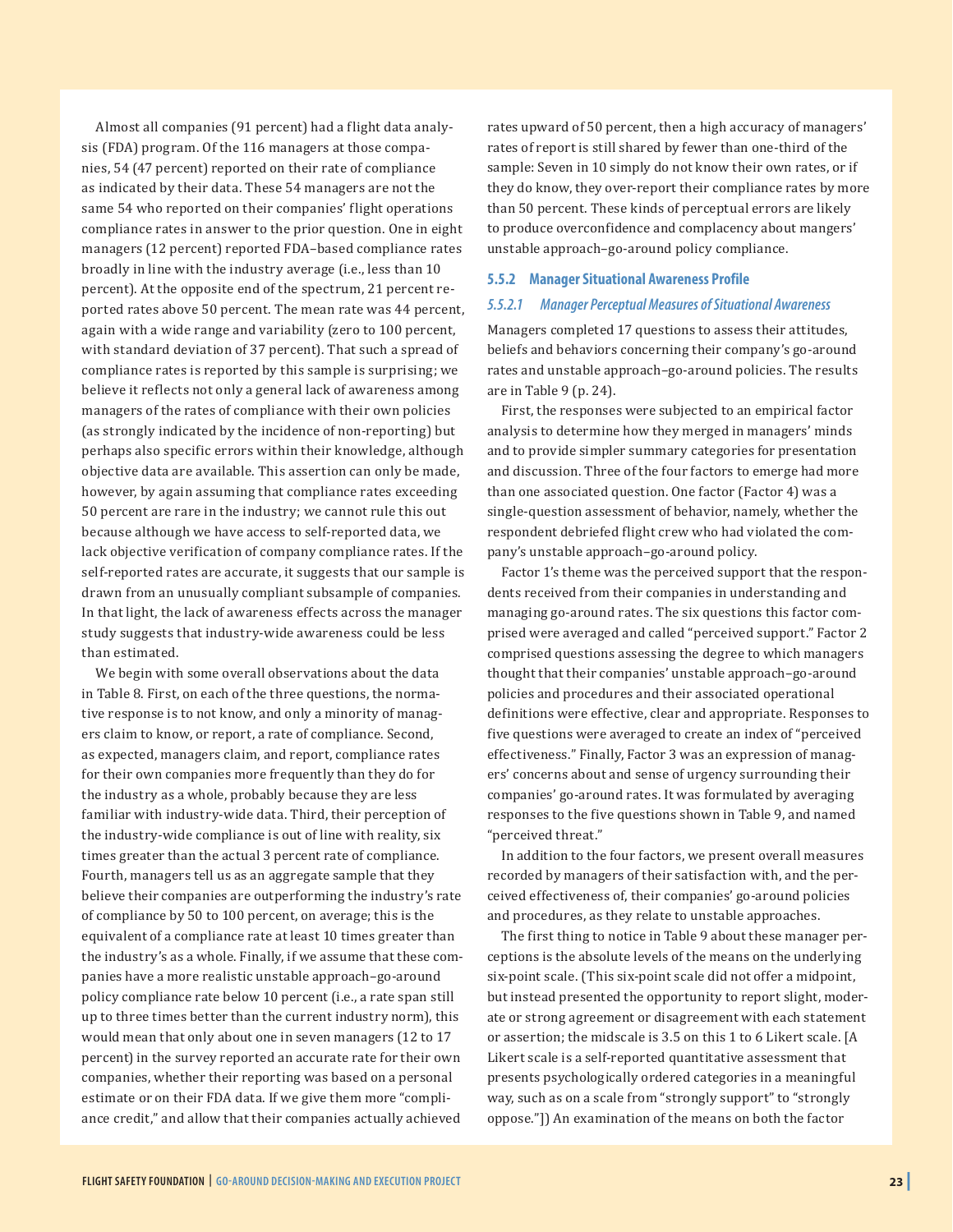#### **Psychosocial/Perception Results for Managers**

|                                                                                                                                        |                                                                    |                                                         | <b>Report of FDA</b><br><b>Compliance Rate</b>            |                                                                          | Segmentation                                                             |        |
|----------------------------------------------------------------------------------------------------------------------------------------|--------------------------------------------------------------------|---------------------------------------------------------|-----------------------------------------------------------|--------------------------------------------------------------------------|--------------------------------------------------------------------------|--------|
|                                                                                                                                        | <b>Overall</b><br><b>Sample</b><br>$n = 128$<br>Means <sup>1</sup> | $0 - 10\%$<br>"Correct"<br>$n=14$<br>Means <sup>1</sup> | $10 - 100%$<br>"Incorrect"<br>$n=40$<br>Mean <sup>1</sup> | <b>High Risk</b><br><b>Perceivers</b><br>n=45 (35%)<br>Mean <sup>1</sup> | <b>Low Risk</b><br><b>Perceivers</b><br>$n=83(65%)$<br>Mean <sup>1</sup> |        |
| Factor 1: Perceived Informational/Organizational Support for Understanding/Managing Company's GA Rate                                  |                                                                    |                                                         |                                                           |                                                                          |                                                                          |        |
| There is a collective agreement within our department that the way we manage<br>our go-around rates increases flight safety.           | 4.88                                                               | 4.57                                                    | 5.08                                                      | 4.34                                                                     | 5.17                                                                     |        |
| I have access to all the information required to help me understand our<br>company's go-around rates.                                  | 4.41                                                               | 5.00                                                    | 4.75                                                      | 4.24                                                                     | 4.51                                                                     |        |
| I have the support of my superiors in managing the go-around rates of our<br>company.                                                  | 5.06                                                               | 5.00                                                    | 5.10                                                      | 4.56                                                                     | 5.35                                                                     |        |
| I find solutions to compensate for any inability of our company to effectively<br>manage go-around rates.                              | 3.75                                                               | 3.43                                                    | 3.54                                                      | 3.45                                                                     | 3.91                                                                     |        |
| I feel comfortable approaching our senior management on any issues regarding<br>how we manage our go-around rates.                     | 5.10                                                               | 4.93                                                    | 5.28                                                      | 4.57                                                                     | 5.39                                                                     |        |
| There is no real desire to improve our company's go-around rates, either presently or<br>in the future. $2$                            | 2.51                                                               | 2.64                                                    | 2.43                                                      | 2.69                                                                     | 2.41                                                                     |        |
| Index of perceived support<br>(6-questions; Cronbach $\alpha = 0.57^3$ ; high scores=high support)                                     | 4.64                                                               | 4.55                                                    | 4.70                                                      | 4.31                                                                     | 4.82                                                                     |        |
| Factor 2: Perceived Clarity/Appropriateness/Effectiveness of Company's UA-GA Definitions, Policies/Procedures                          |                                                                    |                                                         |                                                           |                                                                          |                                                                          |        |
| Our company's definition of when to initiate a go-around, while perhaps<br>conservative, is there to ensure everyone's safety.         | 5.25                                                               | 5.29                                                    | 5.28                                                      | 4.73                                                                     | 5.54                                                                     |        |
| Our standard operating procedures are very well defined with respect to when<br>to perform a go-around.                                | 5.35                                                               | 5.36                                                    | 5.20                                                      | 4.93                                                                     | 5.57                                                                     |        |
| The design of our go-around policies is effective in managing our go-around rates.                                                     | 4.46                                                               | 3.93                                                    | 4.58                                                      | 3.49                                                                     | 4.96                                                                     |        |
| Our company's definition of a "stable" approach is too narrow. <sup>2</sup>                                                            | 2.30                                                               | 3.07                                                    | 2.33                                                      | 2.98                                                                     | 1.93                                                                     |        |
| Our company's procedures regarding when to initiate go-arounds are not realistic. <sup>2</sup>                                         | 2.22                                                               | 3.14                                                    | 2.13                                                      | 3.16                                                                     | 1.72                                                                     |        |
| Index of perceived effectiveness<br>(5-questions; Cronbach $\alpha = 0.70^3$ ; high scores=positive view)                              | 4.93                                                               | 4.47                                                    | 4.96                                                      | 4.20                                                                     | 5.30                                                                     |        |
| Factor 3: Perceived Threat Inherent in Company's GA rates                                                                              |                                                                    |                                                         |                                                           |                                                                          |                                                                          |        |
| I feel a sense of urgency to act on our company's go-around rates.                                                                     | 3.06                                                               | 4.36                                                    | 3.18                                                      | 4.20                                                                     | 2.41                                                                     |        |
| I am anxious about the company's management of our go-around rates.                                                                    | 2.56                                                               | 3.50                                                    | 2.51                                                      | 3.60                                                                     | 1.96                                                                     |        |
| Our company needs a better plan for corrective action to manage and improve<br>our go-around rates.                                    | 3.29                                                               | 4.36                                                    | 3.40                                                      | 4.60                                                                     | 2.56                                                                     | $*$    |
| My management experience tells me that our go-around rates are not a significant<br>flight safety issue for this company. <sup>2</sup> | 3.57                                                               | 2.29                                                    | 3.45                                                      | 2.69                                                                     | 4.05                                                                     | $\ast$ |
| The way we manage our go-around rates does not compromise flight safety. <sup>2</sup>                                                  | 4.38                                                               | 3.79                                                    | 4.41                                                      | 3.44                                                                     | 4.90                                                                     |        |
| Index of perceived threat<br>(5-questions; Cronbach $\alpha = 0.78^3$ ; high scores=high threat)                                       | 3.02                                                               | 4.03                                                    | 3.08                                                      | 4.05                                                                     | 2.42                                                                     |        |
| Factor 4: Response to Flight Crew Noncompliance With UA-GA Policies and Procedures                                                     |                                                                    |                                                         |                                                           |                                                                          |                                                                          |        |
| I debrief all flight crews who have broken our company's policies on operational<br>procedures for go-arounds.                         | 3.81                                                               | 3.64                                                    | 3.62                                                      | 3.16                                                                     | 4.19                                                                     |        |
| <b>Overall Measures</b>                                                                                                                |                                                                    |                                                         |                                                           |                                                                          |                                                                          |        |
| Overall measure of perceived effectiveness of GA policies and procedures (as<br>they relate to unstable approaches)                    | 4.42                                                               | 3.93                                                    | 4.58                                                      | 3.51                                                                     | 4.92                                                                     |        |
| Overall measure of satisfaction with compliance rate with flight operations' GA<br>Policies                                            | 4.12                                                               | 3.50                                                    | 3.98                                                      | 3.00                                                                     | 4.72                                                                     |        |

FDA = flight data analysis; GA = go-around; n = number; UA = unstabilized approach

**Notes**:

1. Means range from 1 (strong disagreement with an item's assertion) to 6 (strong agreement).

2. Questions in italics are reverse-worded; means on these are expected to be at the opposite end of the scale compared with regular questions.

3. Cronbach *α* is a measure of the internal consistency reliability of each index, ranging from 0.0 to 1.0.

\*Asterisks indicate statistically reliable differences at p < 0.05 (one-tailed) between means in the two preceding columns. A *one-tailed test* is a method of gauging the statistical significance of a particular trait; *p* represents probability.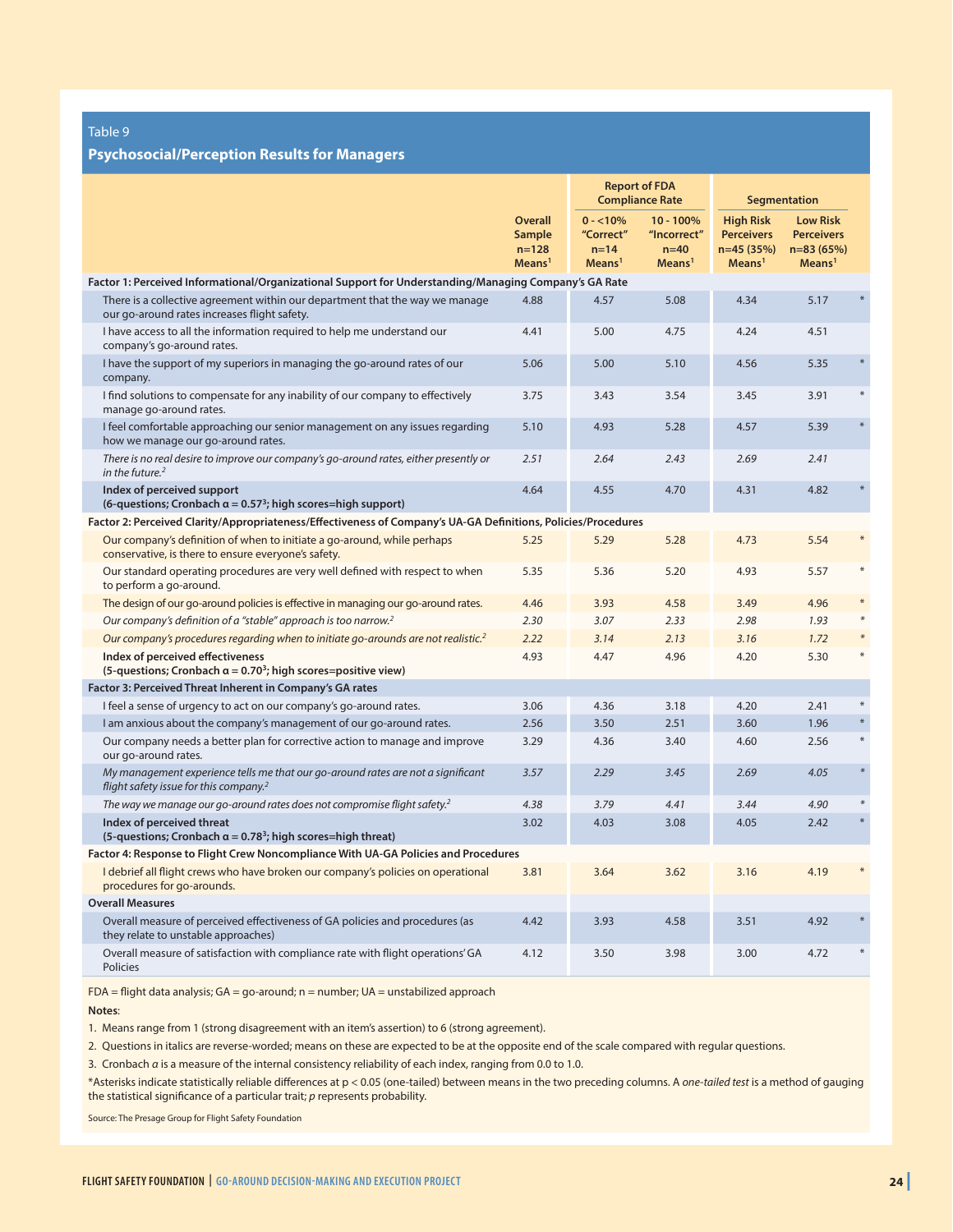indexes and the underlying questions reveals that managers perceive a moderate degree of effectiveness of their policies and procedures and slightly less than a moderate level of support from their organizations in managing their go-around rates. The overall measure of perceived effectiveness was slightly weaker than the index score of effectiveness; overall satisfaction with compliance rates associated with their flight operation's go-around policies, while slightly lower, was still on the positive side of the scale. In concert with this pattern perhaps *because* of these perceptions and judgments — managers slightly disagreed overall (perceived threat) that there was a cause for concern or a need for action to improve their go-around rates.

Taken together, these absolute scores indicate that managers are not completely happy with their companies' performance on go-around policy and procedures, but their concerns are not great enough, seemingly, to stimulate greater awareness or action.

As an aside, a regression analysis of the drivers of the "overall effectiveness" and "overall satisfaction" scores revealed that overall effectiveness is perceived in proportion to scores on the Perceived Effectiveness Index, and to a lesser degree, the lack of urgency and concern is expressed by scores on the Perceived Threat Index. In complementary fashion, overall satisfaction was driven first by lower perceived threat scores and secondarily by higher perceptions reflected in the Perceived Effectiveness Index. These meaningful, differential patterns were observed, although the overall measures of satisfaction and effectiveness were high.

Finally, managers, on average, narrowly agreed that they "debrief all flight crews who have broken our company's policies on operational procedures for go-around." Taken at its face, 37 percent disagree that all flight crews are debriefed, a high absolute number of managers who admit to less than complete debriefing protocols. However, while this may seem like a high percentage, the fact that the statement was phrased as "I debrief" as opposed to "our company debriefs" may account for the response.

To examine the relationships between positive perceptions of organizational support, compliance effectiveness, satisfaction and low concern with their go-around rates, we studied responses from only those managers who had reported on their companies' FDA-sourced go-around compliance rates — that is, of all those claiming knowledge of this information. We divided them into managers whose reports were generally close to the industry average of 3 percent, accepting anyone who reported a rate of less than 10 percent into a group we labeled "correct" (for reporting what looked like a reasonably accurate rate, compared with the industry base rate). All other managers reported compliance rates from 10 to 100 percent and were placed in a comparison group labeled "incorrect" (for reporting a compliance rate not likely to be accurate).

The results show that stating an "incorrect" rate of compliance is associated, at significant statistical levels, with higher scores on two of the five questions on the second factor of perceived effectiveness, the Effectiveness Index as a whole, and the overall, single measure of effectiveness (overall effectiveness). It is also correlated with lower scores on the Perceived Threat Index and four of its five component questions. While this pattern may seem obvious in hindsight, it makes the point that, independent of the level of support perceived for managing a company's go-around rates (there were no differences on the Perceived Support Index), the perception of the company's policies as effective and the threat as low may flow from a basic lack of realistic knowledge or appraisal of the go-around compliance rates. If this causal effect is true  $-$  that is, positive perceptions lead to low perceived threat — then what is clearly indicated by these data is the need for consciousnessraising about the industry norm of massive noncompliance, and dissemination of the managers' own companies' data identifying their internal rates of unstable approach–goaround policy compliance and noncompliance.

#### **5.5.3 Segmentation Analysis**

To determine whether the sample included types of managers whose views of their company's go-around compliance rate and performance were consistent with each other and also different from other identified groups, we conducted a traditional cluster analysis on this sample of managers (i.e., non-hierarchical, agglomerative K-means cluster analysis, based on Euclidean distances). Due to the small sample size, we generated just two groups to compare, and based the mathematics of this segmentation on a variety of responses given in the survey. This "basis of segmentation" consisted of the 17 perception questions and the two overall measures of effectiveness and satisfaction — all the measures presented in Table 9.

Not surprisingly, the resulting groups consisted of one whose members perceived a high risk in their go-around compliance rates (the "High Risk Perceivers" Group) and a second group whose members had a more moderate view (the "Low Risk Perceivers" Group). The 35 percent of managers who perceived high risk differed from the 65 percent of low-risk perceivers on almost all measures in the survey, and powerfully so, in both the statistical sense and the magnitude sense (the degree of statistical difference). Table 9 shows that on 17 of 19 measures, and on all three indexes, the High Risk Perceiver Group showed a pattern of higher concern and perceived threat, lower satisfaction with their companies' go-around compliance, lower perceived policy and compliance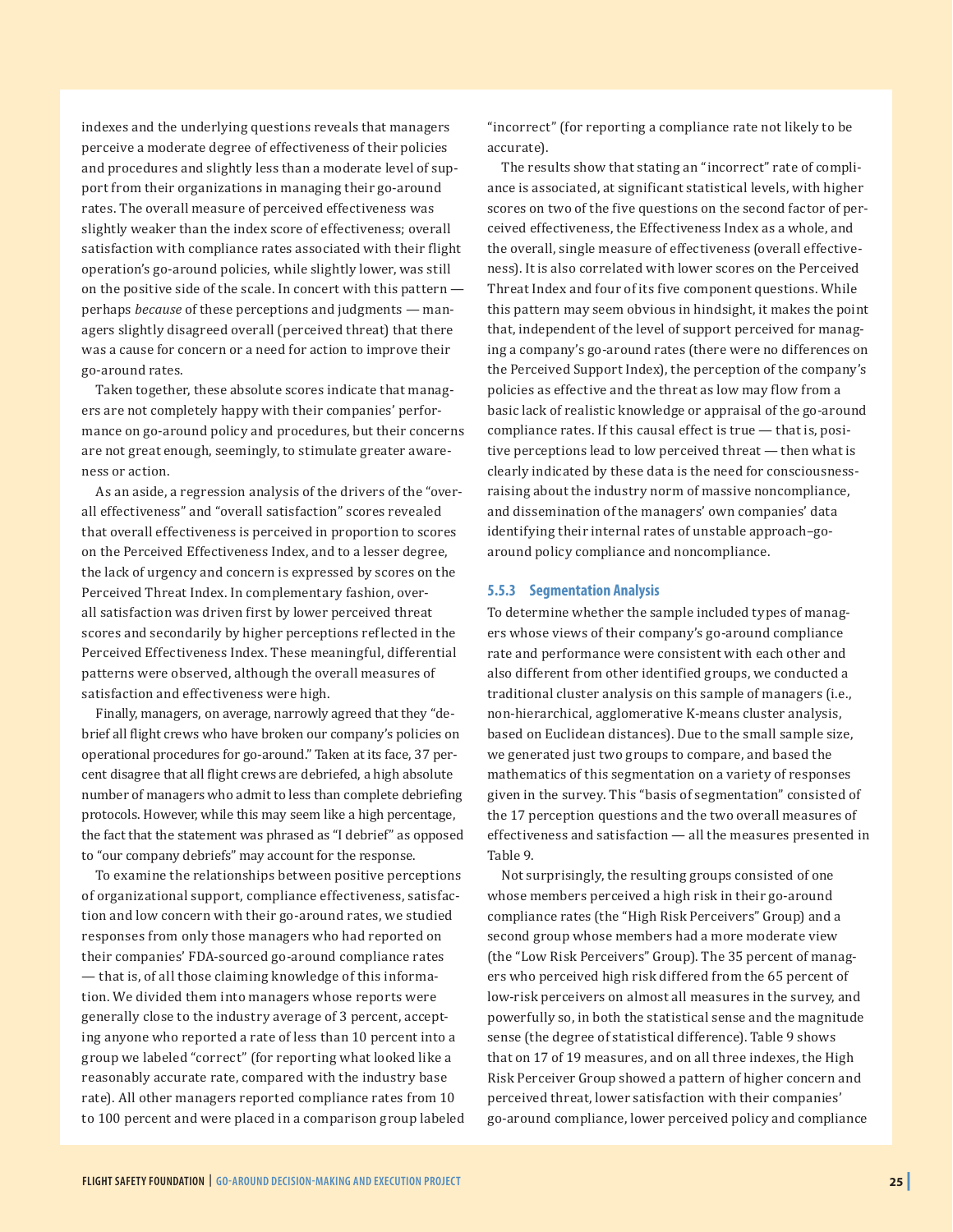effectiveness and lower perceived support from the organization for managing go-around rates. They also reported lower rates of debriefing their noncompliant flight crews.

When we profiled these two groups on other measures collected in the study, we found interesting correlated effects. For example, high risk perceiver types tended to see their company compliance rates as slightly underperforming, relative to (perceived) industry norms, whereas low risk perceiver types reported that their companies were definitely outperforming the industry compliance rate. High risk types were more likely to claim that prior to the study, they had been aware of the industry rate and of their own company flight operations' rate of compliance. Interestingly, those in the High Risk Perceiver Group were more likely to report being in roles in which they had less power to effect change, more often saying they were able only to offer recommendations. Added to the fact that members of the High Risk Perceiver Group were three times less likely than those in the Low Risk Perceiver Group to say their compliance rates were between 50 and 100 percent — a suspect number — and more than four times as likely to say that their FDA showed

their rate was between zero and 9 percent — a number more in line with industry norms — a picture emerges of a group whose members are more realistic and appropriately anxious and concerned about their companies' low rates of go-around compliance, but who perhaps have little voice or power within the company to change policy or procedures (which they see as more likely to be unrealistic) or to offer a new definition of what should constitute a stable approach (which they see as overly narrow).

How did these managers score on the Presage indices of situational awareness? This situation presents a clear instance of violation, via near-complete noncompliance, of most airlines' policies and procedures surrounding unstable approach–go-around performance rates and their management. As such, our metrics are likely to show low absolute scores, on a scale of 1 to 6, with 6 corresponding to high safety awareness. The first column of Table 10, which displays these scores for the overall sample, shows this to be the case; in no case does the absolute score on any of our awareness metrics exceed the midscale of 3.5. Safety awareness is low in all of the awareness areas assessed by our system.

Table 10

#### **Presage Situational Awareness Construct Results for Managers**

|                                                              |                                                                   |                                                          | <b>Report of FDA</b><br><b>Compliance Rate</b>        |        |                                                                               | <b>Segmentation</b>                                                            |
|--------------------------------------------------------------|-------------------------------------------------------------------|----------------------------------------------------------|-------------------------------------------------------|--------|-------------------------------------------------------------------------------|--------------------------------------------------------------------------------|
| <b>Situational Awareness Indices</b>                         | <b>Overall</b><br><b>Sample</b><br>$n = 128$<br>Mean <sup>1</sup> | $0 - 10\%$<br>"Correct"<br>$n = 14$<br>Mean <sup>1</sup> | 10-100%<br>"Incorrect"<br>$n=39$<br>Mean <sup>1</sup> |        | <b>High Risk</b><br><b>Perceivers</b><br>$n=44$<br>(35%)<br>Mean <sup>1</sup> | <b>Low Risk</b><br><b>Perceivers</b><br>$n = 82$<br>(65%)<br>Mean <sup>1</sup> |
| Functional Awareness Index (knowing the performance metrics) | 3.32                                                              | 4.07                                                     | 3.42                                                  | $***$  | 3.72                                                                          | 3.10                                                                           |
| Hierarchical Awareness Index (knowing the procedures)        | 1.71                                                              | 1.69                                                     | 1.74                                                  |        | 2.19                                                                          | 1.46                                                                           |
| Task-Empirical Awareness Index (knowing the limits)          | 2.16                                                              | 2.67                                                     | 2.15                                                  | $\ast$ | 2.90                                                                          | 1.77                                                                           |
| Critical Awareness Index (relying on experience)             | 2.95                                                              | 3.96                                                     | 3.01                                                  | $\ast$ | 3.84                                                                          | 2.41                                                                           |
| Affective Awareness Index (having a gut feel for threats)    | 3.00                                                              | 4.06                                                     | 3.05                                                  | $\ast$ | 4.04                                                                          | 2.38                                                                           |
| Anticipatory Awareness Index (seeing the threats)            | 3.08                                                              | 4.11                                                     | 3.14                                                  | $\ast$ | 4.19                                                                          | 2.42                                                                           |
| Compensatory Awareness Index (adjusting to threats)          | 3.02                                                              | 3.45                                                     | 3.01                                                  | $***$  | 3.59                                                                          | 2.71                                                                           |
| Relational Awareness Index (keeping each other safe)         | 2.34                                                              | 2.54                                                     | 2.36                                                  |        | 2.90                                                                          | 2.03                                                                           |
| Environmental Awareness Index (corporate support for safety) | 2.28                                                              | 2.66                                                     | 2.22                                                  | $\ast$ | 2.92                                                                          | 1.93                                                                           |

 $FDA = flight$  data analysis;  $GA = go$ -around; n = number;  $UA =$  unstabilized approach

#### **Notes:**

1. Means range from 1 (low awareness of UA-GA threat) to 6 (high awareness).

\*A single asterisk indicates statistically reliable differences at p < 0.05 (one-tailed) between means in the two preceding columns. A *one-tailed test* is a method of gauging the statistical significance of a particular trait; *p* represents probability.

\*\*Two asterisks indicate statistically reliable differences at p < 0.10 (two-tailed) between means in the two preceding columns. A *two-tailed test* is another method of gauging the statistical significance of a particular trait; *p* represents probability.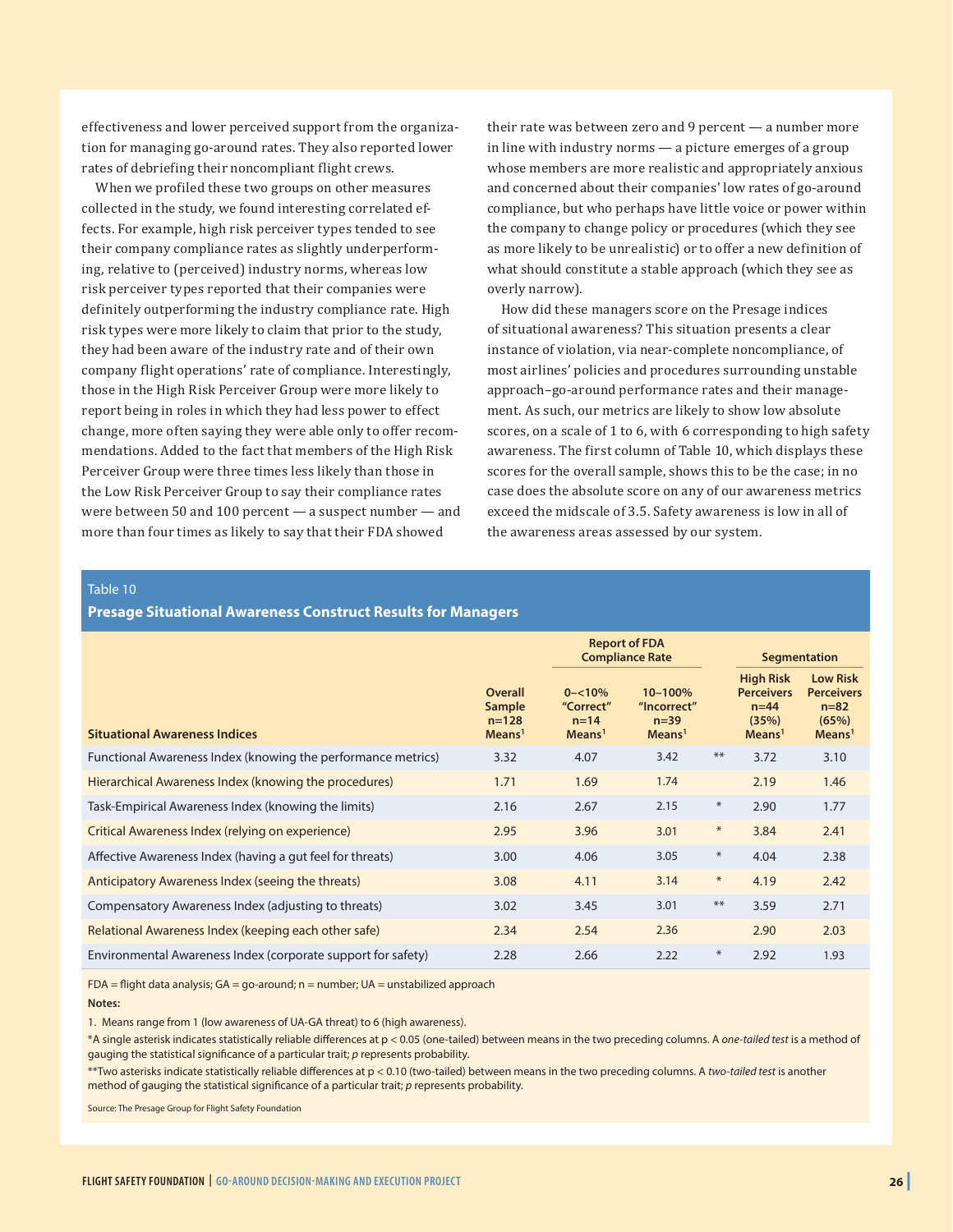Because we know in this instance that unstable approach– go-around noncompliance is a major problem for the industry, our measures of situational awareness are scored higher when this problem is recognized to be present. In the approach to scoring shown in Table 10, all measures are scored such that higher numbers indicate a greater degree of realistic threat awareness and appraisal. As a result, higher situational awareness on our measures is associated with seeing the current threat to be real (high anticipatory awareness) and the procedural measures used to compensate for it to be inadequate (poorly adjusting to the threat). Managers with higher situational awareness see their current procedures as unrealistic and the definitions of instability as too narrow (high scores on knowing the procedures and knowing the limits). Their experience (critical awareness: high reliance on experience) tells them there is a problem, and they feel more anxious and eager to take action against this safety threat (higher gut feeling for threats). However, because a new plan is needed in the face of a general lack of appreciation of the threat to compliance in their organizations, higher awareness is also associated with a perception that their companies have little will to change, and are generally complacent about the SOPs in place to manage the threat (low relational and corporate support for safety). As a result, those with higher awareness also feel less support from — and a higher level of discomfort in approaching — senior management to broach the issue.

With this understanding of our scoring methods in mind, we examined the scores of the two groups — the managers who reported a compliance rate based on their FDA that was "correct" (less than 10 percent) versus those who overestimated the compliance rate (10 percent or more). We hypothesized that a more accurate awareness of the true, low rate of compliance would be associated with a heightened sense of awareness, perceived threat and anxiety, the felt need to compensate, etc. — all aspects of the situational awareness model. We predicted, therefore, that managers who were aware of the actual low rate of compliance with unstable approach–goaround policies at their airlines would receive higher scores on all nine of our metrics than their colleagues who were unaware, even if the magnitude of these scores was still low in absolute terms when compared to the scale range.

In Table 10, it can be seen that on seven of our nine metrics of situational awareness, the hypothesis that the go-around respondents would report greater situational awareness was supported at a level of statistical reliability of 90 percent or better; that is, if this experiment were repeated 20 times, we would observe the same differences in 18 of the replications. Only on "Knowing the procedures" and "Keeping each other safe" were the levels of awareness similar for the two groups, albeit at low absolute levels. In summary, those aware of the

low compliance rates at their companies scored at or above the midscale on five of our metrics (Functional, Critical, Affective, Anticipatory and Compensatory). If a minimum midscale threshold of situational awareness across a majority of our measures was enough to trigger some action, the individuals in this group were close to reaching such a trigger point. However, note that this group constituted just 11 percent (14 of 128) of our sample — a small minority coming to full awareness of the problem.

Table 10 also shows results derived from cluster analysis on the Presage metrics for the two groups — those perceiving relatively high risk in their companies' unstable approach–goaround policies and rates (35 percent of sample) and those not generally perceiving such risks (65 percent). (It will be recalled these groups were designed for all managers in the sample, irrespective of whether they claimed to know, or ventured to report, what their company compliance rate actually was, according to FDA or otherwise). In this case, all nine awareness factors are statistically reliably different, with five means above the midscale for the high-threat perception group. These results are more encouraging in terms of "sizing" the complement of managers perhaps ready to act in this important area of noncompliance, as about one-third of the sample shows signs of having reached a threshold of awareness that will trigger activity to manage this issue more safely in the near future.

As a demonstration of the effect that improved awareness in one area can have on overall situational awareness, we compared the situational awareness scores of all managers (Figure 7, p. 28) with the scores of the group whose members were aware of their internal company go-around compliance rates (Figure 8, p. 28). Figure 8 shows the incremental benefit that awareness in one area can have across eight of the nine constructs.

Finally, it is relevant to discuss the industry's approach to monitoring unstable approach flight data. As many flight data monitoring programs are set to report only when more than one stable approach criterion is exceeded, and in some programs, to report only a low level alert until three or more criteria are exceeded, we see an indication from those responsible for the design of these programs that there is an acknowledged variability in the risk of unstable approaches, and, more importantly, there is an indication of a disconnect between the level of management's concern for low risk unstable approaches and the policy guidance for flight crews on those same approaches, which is to execute a go-around when one or more criteria are exceeded. From the perspective of the flight crews, why should they be concerned about the risk of this level of unstable approaches if management is not concerned enough to want to be told about them or act on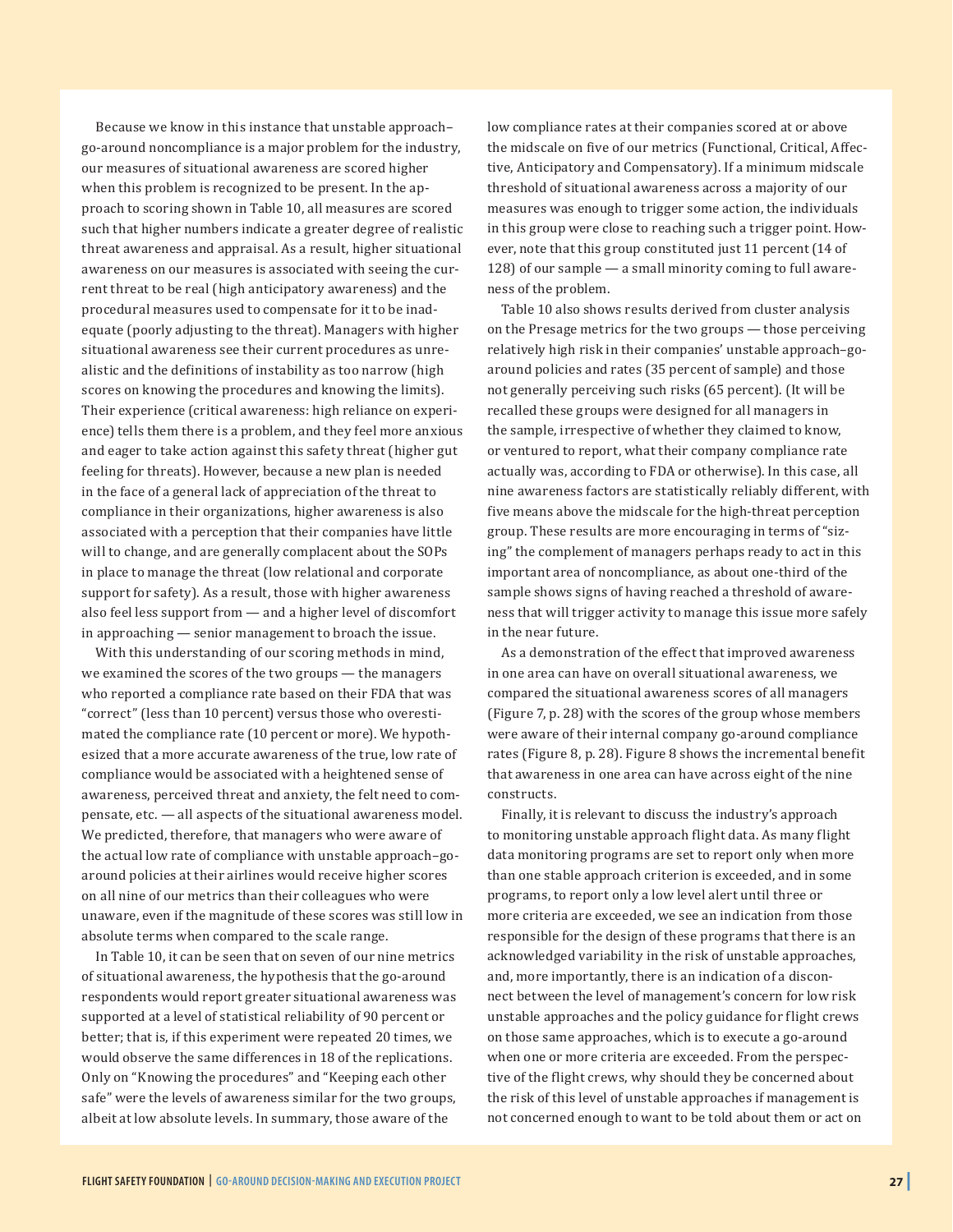

them? This is consistent with the results of both the pilot and Source: The Presage Group for Flight Safety Foundation management psychological studies.

#### **5.5.4 Industry Sensing**

The conversation about reducing the risk of ALAs often drifts toward how to eliminate unstable approaches, even though the discussion begins with a focus on rates of compliance with go-around policies. It is clear that there is a larger discomfort with the existence of unstable approaches, despite the fact that the industry has reduced unstable approaches to 3 percent or less. In an industry with such variable objective environments, one must ask "What is the lowest attainable unstable approach rate?" It makes sense that an industry with almost nonexistent compliance with go-around policies would be concerned about the small number of unstable approaches that occur. If we turn the tables and consider for a moment an industry with a high rate of go-around policy compliance, would there be as much concern about unstable approaches?

## **Situational Awareness of Managers Who Knew Company Compliance Rules** 1 2 3 4 5 6 Gut feel for threats Relying on experience Seeing the threats Knowing the limits Coporate support for safety Knowing the performance metrics Base score Additional benefit

Adjusting to threats

Keeping each other safe

Knowing the procedures

And is the focus on eliminating unstable approaches the right strategy in reducing ALAs? In Flight Safety Foundation's 16 year study of runway excursions, conducted in 2010 (Tarrel), we see that 53 percent of the landing excursions were classified as veer-offs, and of these, 66 percent followed a stable approach that became unstable during the landing phase. Only 37 percent of the landing excursions followed unstable approaches. Overruns accounted for the other 47 percent of landing excursions; 37 percent of overruns followed stable approaches, and 63 percent followed unstable approaches. In total, 52 percent of landing runway excursions followed stable approaches, and an almost-equal number — 48 percent — followed unstable approaches. A separate analysis by Boeing of runway overrun excursions from 2003 to 2010 found that 68 percent followed stable approaches. (Jenkins and Aaron). Drawing from this, a concentrated effort to reduce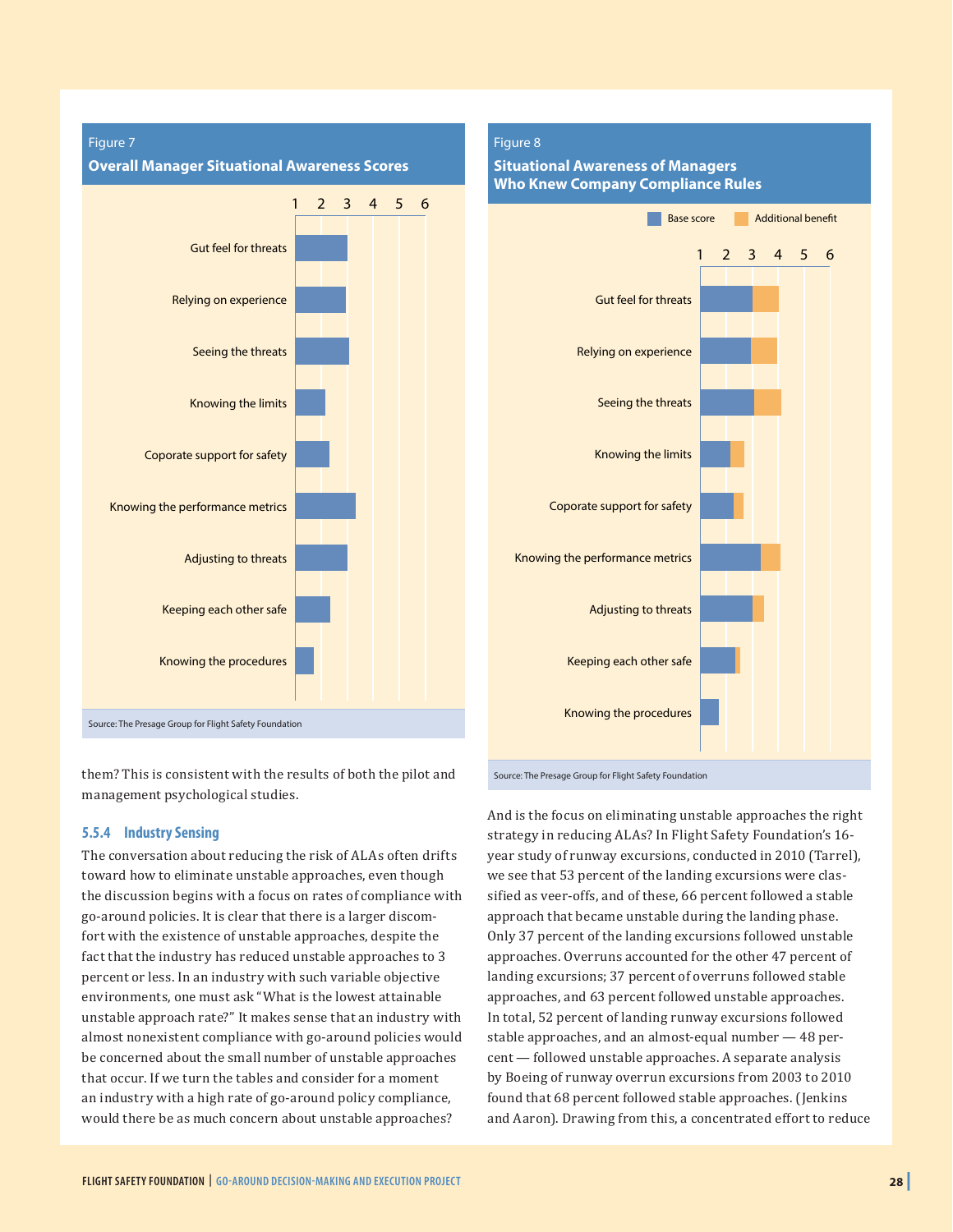the number of unstable approaches that become unstable in the approach phase will address less than half of all landing excursions. On the other hand, a reliable go-around decisionmaking operation has the potential to affect most landing excursions — those occurring after flights that become unstable during the approach or landing phase. Clearly, a strategy to continue improving the stable approach rate in addition to improving the go-around compliance rate is the most complete strategy. The point of this discussion is to illustrate that the industry's tendency to focus only on eliminating unstable approaches will not address a large portion of ALAs, and that improving the go-around compliance rate holds the greater risk-reduction potential.

In 2009, an FSF runway safety initiative determined that a gap existed in *ALAR Tool Kit* risk reduction tools, which did not address the landing phase itself. The Foundation then developed *Safe Landing Guidelines* (Burin, Keys to a Safe Arrival), which are intended to be used by aircraft operators to enhance existing SOPs. Throughout this project, and through industry conferences and meetings, it was apparent that these guidelines were not well known or commonly documented in company manuals. These findings were not part of the data collection surveys.

#### **5.6 Findings: Go-Around Decision Making**

The following are decision-making findings (DM) drawn from analysis. *DMP* denotes decision-making pilot findings, and *DMM* denotes decision-making management findings.

**DMP Finding 1.** The unstable approach pilot group's gut feeling for threats — the "seat of the pants" experience characterized by an emotional, sensory experience that triggers further cognitive analysis — is lower than it is for the go-around pilot group.

**DMP Finding 2.** The unstable approach pilot group's ability to see and/or monitor real and potential threats as they change over time and space is lower than that of the go-around pilot group.

**DMP Finding 3.** The unstable approach pilot group is more likely than the go-around pilot group to minimize efforts to discuss instability and environmental factors with other crewmembers, and to shut themselves off from available resources.

**DMP Finding 4.** Unstable approach pilots are more tolerant than go-around pilots of deviations from operational limits and procedures.

**DMP Finding 5.** Unstable approach pilots are less compliant than go-around pilots with performing all checklist items and accurately completing standard calls.

**DMP Finding 6.** Unstable approach pilots minimize what their professional experience, or critical awareness, could offer in terms of executing known policies, compared with go-around pilots.

**DMP Finding 7.** Unstable approach pilots are more comfortable than go-around pilots with operating on the margins of safety, which translates into a greater tolerance of risk.

**DMP Finding 8.** Unstable approach pilots are more likely than go-around pilots to feel pressure to land or perceive a lack of support for a decision to go around.

**DMP Finding 9.** Unstable approach pilots are more likely than go-around pilots to feel discomfort in being challenged or challenging others.

**DMP Finding 10.** Unstable approach pilots are likely to feel inhibited about calling for a go-around in situations with a strong cockpit authority gradient.

**DMP Finding 11.** Go-around pilots indicated — four times more often than unstable approach pilots — that another crewmember was prompting the crew to initiate a go-around.

**DMP Finding 12.** Unstable approach pilots are less likely than go-around pilots to feel support for safety from their companies, and said they were less likely to be reprimanded for continuing an unstable approach to landing and more likely to believe that the incentive structure of their company does not discourage unstable approaches to landing.

**DMP Finding 13.** Unstable approach pilots believe that their company's criteria for unstable approaches are not realistic.

**DMP Finding 14.** Unstable approach pilots, in hindsight, feel regret about continuing an unstable approach more strongly than go-around pilots regret going around, and feel less positive about the outcomes of their decisions.

**DMP Finding 15.** Unstable approach pilots have a lower sense of situational awareness across most facets, which leads them to minimize the importance of objective threats in their risk assessments.

**DMP Finding 16.** Pilot norms and processes for continuing unstable approaches provide little foundation for compliant go-around decision making (i.e., the "normal" action is to *not* go around when unstable).

**DMP Finding 17.** Norms, roles and incentives have displaced some influence that good situational awareness should have in risk assessment and decision making.

**DMP Finding 18.** Pilots who believe that their company's criteria for unstable approaches are not realistic also believe, on a whole, that the threshold for the aircraft to be on profile and in proper configuration is below 1,000 ft — closer to 650 to 800 ft AGL.

**DMP Finding 19.** Pilots who believe that their company's criteria for unstable approaches are not realistic also believe, on a whole, that they can compensate for energy management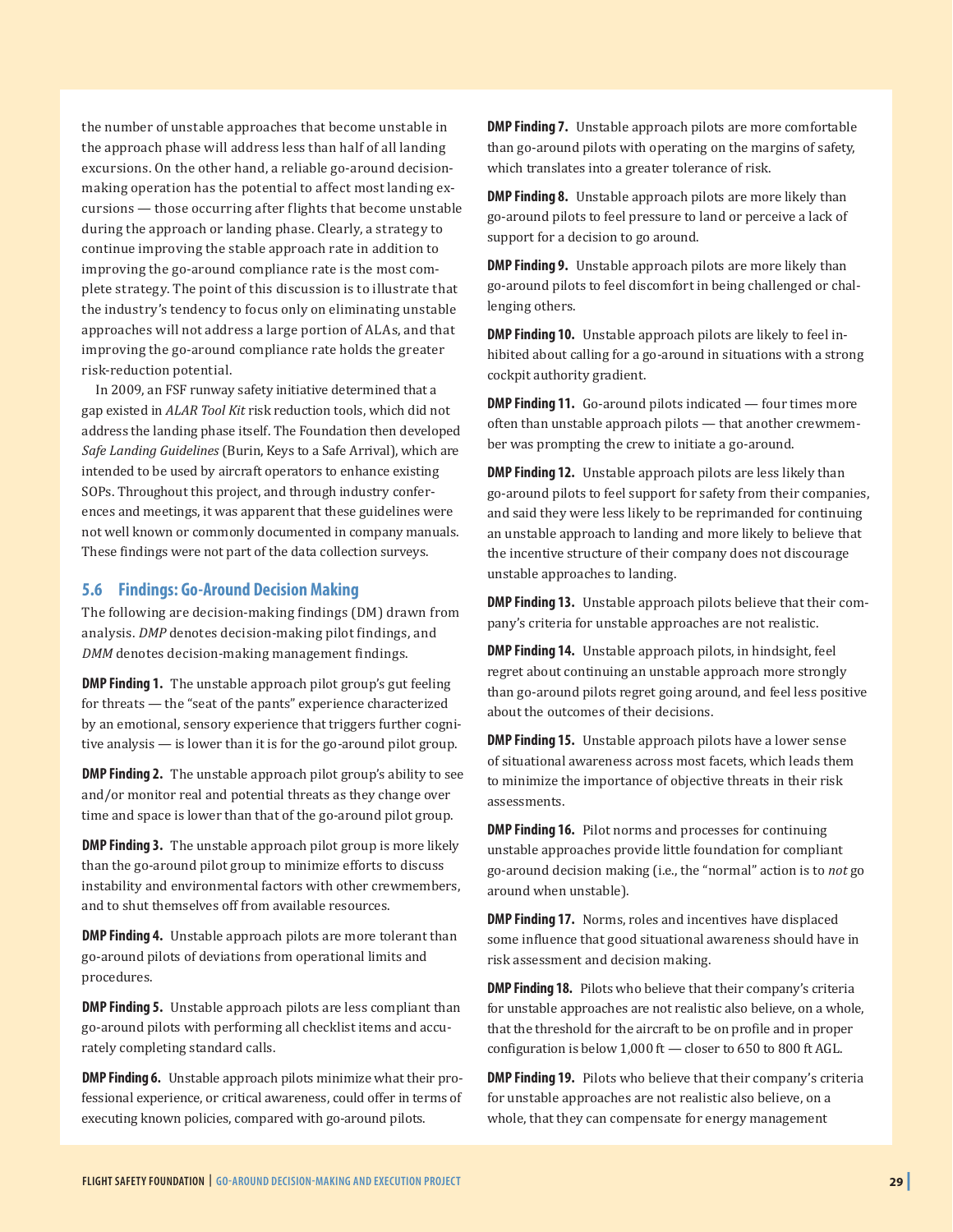instabilities until the aircraft descends to 500 ft AGL, and under certain conditions, below 500 ft.

**DMM Finding 1.** At the managerial level, there are indications of general disengagement with the topic of go-around policy and procedures.

**DMM Finding 2.** Among managers, there is a general lack of awareness of industry-wide rates of go-around policy compliance.

**DMM Finding 3.** Among managers, there is a general lack of awareness of their own company rates of go-around policy compliance.

**DMM Finding 4.** Among managers who have objective go-around noncompliance rate data, such as flight data, understanding of the compliance rate is likely inaccurate.

**DMM Finding 5.** Managers who claim to know the company goaround compliance rate are likely to overstate the compliance rate by over 50 percent. These perceptual errors are likely to produce overconfidence about go-around compliance.

**DMM Finding 6.** Managers perceive a moderate degree of effectiveness of their policies and procedures.

**DMM Finding 7.** Managers perceive less than a moderate level of support within their company for managing go-around compliance rates.

**DMM Finding 8.** Managers slightly disagree overall that there is concern about, or a need for, action to improve their go-around compliance rates.

**DMM Finding 9.** The managers with better understanding of go-around compliance rates for both the industry and their own companies, the High Risk Perceiver Group, were more realistic and concerned about their companies' low go-around compliance but perhaps have little voice or authority within the company to change policy or procedures.

**DMM Finding 10.** Managers who scored higher on the situational awareness measure associated with seeing the current threat as real (anticipatory awareness) also scored lower in relative terms on the measure used to compensate correctly for the risk (compensatory awareness), suggesting the presence of a "learned helplessness" with respect to effectively managing this risk.

**DMM Finding 11.** Managers with higher situational awareness scores see their current procedures as being unrealistic and definitions of instabilities as being too narrow.

**DMM Finding 12.** Managers with higher situational awareness scores had the perception that their companies have little will to change and are generally complacent about SOPs for managing go-around compliance.

**DMM Finding 13.** Managers with higher awareness of their companies' go-around compliance rates also feel less support from senior managers and a higher level of discomfort with approaching them about the issue.

**DMM Finding 14.** Managers who were aware of low go-around compliance rates in their companies scored at or above the midscale on functional, critical, affective, anticipatory and compensatory situational awareness metrics. This is a minority consisting of 11 percent of respondents.

**DMM Finding 15.** The industry's tendency is to lean toward the single focus of improving the unstable approach rate as the best way to prevent ALAs, even though empirical data indicate otherwise.

**DMM Finding 16.** *Safe Landing Guidelines*, published by Flight Safety Foundation to address an identified gap in the *ALAR Tool Kit* risk reduction tools, is not well known by operators and not documented in operations manuals.

#### **5.7 Strategies for Corrective Action: Go-Around Decision Making**

We conclude that there are three high-level categories that can be defined in achieving an effective policy from a psychological perspective:

- The policy should make sense operationally for most environmental conditions encountered — for the people executing the policy (flight crews) and those managing the policy (flight operations management), and should be acceptable to those externally effected by the application of the policy (air traffic controllers).
- The policy must be managed effectively by the organization's management personnel. This is important not only because of the organization's need to achieve objectives set out by senior management but also because those executing the policy (flight crews) need to see and understand that the policy is being managed (i.e., management oversight of the policy is apparent).
- Awareness of the policy guidance and the risks associated with not executing the policy must be high for both flight crews and management.

The following is a list of recommended higher-level decisionmaking strategies to mitigate go-around noncompliance.

**DM Strategy 1.** Ensure the policy makes sense operationally.

a. Update the stable approach definition and SAH to maximize their relevance to flight crews and their manageability.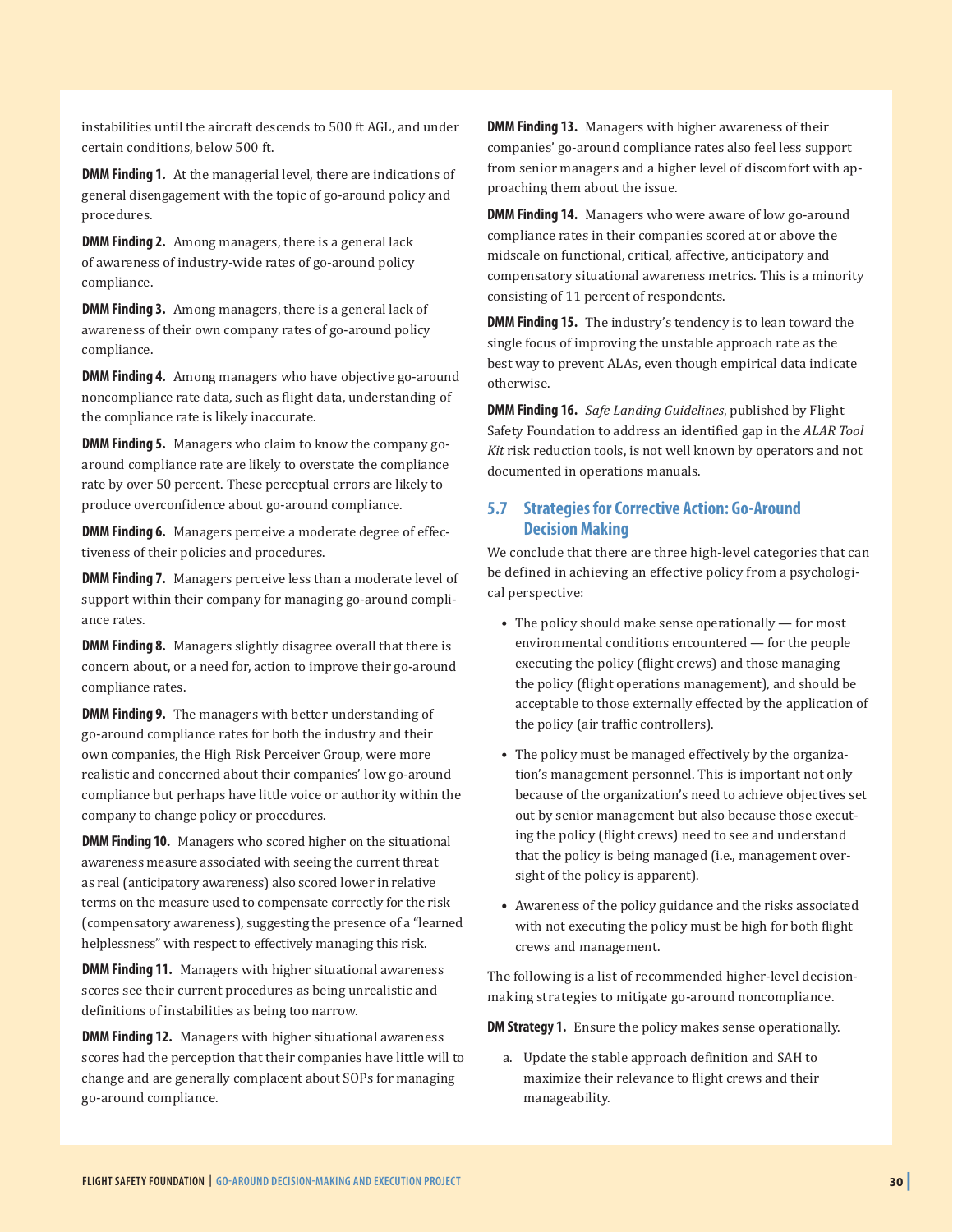b. Separate the stable approach definition and criteria from decision-making criteria and decision-making points to improve awareness that these are two distinct aspects of go-around policies, and that decision making continues beyond the approach phase. This does not imply that they cannot meet at points throughout the approach and landing; it is intended for the SOP and communication designers to separate the psychological attachment of these two aspects.

#### **DM Strategy 2.** Manage the policy effectively.

- a. Operators set specific compliance rate targets (key performance indicators) and establish initiatives to achieve them.
- b. Authorities amend industry and regulatory audit programs to include standards and recommended practices that address go-around noncompliance.

#### **DM Strategy 3.** Increase awareness.

- a. Increase awareness of go-around noncompliance and risks associated with continuing to land when unstable, and awareness of the significant impact that noncompliance has on ALAs, among:
	- i. Operator management;
	- ii. Flight crews;
	- iii. Industry and pilot associations;
	- iv. Regulators; and,
	- v. Manufacturers.
- b. Enhance situational awareness (psychosocial awareness) to heighten flight crews' awareness throughout the approach (SAH and beyond), and landing through:
	- i. Policy and procedural enhancements; and,
	- ii. Communication improvements.
- c. Minimize the subjectivity of go-around decision making for the decision maker (e.g., PF or captain, as per company policy) to mitigate those components of situational awareness that compromise the pilot's risk assessment and decision-making ability, for example, by installing stable approach monitoring systems.

#### **5.8 Recommendations: Go-Around Decision Making**

The following are decision-making recommendations for corrective action to mitigate go-around noncompliance and go-around execution risks. Each recommendation supports a previously identified higher-level strategy.

**DM Recommendation 1.** Manufacturers should continue development of — and operators should install — stable approach and energy management monitoring and alerting systems.

**DM Recommendation 2.** Operators should understand their own respective go-around compliance rates.

**DM Recommendation 3.** Operators should establish internal goaround compliance rate measures, targets and goals.

**DM Recommendation 4.** Where necessary, flight crew associations and operator management should establish a basis, and/ or process in which FDA can be used to assist in effectively managing go-around compliance targets.

**DM Recommendation 5.** Operators and the industry should re-define the stable approach criteria and SAH to better align policies with manageable and operational safe practices. See Appendix 10.3 for Flight Safety Foundation's *Analysis: New Stabilized Approach and Go-Around Guidelines, 2017* (proposed for industry validation).

- Avoid stable approach criteria and heights that address very low-risk approaches. That is, avoid criteria that, if exceeded, are not likely to result in a go-around decision, or that, if a go-around decision is made, may transfer risk to a higher-risk go-around maneuver
- Distinguish between profile criteria (vertical and lateral), energy management criteria and go-around decision point criteria, which could have distinct and separate heights.
- Allow for variable objective environments. Not all environments create the same risk profile. High crosswinds, tail winds and contaminated runways statistically create the highest-risk environments.
- The stable approach criteria, although mostly prescriptive, should allow an element of guided risk–assessed decision making that is corroborated between crewmembers.

**DM Recommendation 6.** Operators should establish and publish safe landing guidelines in operations manuals. (Burin, Keys to a Safe Arrival) (Curtis and Blajev). See Appendix 10.4 *Analysis: Revised Safe Landing Guidelines, 2017* (proposed for industry validation).

**DM Recommendation 7.** Operators should develop communication procedures to be performed during every approach that describes the state of stability and the intention of the decision maker, based on company policy. Effective elements of these communications include:

- The state of stability is made by the crewmember not responsible for the decision to go around (e.g., the PM or the first officer, per company policy). This creates a shared responsibility for activity in the decision-making process.
- Communication procedures are active, not passive or conditional (i.e., a call is made at the assigned point during every approach. This forces communication.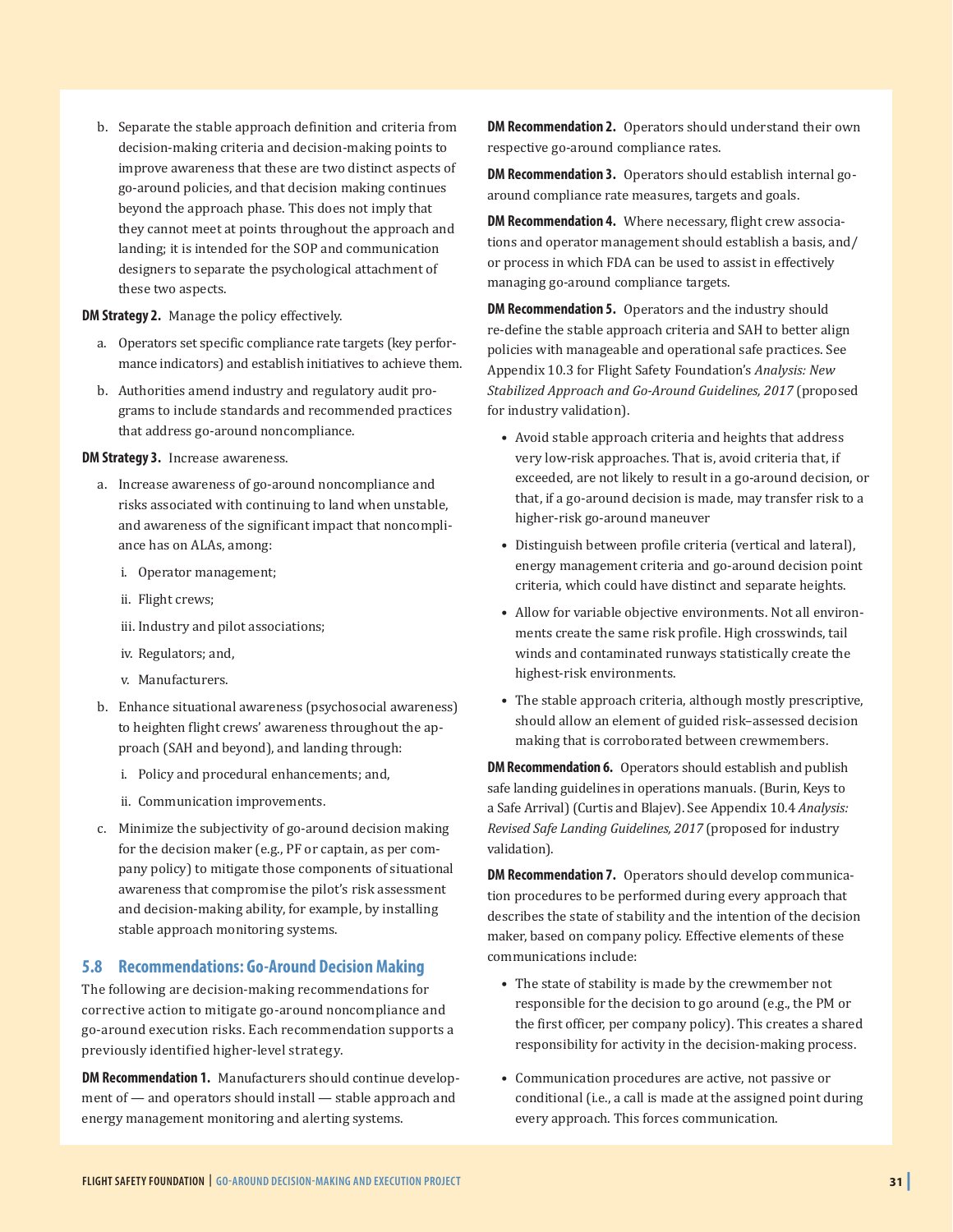- Communication procedures should be objective (i.e., they should state facts about the condition. This minimizes authority gradients within the cockpit.
- Communication procedures should be sequential and escalate (i.e., if the condition is not corrected to within limits, active calls continue and escalate to a defined point at which a new directive call is mandated). For example, if an "unstable" call at 500 ft AGL does not result in successful corrective action, the "unstable" calls continue every 100 ft until the condition is corrected or a critical point is reached, and then a directive call is made (e.g., "go-around"). This maintains continuous situational awareness updating of the condition, similar to ground-proximity warning system (GPWS) calls.
- Active communication should continue well into the approach and landing (e.g., up to the touchdown limit point). This maintains continuous situational awareness.
- Each "stable condition" call should be answered with an acknowledgement or notice-of-intention call by the decision maker (the PF or captain, per company policy).
- The "intention" call should not suggest the exclusion of other possible outcomes (e.g., calling "landing" at minimums when a go-around is an option can have the effect of minimizing/compromising the window of calling for a go-around. On the other hand, responding with "Roger" or "Continue" assists in keeping decision making open.)

**DM Recommendation 8.** Operators should apply objective feedback/communication procedures well into the approach and landing phase, including in the touchdown zone. Energy management monitoring and alerting systems will minimize the need for crew-initiated calls.

**DM Recommendation 9.** Operators should create standard predescent briefing guidelines that include:

- Environmental risk factors;
- Instability factors that will result in a go-around;
- A review of standard calls; and,
- Decision making in the landing phase.

**DM Recommendation 10.** Operators should create standard preapproach briefing guidelines that update the pre-descent briefing at a low-workload period just before the approach is begun.

**DM Recommendation 11.** Operators should understand their respective managers' and flight crews' situational awareness levels and psychological profiles for managing internal go-around policies.

**DM Recommendation 12.** Operators should provide training to enhance psychosocial awareness and management, and how they contribute to noncompliant decision making.

**DM Recommendation 13.** Operators should ensure no fault goaround policies are documented, implemented and understood by management and flight crew.

**DM Recommendation 14.** Operators should ensure that unstable approach and go-around policies are concise and unambiguous, including follow-up procedures and expectations for noncompliance.

**DM Recommendation 15.** Operators should communicate industry rates and internal go-around compliance rates, measures, targets and goals of performance to flight crews and the managers involved in achieving them. Operators also should communicate the risk-reduction potential that improved performance could have on the company's overall risk profile.

**DM Recommendation 16.** State and industry audit programs, such as the IATA Operational Safety Audit (IOSA), should establish go-around compliance standards and recommended practices for operators to manage go-around compliance.

**DM Recommendation 17.** State and industry safety organizations such as those associated with the International Civil Aviation Organization (ICAO), the European Aviation Safety Agency, FAA, IATA, the FAA Commercial Aviation Safety Team (CAST) etc., should review these recommendations and assess inserting them into their safety publications.

**DM Recommendation 18.** The aviation community should annually track, through global aggregate flight data, go-around compliance rates for both the approach phase and the landing phase of flight, and communicate the findings to the industry. This role is suited to safety organizations such as Flight Safety Foundation.

**DM Recommendation 19.** The aviation community should develop and implement an initiative that communicates the industry's go-around compliance rate, and the risk-reduction potential that improved performance could have on the industry-wide ALA rate and the overall accident rate. This is a role suited to regulators, global associations and safety organizations such as Flight Safety Foundation.

**DM Recommendation 20.** The aviation community should establish a new information-sharing program to provide a method for operators to share effective strategies to improve goaround compliance rates. Alternatively, the information should be incorporated into an existing program.

**DM Recommendation 21.** The industry should establish an identifiable "label" for the threat/causal effect of the phenomenon of noncompliance with go-around polices. As labels such as controlled flight into terrain (CFIT) or loss of control (LOC) make it easier for the industry to relate, discuss, understand and manage a phenomenon, a label for this phenomenon will do the same, and in so doing, will help provide a foundation for essential awareness.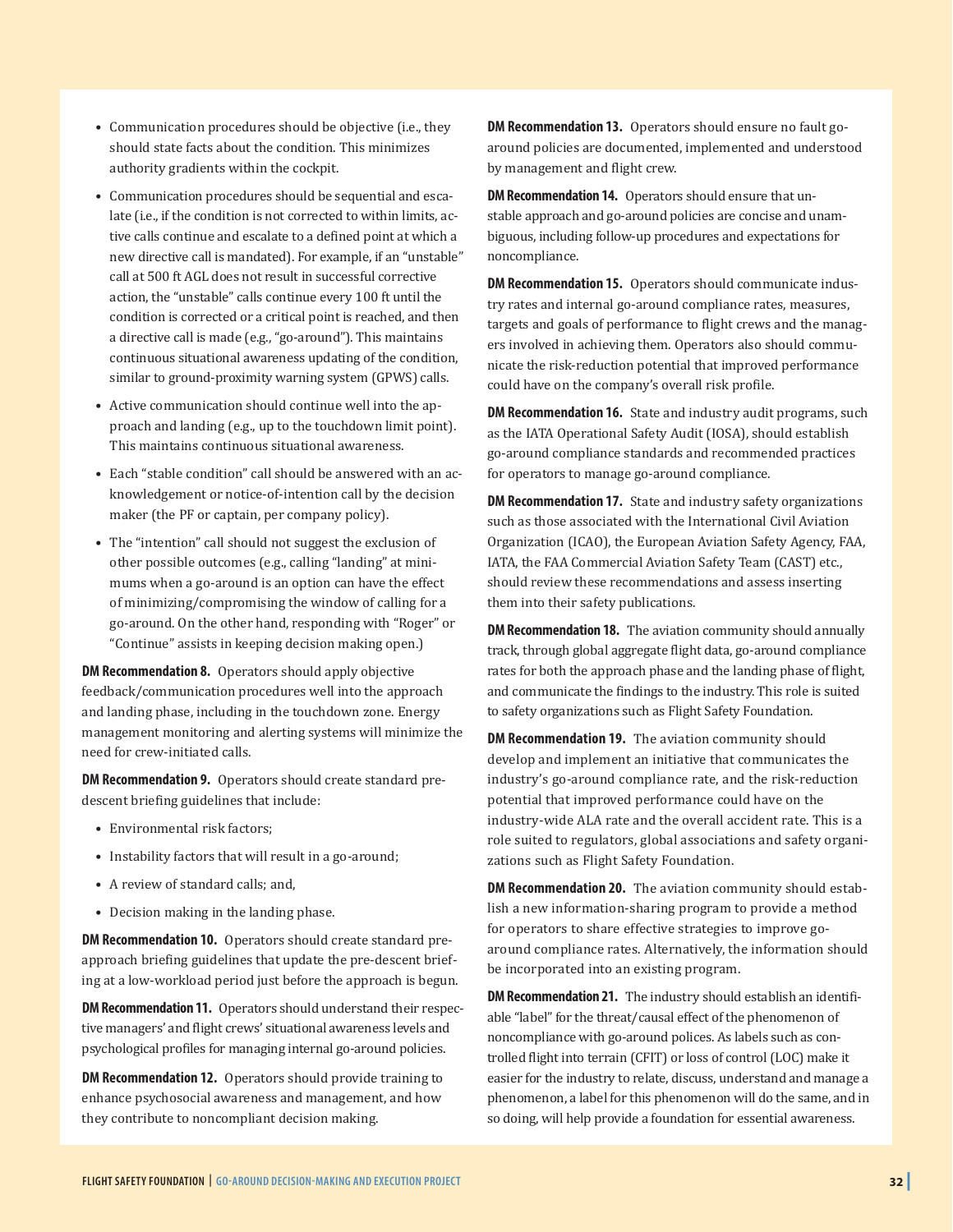The effective utility of each recommendation is different, and each recommendation addresses a different finding or strategy, as can be seen in Appendix 10.2. A holistic approach to implementing these recommendations will have the best overall effect. And as with any significant program change, desired, and undesired, effects should be closely monitored by an appropriate audit program such as FDA, line operations safety audits, or IOSA.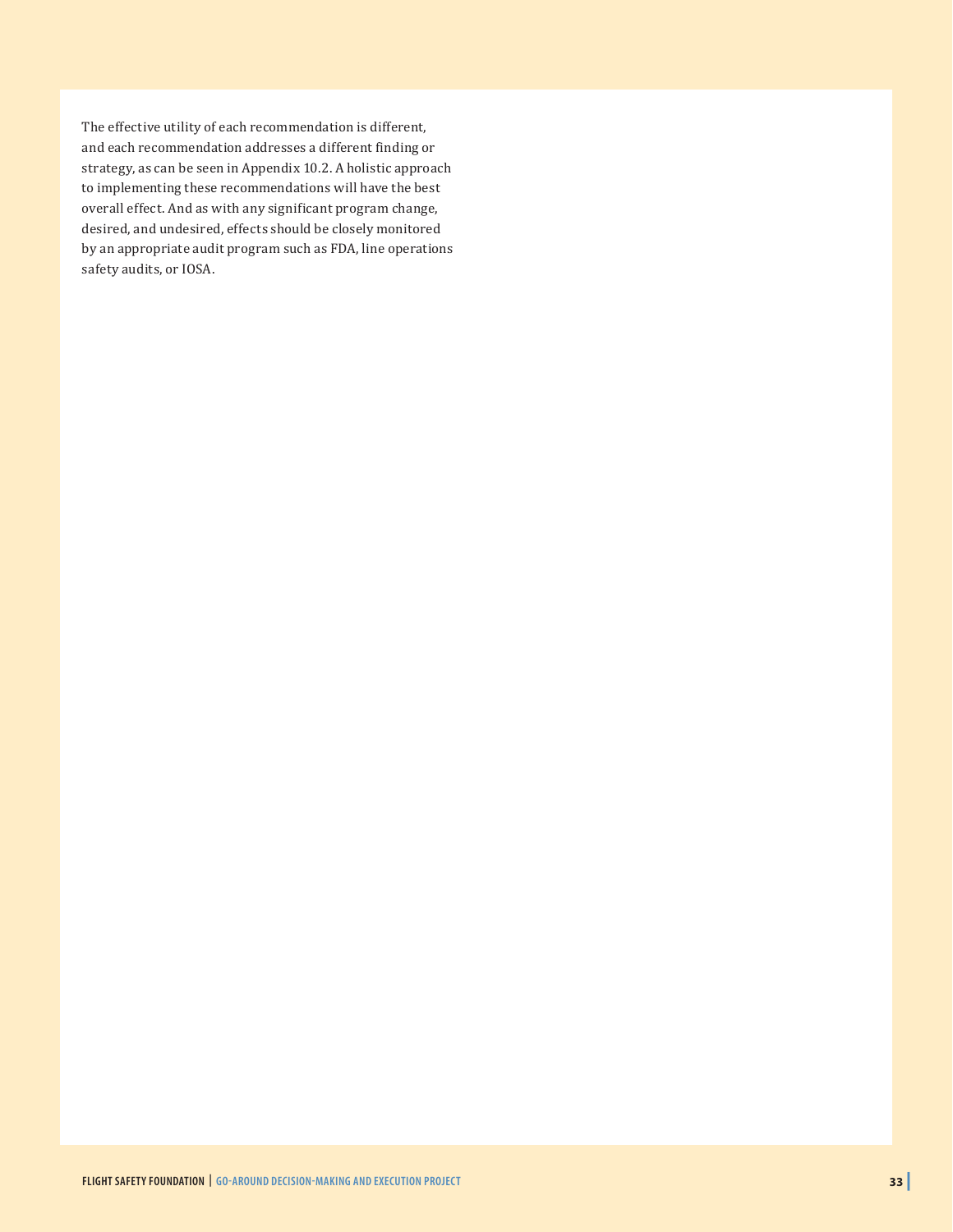## **6 Go-Around Execution**

#### **6.1 Methodology**

The go-around accident and incident review included a nonrandom selection of published reports on go-arounds involving transport-category aircraft between 2000 and 2012.

A total of 64 go-around events were included. In some, the safety of the go-around was central to the investigation, and in others, the go-around occurred in the aftermath of the event at the heart of the investigation. The majority of the events (64 percent) involved single-aisle jets. Others involved twin turboprops (20 percent) and twin-aisle jets (16 percent). The nature of the sample — independently investigated events in which an approach was followed at some point by a goaround — meant that the sample group contained both safe and unsafe go-arounds. Sometimes the investigations focused on the circumstances that led to the go-around; sometimes they focused on the go-around itself, and sometimes they focused on both. Remarks contrasting the safe go-arounds with the riskbearing go-arounds are, therefore, subject to the qualification that the safe ones were just a non-random subset of many more similar go-arounds that are routinely conducted because of both crew decisions and ATC instructions.

The context, safety aspects and overall level of risk of each event were shown on a spreadsheet, with as many of a selection of 185 "tags" as were applicable attached to each one. Not all tags were mutually exclusive, and not all reports allowed the applicability of all of the tags to be established. The extent to which many characteristics could be identified is, therefore, understated.

On the basis of the degree of risk posed by a go-around, each event was assigned to one of three categories — high risk (18 events), moderate risk (25 events) and non-risk-bearing (21 events). The non-risk-bearing events involved circumstances — some of which were similar to those of risk-bearing events — that were the main concern of the investigation.

For the two risk-bearing categories, six "headline" goaround safety issues (GASIs) were defined in respect to the initiation and execution of each go-around. Most of the 43 riskbearing events involved a single GASI, but five events were assigned two GASIs each.

Each risk-bearing event was assigned one of three "outcome risks" — LOC, CFIT or midair collision (MAC).

The GASI definitions and their associated outcome risks were:

- AO1 Initiation of go-around ineffective (LOC);
- AO2 Safe trajectory of aircraft not maintained once goaround successfully initiated (LOC/CFIT);
- AO3 Go-around not flown on required track (CFIT);
- AT1 Safe traffic separation not maintained during goaround (MAC);
- AT2 Wake turbulence hazard during go-around (LOC); and,
- EN1 Significant low-level wind shear during go-around (LOC).

In the 79 percent (34) of risk-bearing go-arounds in which the risk was attributable to the mismanagement and/or mishandling of the go-around by pilots, failure to initiate a go-around effectively was twice as prevalent as the failure to aviate and navigate properly once the go-around was initially established.

In the 19 percent (8) of risk-bearing go-arounds in which the risk was attributable to air traffic controllers, the following conditions applied:

- One go-around followed controller failure to apply clearly established procedures in respect to a late go-around, which led directly to an unrecognized MAC risk resolved by a traffic-alert and collision avoidance system (TCAS) resolution advisory (RA).
- Five go-arounds involved controller misjudgments in dealing with the proximity of takeoffs to unexpected goarounds — a significant loss of separation in four cases and an unrecognized wake turbulence hazard in the other. Two events involved controllers talking to different aircraft on the same frequency in different languages. In both cases, pilots seeking to understand the developing situation — both before and after the go-around began — were deprived of valuable situational awareness.
- Two go-arounds involved a single conflict between a pilotdeclared go-around and a controller-instructed go-around in which a trainee controller under supervision in a nonradar environment was faced with an aircraft transitioning to a conventional go-around, and the resulting need to instruct the potentially conflicting aircraft, which was on a required navigation performance (RNP) approach, to fly an RNP go-around. The situational awareness of each flight crew  $-$  both on go-arounds in IMC  $-$  of the potential proximity of the other aircraft was compromised by lack of procedure awareness.

Decisions by pilots that were followed by poor initiation of a go-around and that led to hull loss accidents (accidents in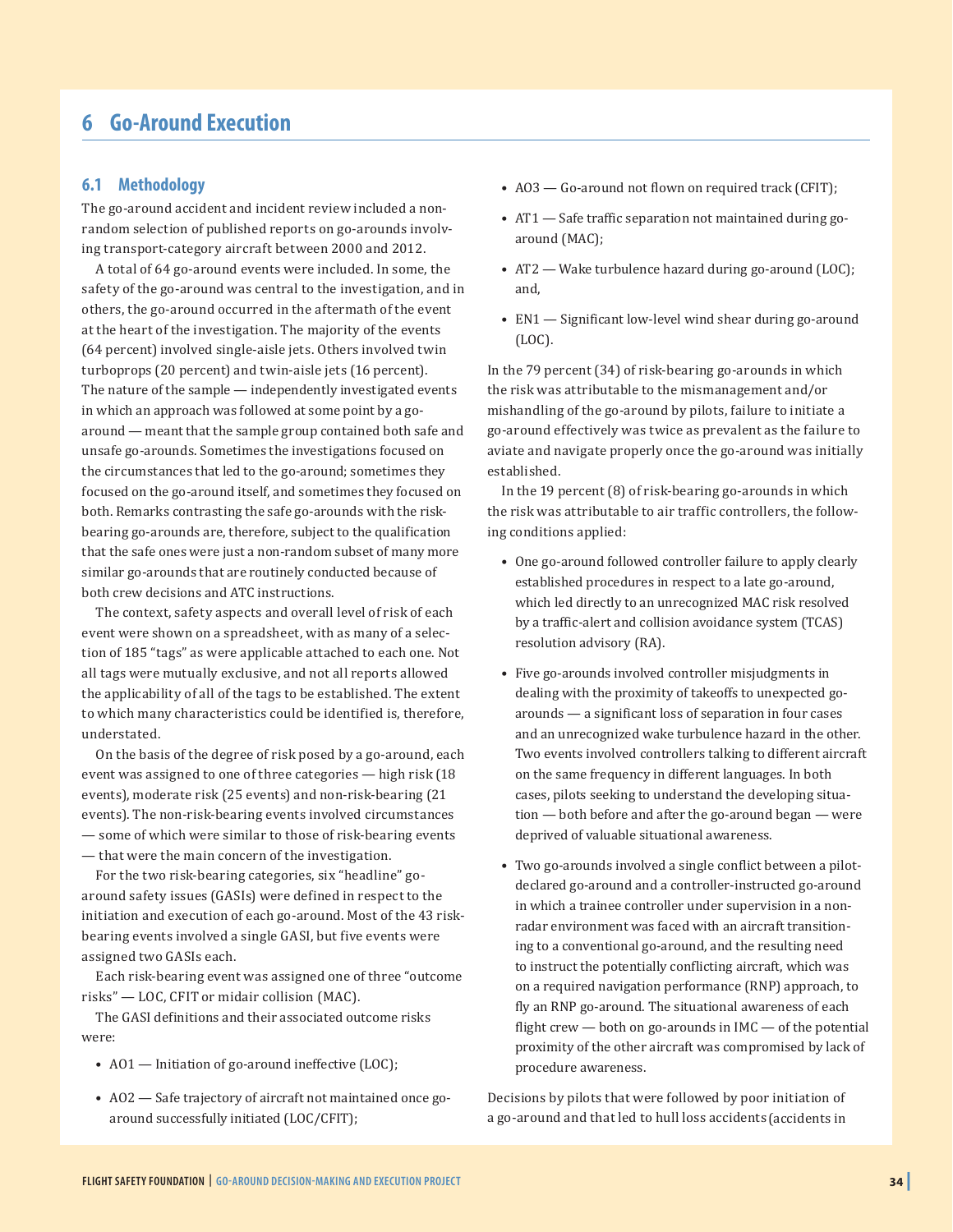which an airplane is destroyed, or damaged and not repaired, including events in which an airplane is missing or inaccessible) due to either LOC or CFIT were particularly likely to involve a crew in which either the pilot-in-command (PIC) or the first officer was lacking in experience. For the PIC, this lack of experience involved experience in either the aircraft type or the role of PIC.<sup>3</sup> For the first officer, it involved experience in the aircraft type or in multi-crew operations generally.<sup>4</sup>

In all events in which the experience of both pilots was fully documented, one or both pilots were low on experience, according to the above definitions, in:

- 80 percent of fatal/hull loss go-around accidents;
- 73 percent of all high-risk go-arounds;
- 64 percent of all moderate-risk go-arounds; and,
- 60 percent of all non-risk-bearing go-arounds.

Excessive confidence by the PM PIC that the PF first officer would achieve a timely stabilization of the approach led the PIC to delay takeover as PF. Often, by the time the PIC took the controls, the circumstances had become more complex and the chances of not properly initiating the go-around had increased.

Conversely, excessive confidence by the PM first officer that the PF PIC would achieve a timely stabilization led — in operating cultures that may not have addressed the effect of a significant relative experience gap between the first officer and the PIC — to a delayed or absent go-around call and, in some cases, to a near takeover or an on-ground takeover of control in order to make such a call.

The more-unsafe go-arounds are more likely than safer goarounds to have been preceded by one or more of the following:

- Significant procedural noncompliance, which was recorded in 72 percent of high-risk events but in only 28 percent of moderate-risk events, the same percentage as reported in non-risk-bearing events;
- A delay in making the decision to go around, which was recorded in 39 percent of high-risk events but only 8 percent of medium-risk events, an even lower proportion than for non-risk-bearing events; and,
- A complex situation at the time of the go-around decision, which was recorded in 50 percent of high-risk events but only 8 percent of medium-risk events, about the same as for non-risk-bearing events.

Significant violation of landing minimums, followed by a goaround decision, was a particular precursor of the nine fatal accidents during subsequently attempted go-arounds. Fourteen percent of risk-bearing go-around decisions were made above 1,000 ft; half of these decisions were made because of an unstable approach condition.

Compared with moderate-risk go-arounds, high-risk goarounds are more likely to:

- Involve pilots with low levels of experience;
- Involve a go-around decision made below decision altitude/minimum descent altitude (DA/MDA);
- Be flown by the PIC as PF;
- Be at risk of LOC;
- Follow a violation of DA/MDA; and,
- Involve surprise that they have become necessary.

High-risk go-arounds are less likely to:

- Follow an unstabilized approach; and,
- Involve a change of PF at initiation of or during the go-around.

Compared with moderate-risk go-arounds, non-risk-bearing go-arounds are more likely to:

- Follow go-around decisions that were foreseen as possibilities, rather than those that occurred unexpectedly; and,
- Be made on ATC instructions.

They are less likely to:

- Take place at night;
- Involve pilots with low levels of experience;
- Have the first officer as PF; and,
- Involve surprise that they have become necessary.

They are just as likely to:

- Be preceded by significant procedural noncompliance; and,
- Involve a change of PF at the initiation of or during the go-around.

#### **6.2 Analysis: Go-Around Execution**

The go-around flight operations data analysis was performed with the objective of examining the prevalence of a go-around safety risk during normal, routine operations. More than 1,500 go-around events flown by jet aircraft operated by a range of airlines from around the world were examined. The analysis focused on the point at which the go-around began and the way it was conducted.

<sup>3</sup> Defined in this analysis as one or both of <500 hours on type or <500 hours in command

<sup>4</sup> Defined in this analysis as one or both of <2,000 hours multi-crew experience or < 500 hours on type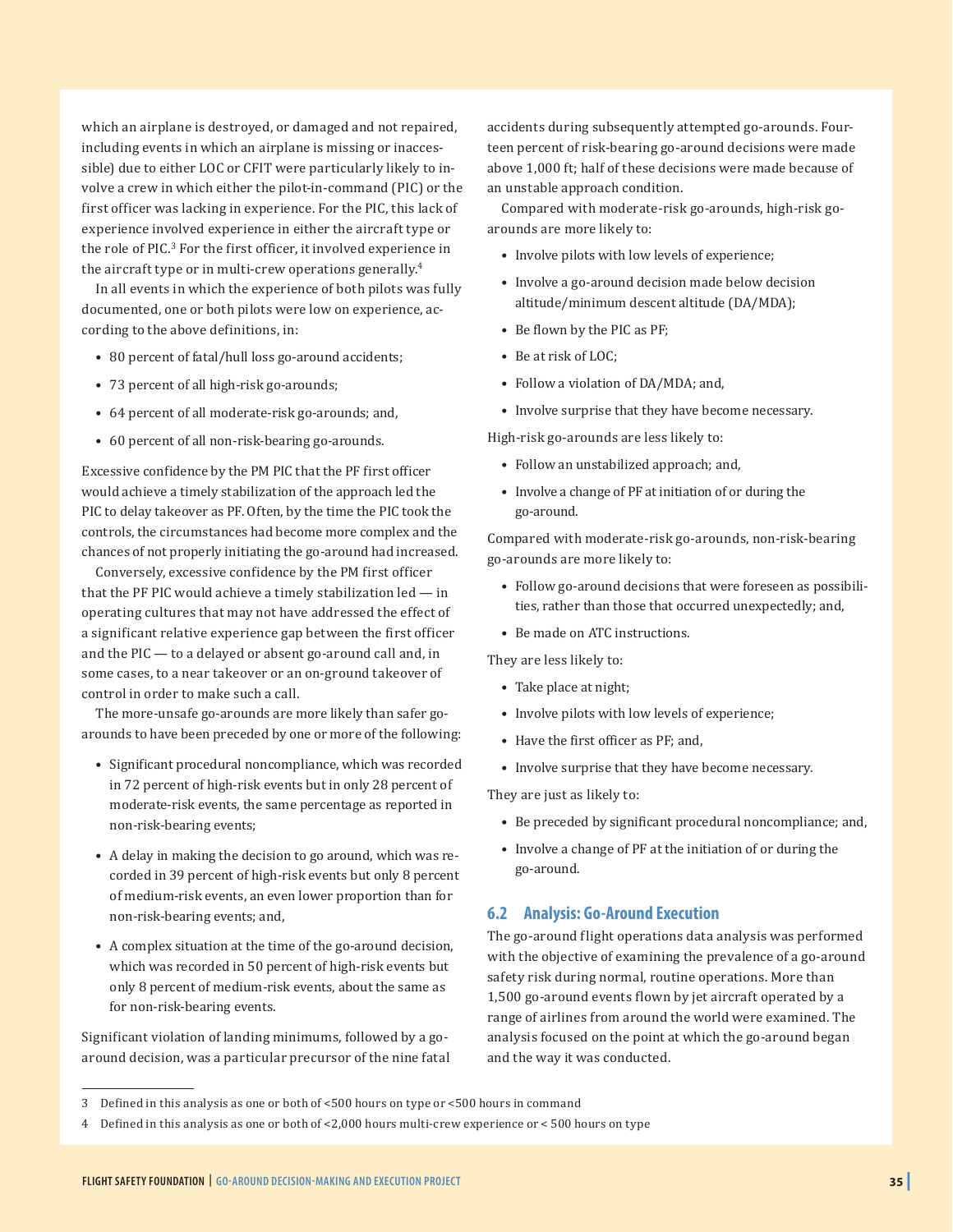These go-around events were found in data detailing almost 500,000 flights. The majority of these flights (86 percent) involved single-aisle jets; twin-aisle jets made up the remaining 14 percent.

Data showed that 50 percent of the flight crews disconnected the autopilot above 1,000 ft, 25 percent disconnected the autothrottle above flare altitudes, and 14 percent disconnected the flight director during the approach.

Data showed the overall rate of go-arounds was 0.29 percent, or 1 in 340 approaches. However, it was possible to distinguish two subgroups — a lower go-around rate of 0.20 percent for operators that appeared more likely to subsequently divert following a go-around and a higher rate of 0.35 percent for operators that appeared less likely to do so.

The go-around rate for long-haul (twin-aisle) operations was 0.40 percent — higher than the overall rate.

For single-aisle jets, the autopilot was engaged prior to go-around initiation in 56 percent of the events and remained engaged in 93 percent of these cases. For twin-aisle jets, the autopilot was engaged prior to the go-around initiation in 69 percent of the events and remained engaged in 97 percent of these cases.

Forty percent of all go-arounds were initiated below 500 ft, 15 percent were initiated below the Category I instrument landing system (CAT I ILS) minimum height of 200 ft, and 7 percent were initiated below 50 ft.

Exceedance of the maximum permitted airspeed with flaps extended  $(V_{FF})$  was recorded in 2.4 percent of single-aisle jet go-arounds and 3.4 percent of the twin-aisle jet go-arounds. These  $V_{FE}$  exceedances correlated with:

- Failure to reach and/or maintain the appropriate pitch target;
- Extended duration of go-around power settings;
- An elapsed time of more than 10 seconds without retraction of one stage of flaps (this applied in 50 percent of cases); and,
- Unstable approach.

An overall association was identified between the height on the approach at which a go-around was initiated and the pitch attitude at which it was then flown — the earlier the initiation of the go-around, the lower the pitch attitude.

The data showed a widespread prevalence of delayed flap retraction once a go-around had been initiated, whereas in only 3 percent of go-arounds did it take more than 30 seconds to retract the landing gear.

#### **6.3 Findings: Go-Around Execution**

A Go-Around Safety Forum — initiated by Flight Safety Foundation, the European Regions Airline Association (ERA) and Eurocontrol — took place June 18, 2013, at Eurocontrol headquarters in Brussels. It was held in support of the Flight Safety Foundation Go-Around Safety Initiative, to assist in early implementation of the actions detailed in the European Action Plan for the Prevention of Runway Excursions (EAPPRE), issued in January 2013. The conference was attended by over 270 participants, including members of the French Bureau d'Enquêtes et d'Analyses (BEA), who were conducting a study of airplane state awareness during go-arounds (ASAGA). (BEA)

The execution findings (Ex Findings) from the Go-Around Safety Forum included the following: (Flight Safety Foundation; ERA; Eurocontrol;)

**Ex Finding 1.** Go-arounds occur at an average rate of one to three per 1,000 approaches. There is a large variation of goaround rates among different aircraft operators and operational environments.

**Ex Finding 2.** The go-around is a normal phase of flight, and pilots should be encouraged to conduct one when conditions warrant, as well as when they are instructed to do so. However, since a go-around is the least flown normal flight phase, there are particular safety issues associated with it.

**Ex Finding 3.** One in 10 go-around reports record a potentially hazardous outcome, including exceeded aircraft performance limits or fuel endurance.

**Ex Finding 4.** A go-around is a relatively rare maneuver for most commercial pilots. On average, a short-haul pilot may conduct a go-around once or twice a year, and a long-haul pilot may conduct one every two to three years.

**Ex Finding 5.** Conducting a go-around carries a number of risks including:

- Ineffective initiation of a go-around, which can lead to LOC;
- Failure to maintain control during a go-around, which can lead to LOC, including abnormal contact with the runway, or to CFIT;
- Failure to fly the required track, which can lead to CFIT or MAC;
- Failure to maintain traffic separation, which can lead to MAC; and,
- Generation of wake turbulence, which may create a hazard for another aircraft that can lead to LOC.

**Ex Finding 6.** The height at which a go-around is initiated during an approach can present different challenges and risks:

- Above the approach procedure minimum altitude;
- At the approach procedure minimum altitude; and,
- Below the approach minimum altitude.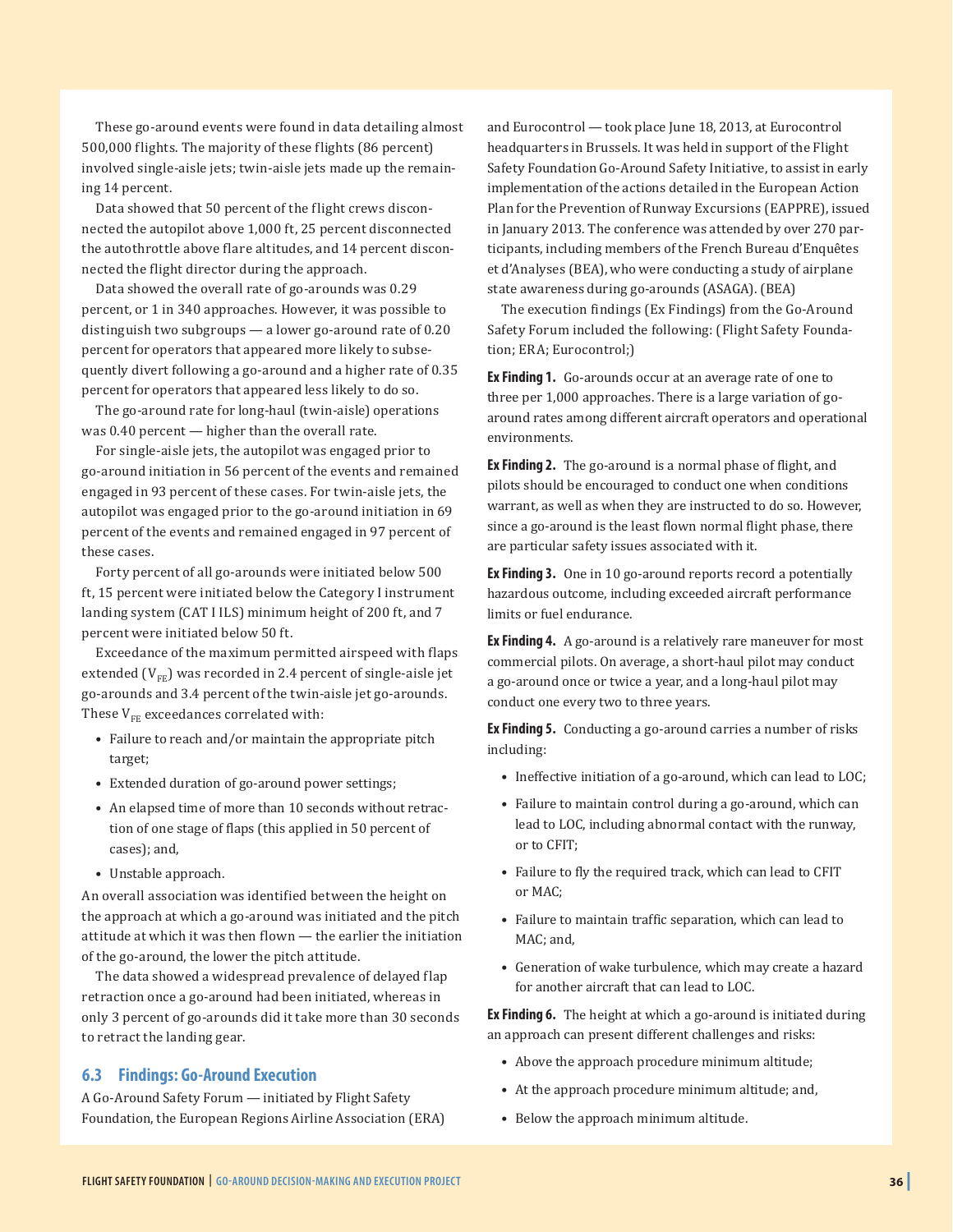**Ex Finding 7.** Low relevant experience of one or both pilots is associated with difficulty in flying go-arounds.

**Ex Finding 8.** Go-arounds that follow a violation of approach minimums are associated with a reduced safety margin.

**Ex Finding 9.** It is necessary for operators to be aware of the extent to which go-arounds are being flown and the validated reasons for them, as well as the extent to which the go-arounds are flown safely.

**Ex Finding 10.** A just culture must prevail if problems in goaround safety are to be sufficiently understood and addressed.

**Ex Finding 11.** Aircraft energy states that are too high or too low make the safe execution of go-arounds less likely, and this situation can be exacerbated by a failure to understand how to manage aircraft pitch attitude.

**Ex Finding 12.** The safety of a go-around is compromised by a delay in deciding to begin a go-around when the aircraft becomes unstabilized below a mandatory stabilized approach gate (see 10.3.2, Approach Gates, p. 45).

**Ex Finding 13.** The decisions that precede unsafe go-arounds are often made at points other than pre-determined procedural decision points.

**Ex Finding 14.** Pilot go-around training needs to be proportional to the rate at which go-arounds are experienced in line operations.

**Ex Finding 15.** The effectiveness of flight deck monitoring can have a significant effect on the safe execution of go-arounds, but such monitoring often is poor.

**Ex Finding 16.** Lack of an adequate understanding of automation by pilots can affect go-around safety.

**Ex Finding 17.** Pilot understanding of how the pitch control system works is not always apparent in their actions during go-arounds.

**Ex Finding 18.** The potential for a traffic and/or a wake vortex conflict during a go-around is sometimes reduced if pilots are unaware of other traffic in the vicinity.

**Ex Finding 19.** Most pilots fly the potentially complex transition to a go-around from a circle-to-land approach so infrequently that maintaining competency will require an unrealistic amount of recurrent training in proportion to other requirements.

**Ex Finding 20.** The extent of controller training in respect to goaround risk management is variable.

**Ex Finding 21.** Controllers sometimes issue instructions that may prevent pilots from conducting a stabilized approach and may thereby increase the number of go-arounds.

**Ex Finding 22.** Go-around procedures can be complex at a time of high workload for pilots. The procedures are not always published. Tactical de-confliction of go-arounds can place high demands on controllers. Complexity is increased when there are multiple approach procedures for the same runway, each with its own missed approach point (MAP).

**Ex Finding 23.** Too much information in one controller radio transmission (e.g., an explanation of the reason when giving an executive instruction) can lead to pilot confusion. Late provision of, or changes to, go-around instructions (including late changes to a published MAP unless these clearly simplify it) increase workload for pilots.

**Ex Finding 24.** Some pilots are reluctant to decline acceptance of ATC instructions that are not compatible with aircraft performance, especially when issued at times when pilot workload is already high. Issuing unpublished go-around/missed approach tactical instructions at or after the initiation of a go-around can place high demands on pilots. There is no direct link between aircraft operator and ATC go-around training/ awareness.

**Ex Finding 25.** Current pilot go-around procedures may not adequately address all the circumstances in which an ad hoc goaround decision may be made, especially above 1,000 ft AGL or after a decision to continue an approach made at DA/MDA.

**Ex Finding 26.** Go-around operational challenges are not adequately reflected in current regulatory requirements.

#### **6.4 Strategies for Corrective Action: Go-Around Execution**

The Safety Forum discussed in depth the issues related to goaround decision making, execution and training, and the air traffic management aspects of safe go-arounds. Forum participants agreed on a series of conclusions in respect to eight safety improvement strategies. Three of these strategies were execution strategies (Ex Strategies) related to the safe execution of go-arounds:

**Ex Strategy 1.** Ensure that go-around training and awareness appropriately reflect different go-around execution risk scenarios.

Note: Independent CAST analysis determined similar findings and recommendations, which are outlined in CAST Safety Enhancement (SE) 198.

**Ex Strategy 2.** Review go-around policy, procedures and documentation to maximize their effectiveness, clarity and understanding.

**Ex Strategy 3.** Ensure that low relevant experience of one or both crewmembers does not prejudice the effectiveness of monitoring during approach, landing and go-around.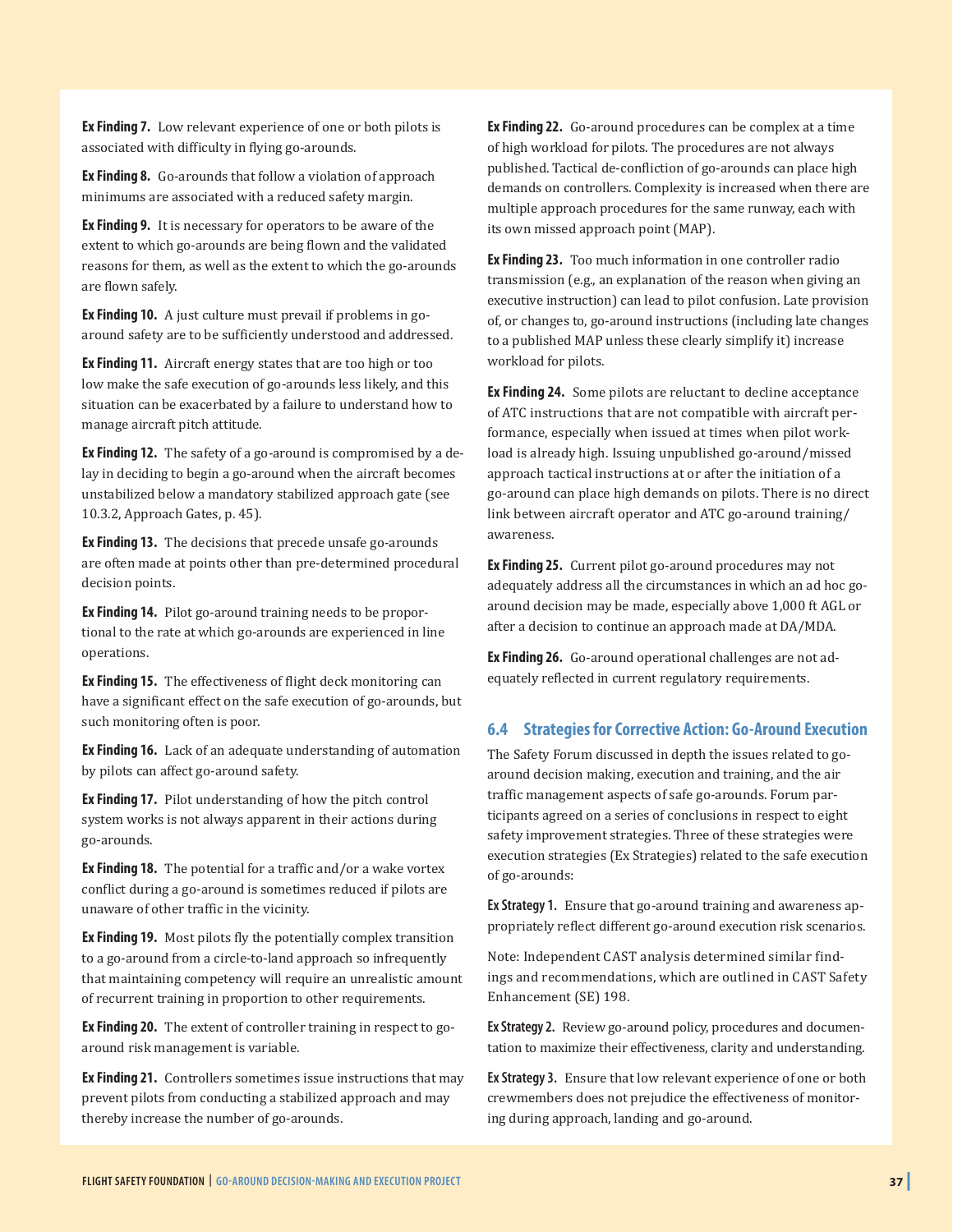#### **6.5 Recommendations: Go-Around Execution**

The following principal recommendations for safe go-around execution (Ex Recommendations) are based on Safety Forum conclusions:

**Ex Recommendation 1.** Aircraft operators and ATC should improve their mutual understanding of each other's go-around practices/procedures.

**Ex Recommendation 2.** Industry partners should develop goaround training aids.

**Ex Recommendation 3.** Effective monitoring depends on ensuring that pilots with low relevant experience are able to contribute to safe go-around decision making and execution.

**Ex Recommendation 4.** Pilots and their employers should understand that one of the many reasons that violating approach minimums is unacceptable is because evidence indicates that if a go-around then becomes necessary, the chances of a safe transition to the go-around are reduced.

**Ex Recommendation 5.** Pilots must be able to demonstrate that they are able to safely execute go-arounds that begin from both high energy and low energy states at the point where a goaround decision is indicated.

**Ex Recommendation 6.** Pilots must be able to exercise tactical judgment, as well as procedural compliance, when deciding to go around below a stabilized approach gate so that safe execution is not hindered by an inappropriate delay in decision making. Validation of this must be achieved through realistic training scenarios.

**Ex Recommendation 7.** Go-around training for pilots should include a range of operational scenarios, including go-arounds from positions other than DA/MDA and the designated stabilized approach gate. Scenarios should involve realistic simulation of surprise, typical landing weights and full-power go-arounds.

**Ex Recommendation 8.** Go-around training for both pilots and controllers should incorporate lessons learned from operational events/incidents.

**Ex Recommendation 9.** Clear guidance should be provided to pilots on how to act in respect to the three stages of monitoring during approach, landing and go-around: noticing, alerting and taking control. Members of augmented crews who are observing should have a clear understanding of the nature of their contribution to effective monitoring.

**Ex Recommendation 10.** If an aircraft has the capability to fly automatic go-arounds, pilot training should be provided and the operator's automation policy should address the go-around procedure.

**Ex Recommendation 11.** Pilots must have a clear understanding of how the pitch control system works on the aircraft type that they fly. This should be validated by both theoretical testing and use of suitable full flight simulator exercises involving approach and go-around with full, rather than reduced, power/thrust available and at typical landing weights.

**Ex Recommendation 12.** A review should be conducted to determine whether pilots can lose situational awareness of potentially conflicting traffic during go-arounds if other pilots are exchanging radio transmissions with ATC in languages other than English.

**Ex Recommendation 13.** A high priority should be accorded to the provision of RNP approach and missed approach procedures when current procedures involve circle-to-land and when active radar surveillance of the transition to a go-around is not available. Consideration should be given to withdrawing circle-to-land procedures at airports where neither option is available.

**Ex Recommendation 14.** Air navigation service providers (ANSPs) should review and, if necessary, enhance the provision of goaround risk awareness training for controllers.

**Ex Recommendation 15.** Ensure that the importance of facilitating a stabilized approach and the correct application of final approach procedures is included in training and in briefings for ATC staff (EAPPRE Recommendation 3.3.1).

Implementation Advice:

- Training should include:
	- a. Appropriate speed control instructions;
	- b. Timely descent instructions;
	- c. The importance of avoiding a late change of runway or change in the type of approach;
	- d. The importance of assigning a landing runway with no significant tail wind component;
	- e. The need to avoid vectoring too tightly onto final approach and intercepting glide path from above; and,
	- f. The importance of providing the crew with correct information about distance to touchdown.

**Ex Recommendation 16.** The agency responsible for instrument approach procedure design should ensure that straightforward go-around procedures are available and published for each runway. These go-around procedures should be designed in consultation with pilots who are representative of those who will be expected to use them.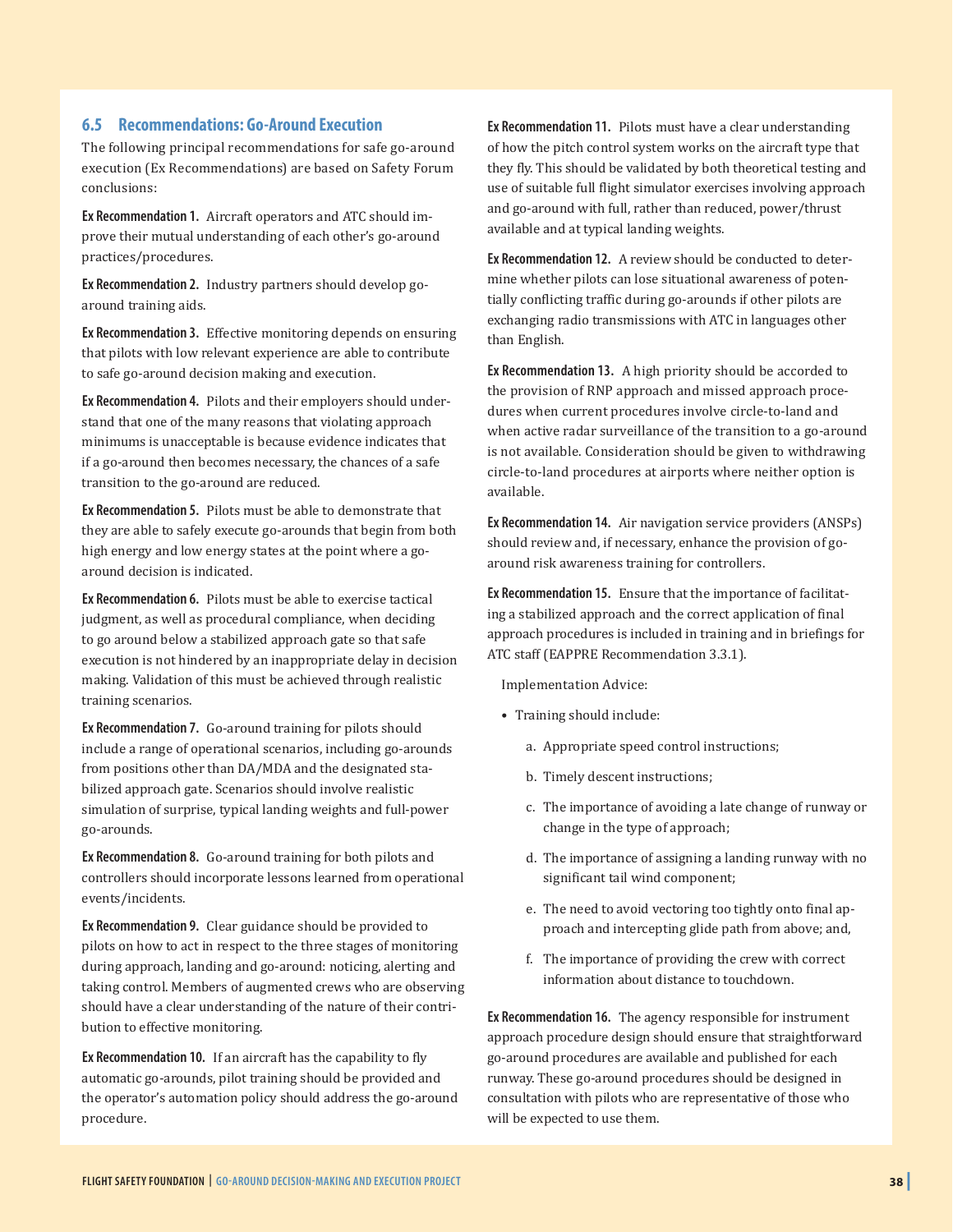Implementation Advice:

- a. The principles, which underlie the MAP for each runway, should, as much as possible, be the same.
- b. A low (e.g., below 2,000 ft) first stop altitude and an early turn in a missed approach procedure should be avoided;
- c. Conditional go-around procedures/missed approach procedures (e.g., "after xxx but not later than yyy") should be avoided.
- d. The (ideally common) missed approach fix should be located close to the airport to ensure that an aircraft in trouble can be landed immediately on any runway with any track-distance chosen by the pilot.
- e. Procedural de-confliction of the missed approach path from other traffic and from the risk of exposure to wake turbulence, especially from late go-arounds, should be provided.
- f. If both RNP and conventional missed approach procedures are published, then an explicit risk assessment of such availability should be performed.
- a. Environmental restrictions especially noiseabatement restrictions — must not affect the design of missed approach procedures if their imposition would compromise safety standards.

**Ex Recommendation 17.** On final approach, pilots should be advised of any significant changes in weather and/or runway surface conditions. Contingency arrangements/procedures should exist for use in wind shear conditions.

Implementation Advice:

- b. Pilots should receive more relevant and quicker updates of weather-related information about developments such as changes in visibility, wind and runway status (e.g., quantity of water on the runway).
- c. Improved information should be provided to crews about tail winds, wind shear and significant wind variation, including reports from preceding aircraft.
- d. Runway information should include items such as braking action reports; information about the presence of standing water, debris and wildlife, including birds; reports of technical problems on the ground; and reports of laser interference.

**Ex Recommendation 18.** Guidance should be developed for controllers regarding the content and timing of go-around instructions.

Implementation Advice:

- a. Controllers should consider whether a go-around instruction should be delivered in a separate transmission from one that explains the instruction.
- b. Controllers must always use the standard MAP if there is no imperative reason for an adaptation.
- c. If a non-standard missed approach procedure is to be followed, controllers should detail it when issuing the approach clearance.
- d. Controllers should avoid last-minute changes or instructions except in emergency situations.
- e. Once a pilot has declared a go-around or is otherwise known to have begun one, controllers should avoid unnecessary transmissions.
- f. Pilot should inform ATC as soon as possible if deviations from the published go-around procedure become necessary.

**Ex Recommendation 19.** ANSPs should consider the feasibility of establishing a formal interface between pilots and controllers to explore operational issues and reach an understanding.

Implementation Advice:

- a. Pilots can be invited to attend controllers' training sessions, and controllers may be able to arrange to observe pilots' training sessions.
- b. "Open" days can be provided for pilots to observe operations at ATC facilities, and it may be possible to organize familiarization flights for controllers.
- c. Pilots and controllers should participate in joint crew resource management training.
- d. In establishing such interfaces, be aware that it is most unlikely that the pilots participating in such an initiative will be representative of those using the ATC services involved and any such bias must be explicitly recognized.

**Ex Recommendation 20.** Aircraft manufacturers should ensure that go-around procedures presented in aircraft pilot training and aircraft operating manuals are applicable to go-arounds that are begun at any stage on final approach, up to and including landings that are rejected after touchdown.

**Ex Recommendation 21.** Safety regulators should review current mandatory go-around training requirements for both pilots and controllers and should ensure that the conclusions of this report are appropriately addressed.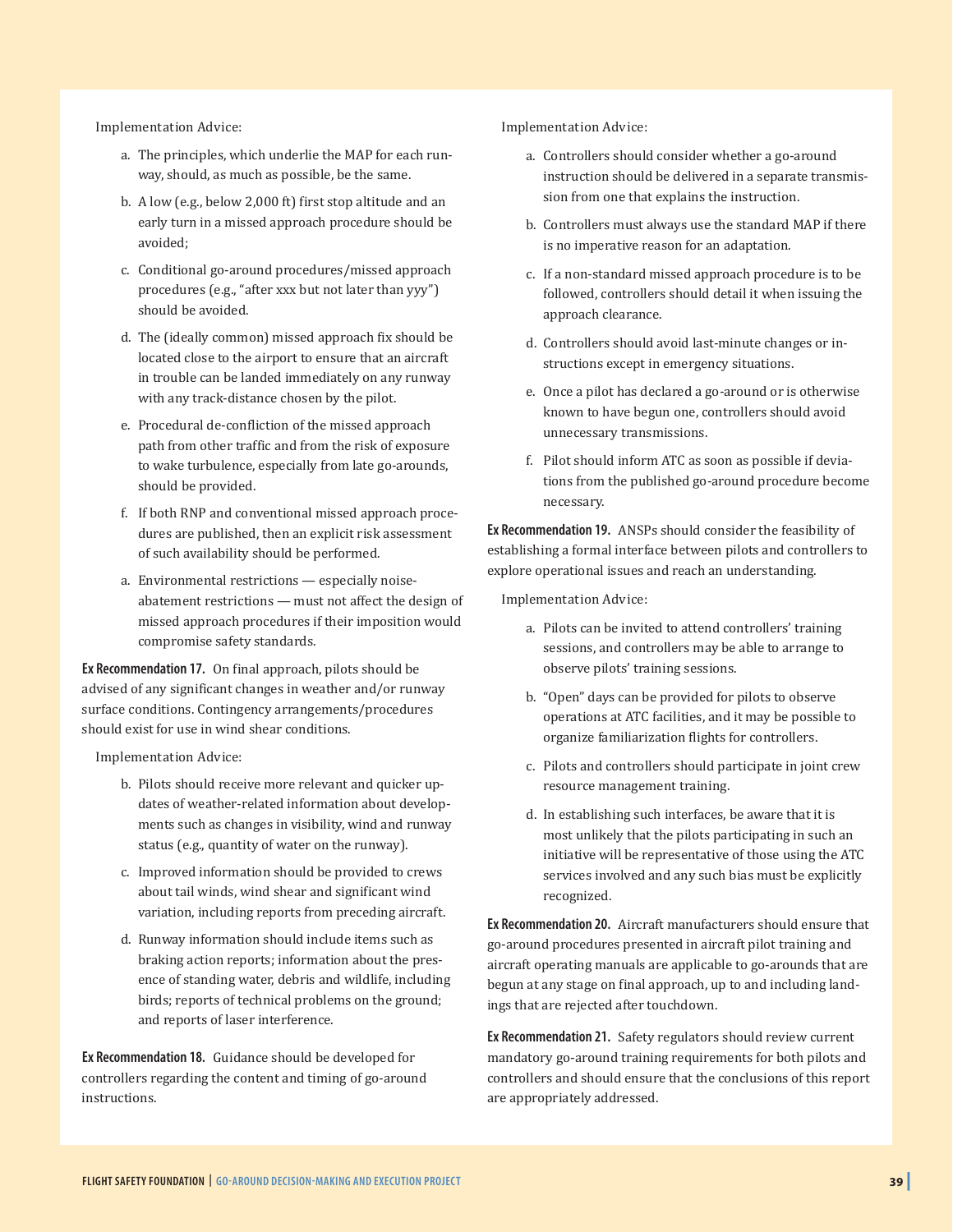## **7 Flight Safety Foundation Future Work**

- 1. Establish a go-around noncompliance industry label such as GANC (go-around noncompliance) or FGA (failure to go around). This is to establish easy recognition, as has been accomplished with other labels, such as LOC or CFIT.
- 2. Analyze and report, at a global aggregate level, unstable approaches and unstable landings to determine the level of associated risk.
- 3. Report global go-around compliance performance annually.
- 4. Develop go-around execution and training guidelines for operators.
- 5. Establish industry go-around noncompliance audit standards and recommended practices with organizations such as the International Civil Aviation Organization and IATA.
- 6. In order to minimize the exposure to unnecessary go-arounds while ensuring safety, further analysis is required to determine the risk balance point between an unstable approach and a go-around. The Foundation should ensure industry partners pursue this analysis.
- 7. Promote the distribution and presentation of this report in industry, and encourage republication in complementing publications and safety initiatives.

## **8 Project Conclusion**

The problem of go-around policy noncompliance is real an is arguably the largest threat to flight safety today. The potential impact of improvement in compliance is significant. No other single decision can have such an im he problem of go-around policy noncompliance is real and is arguably the largest threat to flight safety today. The potential impact of improvement in compliance is signifireduction of aviation accidents as the decision to go around.

The first and foremost change required is that the industry must improve its awareness of the problem; to achieve this, a shift in focus and cultural norms is required. It is believed that significant improvement is attainable; however, the cultural shift will be much easier if the industry shifts collectively, as opposed to individual companies making changes on their own.

Having said this, several companies are already attacking this issue internally.

The project accomplished the goals set forth in the 2011 document announcing the FSF Go-Around Safety Initiative: "to understand the noncompliance by flight crewmembers, and noncompliance of quality control measures by flight managers," and to consider the safety risk associated with go-arounds and ensure that the transfer of risk is understood*.* There are several useable guidelines in the appendix of this report; however, not all envisioned products are completed, and this is noted in the report as future work to be done by Flight Safety Foundation.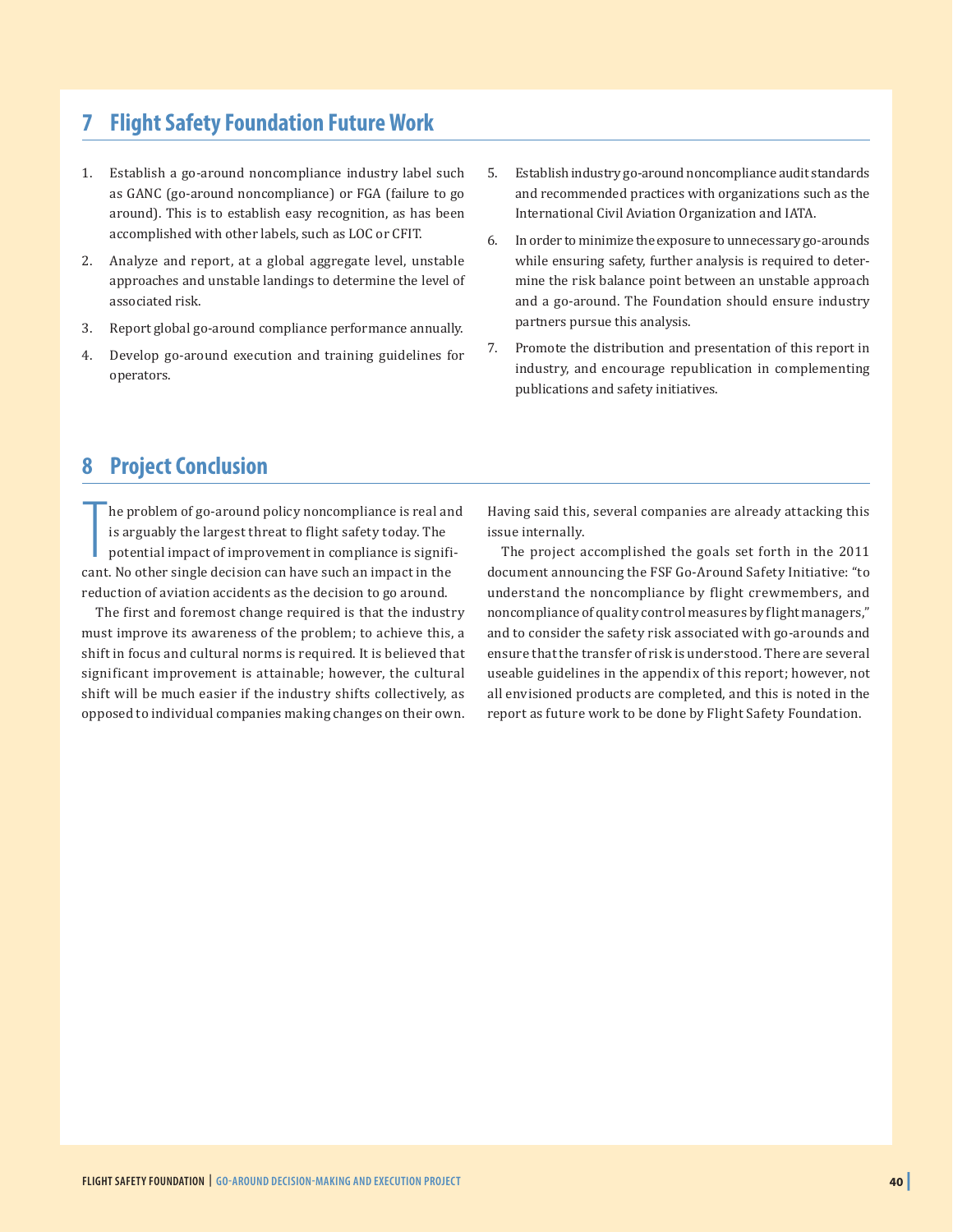### **9 Works Cited**

Honeywell International. "Product Description SmartRunway/ SmartLanding Functions of the Enhanced Ground Proximity Warning System." Redmond, Washington, U.S.: Honeywell, May 22, 2009.

Australian Transport Safety Bureau (ATSB). ATSB Transport Safety Report AR-2008-018(1), *Runway Excursions*. Canberra City, Australia: ATSB, 2008.

Airbus. "Approach Techniques — Aircraft Energy Management During Approach." *Flight Operations Briefing Notes*. October 2005.

Airbus; Nelson, Harry. "Runway Overrun Prevention System: Focus on End of Runway Excursions." Airbus, March 6, 2013.

Jacob, Armand; Robert Lignée, Fabrice Villaumé. "ROW: Runway Overrun Warning." *Safety First, Airbus Safety Magazine*, July 2009.

BEA. "ASAGA." *Aeroplane State Awareness During Go-Around*. August 2013.

Burin, James M. "2011: The Year in Review." In *Proceedings of the 64th annual International Air Safety Seminar (IASS)*. Alexandria, Virginia, U.S.: Flight Safety Foundation, 2011.

Burin, James M. "Keys to a Safe Arrival." *AeroSafety World* Volume 6 (October 2011): 14–17.

Curtis, William; Blajev, Tzvetomir. *Go-Around Decision-Making and Execution Project*. Project Report. Alexandria, Virginia, U.S.: Flight Safety Foundation, 2015.

Curtis, William F. "Why Are Go-Around Policies Ineffective, Why Do Managers Manage As They Do, The Psychology." In *Proceedings of the 66th annual IASS*. Alexandria, Virginia, U.S.: Flight Safety Foundation, 2013.

FAA. "Terrain Awareness and Warning System (TAWS)." Technical Standard Order, TSO C151c. Washington: FAA Aircraft Certification Service, June 27, 2012.

FAA. "Airworthiness Standards Aircraft Engines. Power and Thrust Response." U.S. Federal Regulations (FARs) Part 33.73.

FAA. "Landing Climb, All Engines Operating." FARs Part 25.119.

FAA. "Runway Overrun Protection." Advisory Circular (AC) No: 91-79. Nov. 11, 2007.

Flight Safety Foundation ALAR Task Force. "Killers in Aviation, Analysis of Critical Factors During Approach and Landing in Accidents and Normal Flight, Final Report (ver 2.0)." *Flight Safety Digest* Volumes 17 and 18 (November 1998–February 1999).

Flight Safety Foundation; ERA; Eurocontrol. Go-Around Safety Forum Findings and Conclusions. Brussels, 2013.

IATA. *Annual Safety Report*. Montreal-Geneva: IATA, 2012.

FSF International Advisory Committee; FSF European Advisory Committee. "ToRs — Go-Around Decision-Making Compliance Project." Alexandria, Virginia, U.S.: Flight Safety Foundation, 2012. FSF International Advisory Committee; FSF European Advisory Committee. *Terms of Reference, Flight Safety Foundation's Go-Around Safety Initiative*. Alexandria, Virginia, U.S.: Flight Safety Foundation, 2011.

Jenkins, Marisa; Aaron, Capt. Robert F. "Reducing Runway Landing Overruns." *AERO Magazine* (Q3) 2012: 15–19.

Kern, Tony. *Blue Threat: Why to Err Is Inhuman*. Colorado Springs, Colorado, U.S.: Pygmy Books, 2009.

Klinect, James. "LOSA & TEM: Insights Gained from 100 LOSA Projects and 20,000 Observations." In *Proceedings of the 66th annual IASS*. Alexandria, Virginia, U.S.: 2013.

Merritt, A.; Klinect, J. *Defense Flying for Pilots: An Introduction to Threat and Error Management*. Austin, Texas, U.S.: University of Texas, 2006.

Pardee, Jay. "Go Around Compliance." CAST Meeting. FAA, no date.

Pursey, Robin. "Evidence Based Training." In *Proceedings of the Corporate Aviation Safety Seminar*. San Diego, California, U.S. Flight Safety Foundation, 2011.

Pursey, Robin. *Go-Around Compliance Rates — Airbus Study*. Airbus, no date.

Smith, J. Martin; Jamieson, David W.; Curtis, Capt. William F. *Why Are Go-Around Policies Ineffective? The Psychology of Decision Making During Unstable Approaches*. Mississauga, Ontario, Canada: The Presage Group, 2012.

Smith, J. Martin; Jamieson, David W.; Curtis, Capt. William F. *Why Are Go-Around Policies Ineffective? The View From the Airline Manager's Desk*. Mississauga, Ontario, Canada: The Presage Group, 2013.

Stephens, Thomas A.; Smith, Mark H. "Anatomy of an Overrun." In *Proceedings of the 65th annual IASS*. Alexandria, Virginia, U.S.: Flight Safety Foundation, 2012.

Tarrel, Richard J. "2008-2010 Update of the Flight Safety Foundation's Runway Excursion Database." Hillsboro, Oregon, U.S: Safety Management Specialties, 2010.

The Boeing Company. *787 Flight Crew Training Manual*, Revision 5. Seattle: Boeing, 2013.

The Mitre Corporation. "ASIAS Overview of Approaches and Go-Arounds." Regional Airline Association Approach and Go-Around Safety. Orlando, Florida, U.S.: The Mitre Corporation, 2014.

Vaughan, D. *The Challenger Launch Decision: Risky Technology, Culture, and Deviance at NASA*. Chicago: The University of Chicago Press, 1996.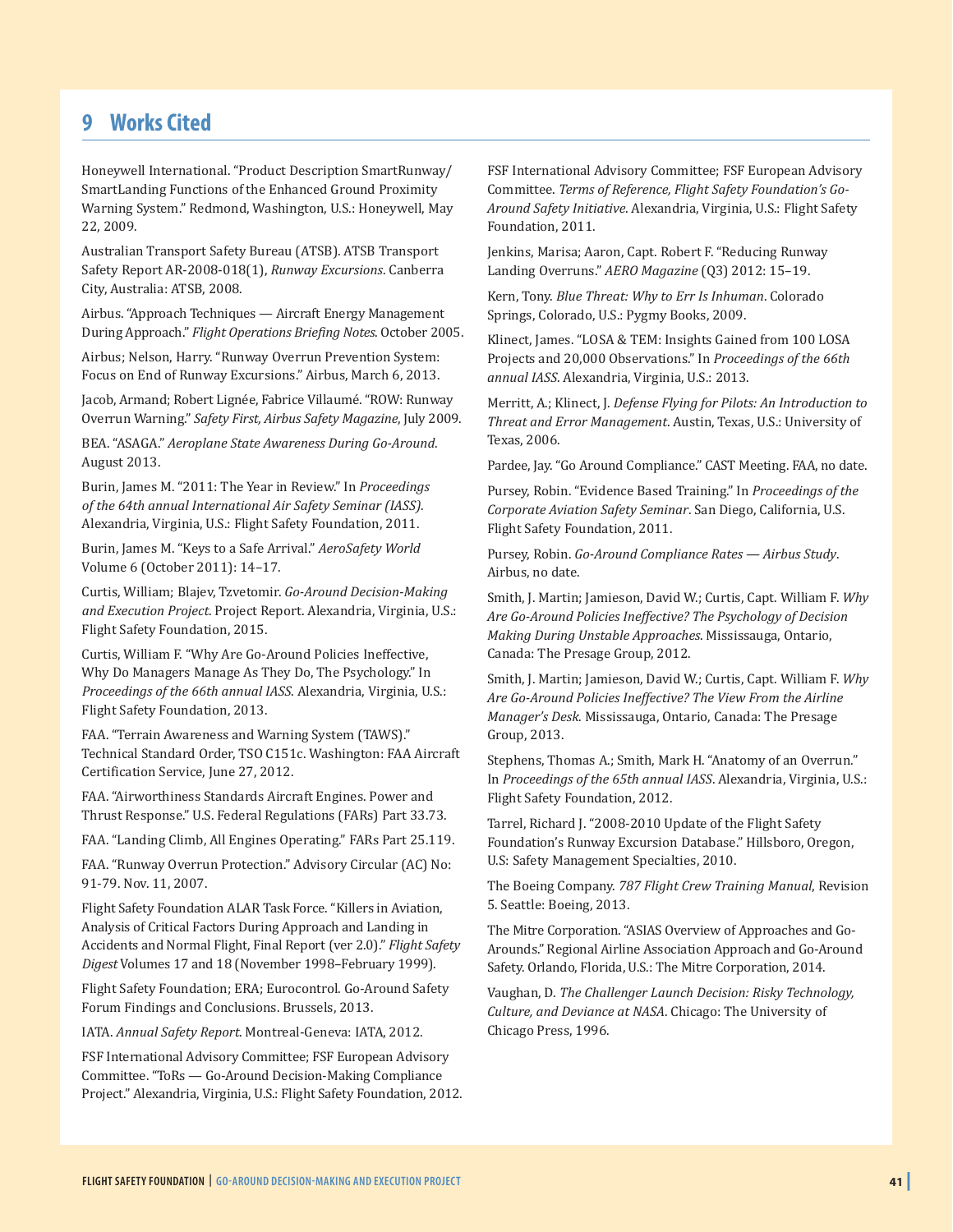## **10 Appendices**

## **10.1 Glossary**

| AGL          | Above ground level                               | <b>GANC</b> | Go-around noncompliance                      |
|--------------|--------------------------------------------------|-------------|----------------------------------------------|
| <b>ALA</b>   | Approach and landing accidents                   | GASI        | Go-around safety issues                      |
| <b>ALAR</b>  | Approach and landing accident reduction          | <b>GPWS</b> | Ground-proximity warning system              |
| ANSP         | Air navigation service providers                 | <b>IAC</b>  | International Advisory Committee             |
| <b>ASIAS</b> | Aviation Safety Information Analysis and Sharing | <b>IATA</b> | International Air Transportation Association |
|              | program                                          | <b>ICAO</b> | International Civil Aviation Organization    |
| <b>ATC</b>   | Air traffic control                              | <b>IMC</b>  | Instrument meteorological conditions         |
| <b>BEA</b>   | Bureau d'Enquêtes et d'Analyses                  | <b>IOSA</b> | <b>IATA Operational Safety Audit</b>         |
| <b>CFIT</b>  | Controlled flight into terrain                   | <b>LOC</b>  | Loss of control                              |
| DA           | Decision altitude                                | <b>LOSA</b> | Line operations safety audit                 |
| <b>DM</b>    | Decision making                                  | <b>MAC</b>  | Midair collision                             |
| <b>DMMF</b>  | Decision making, management finding              | <b>MAP</b>  | Missed approach point                        |
| <b>DMPF</b>  | Decision making, pilot finding                   | <b>MDA</b>  | Minimum decent altitude                      |
| <b>DMR</b>   | Decision making recommendation                   | PF          | Pilot flying                                 |
| <b>DMS</b>   | Decision making strategy                         | PIC         | Pilot-in-command                             |
| EAC          | <b>European Advisory Committee</b>               | <b>PM</b>   | Pilot monitoring                             |
| <b>EGPWS</b> | <b>Enhanced Ground Proximity Warning System</b>  | <b>PNF</b>  | Pilot not flying                             |
| Ex           | Execution                                        | <b>RA</b>   | Resolution advisory                          |
| <b>FDA</b>   | Flight data analysis                             | <b>RNP</b>  | Required navigation performance              |
| <b>FDM</b>   | Flight data monitoring                           | SAH         | Stable approach height                       |
| FGA          | Failure to go around                             | SOP         | Standard operating procedures                |
| <b>FOQA</b>  | Flight operational quality assurance             | <b>TAWS</b> | Terrain awareness and warning system         |
| <b>FSF</b>   | Flight Safety Foundation                         | <b>TCAS</b> | Traffic-alert and collision avoidance system |
| GA group     | Pilots who elected to go-around vs. continue an  | UA group    | Pilots who continued an approach to landing  |
|              | approach unstable                                | <b>VMC</b>  | Visual meteorological conditions             |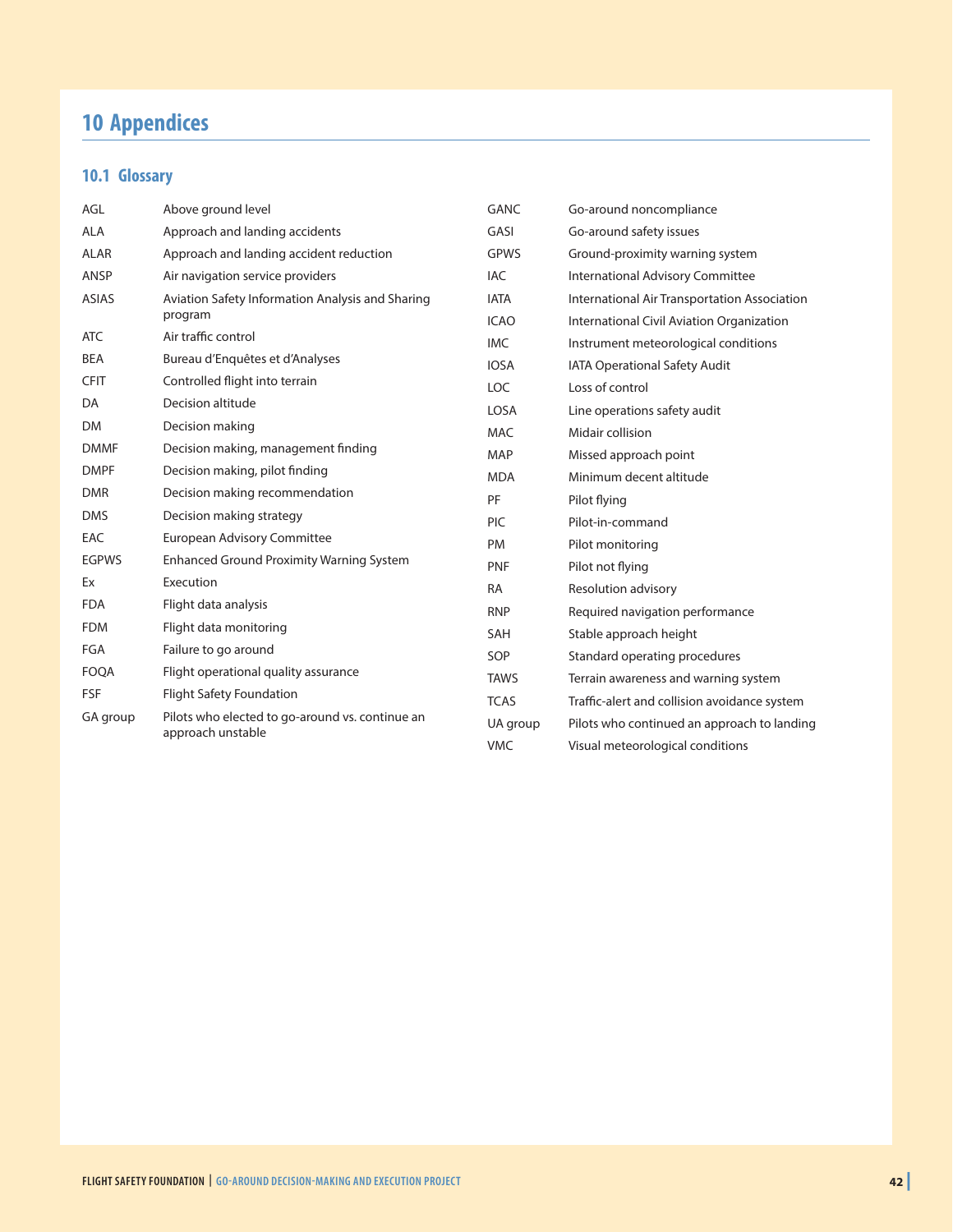#### **10.2 Decision Making Recommendations — Mapping**

The following table illustrates the mapping of recommendations to the situational awareness constructs, findings and strategies that they address.

| <b>Recommendation</b> | <b>Situational Awareness</b><br><b>Constructs Addressed</b> | <b>Findings Addressed</b>                             | <b>Strategies Addressed</b> |
|-----------------------|-------------------------------------------------------------|-------------------------------------------------------|-----------------------------|
| DMR <sub>1</sub>      | C; 1, 2, 4, 5                                               | <b>DMPF</b> ; 1, 2                                    | DMS; 3                      |
| DMR <sub>2</sub>      | C; 1, 2, 3, 4, 5, 6                                         | DMMF; 1, 3, 4, 6, 8, 15                               | DMS; 2, 3                   |
| DMR <sub>3</sub>      | C; 4, 5, 9                                                  | DMMF; 1, 4, 5, 6, 7, 8, 10, 11, 12, 13,<br>14, 15, 16 | DMS; 2                      |
| DMR <sub>4</sub>      | C; 5, 7, 9                                                  | DMMF; 7, 15, 16                                       | DMS; 2                      |
| DMR <sub>5</sub>      | C; 2, 3, 4, 5, 7, 9                                         | DMPF; 7, 12, 13, 18, 19                               | <b>DMS</b> ; 1              |
| DMR <sub>6</sub>      | C; 2, 3, 4, 5, 7, 9                                         | DMPF; 7, 12, 13, 18, 19                               | DMS; 1,2,3                  |
| DMR <sub>7</sub>      | C; 1, 2, 3, 4, 6, 7, 8,                                     | DMPF; 2, 3, 6, 7, 8, 9, 10, 11, 14, 16                | DMS; 1, 3                   |
| DMR8                  | C; 1, 2, 4, 5                                               | DMPF; 1, 2                                            | DMS; 3                      |
| DMR9                  | C; 1, 3, 4, 7, 8                                            | DMPF; 1, 3, 14                                        | DMS; 3                      |
| <b>DMR10</b>          | C; 1, 2, 3, 4, 6, 7                                         | DMPF; 2                                               | DMS; 3                      |
| <b>DMR11</b>          | C; 2, 6, 8                                                  | DMMF; 1, 5, 6, 7, 8, 13, 14, 15                       | DMS; 3                      |
| <b>DMR12</b>          | C; 1, 2, 3, 4, 5, 6, 7, 8, 9                                | DMPF; 14, 15, 17                                      | DMS; 3                      |
| <b>DMR13</b>          | C; 3, 4, 7, 8, 9                                            | DMPF; 5, 13, 14                                       | DMS; 1,3                    |
| <b>DMR14</b>          | C; 3, 4, 7, 8, 9                                            | DMPF; 5, 13, 14                                       | DMS; 1,3                    |
| <b>DMR15</b>          | C; 2, 5, 8, 9                                               | DMMF; 1, 2, 4, 5, 6, 7, 8, 9, 10, 12, 13,<br>14, 15   | DMS; 3                      |
| <b>DMR16</b>          | C; 4, 6, 7                                                  | DMMF; 1, 2, 6, 7, 8, 9, 11, 12, 13, 15                | DMS: 2                      |
| <b>DMR17</b>          | C; 1, 2, 3, 4, 5, 6, 7, 8, 9                                | DMPF; 1-19                                            | DMS; 1, 2, 3                |
| <b>DMR18</b>          | C; 1, 2, 3, 4, 5, 6, 8, 9                                   | DMMF; 1, 2, 15                                        | DMS; 2, 3                   |
| <b>DMR19</b>          | C; 1, 2, 3, 4, 5, 6, 8, 9                                   | DMMF; 1, 2, 15                                        | DMS; 3                      |
| <b>DMR 20</b>         | C; 3, 6, 8, 9                                               | DMMF; 1, 9, 11, 12, 13, 15                            | DMS; 2, 3                   |
| <b>DMR 21</b>         | C; 1, 2, 3, 4, 5, 6, 8, 9                                   | DMMF; 1, 2                                            | DMS; 3                      |

C = construct; DMMF = decision making, management finding; DMPF = decision making, pilot finding; DMR = decision making recommendations; DMS = decision making strategy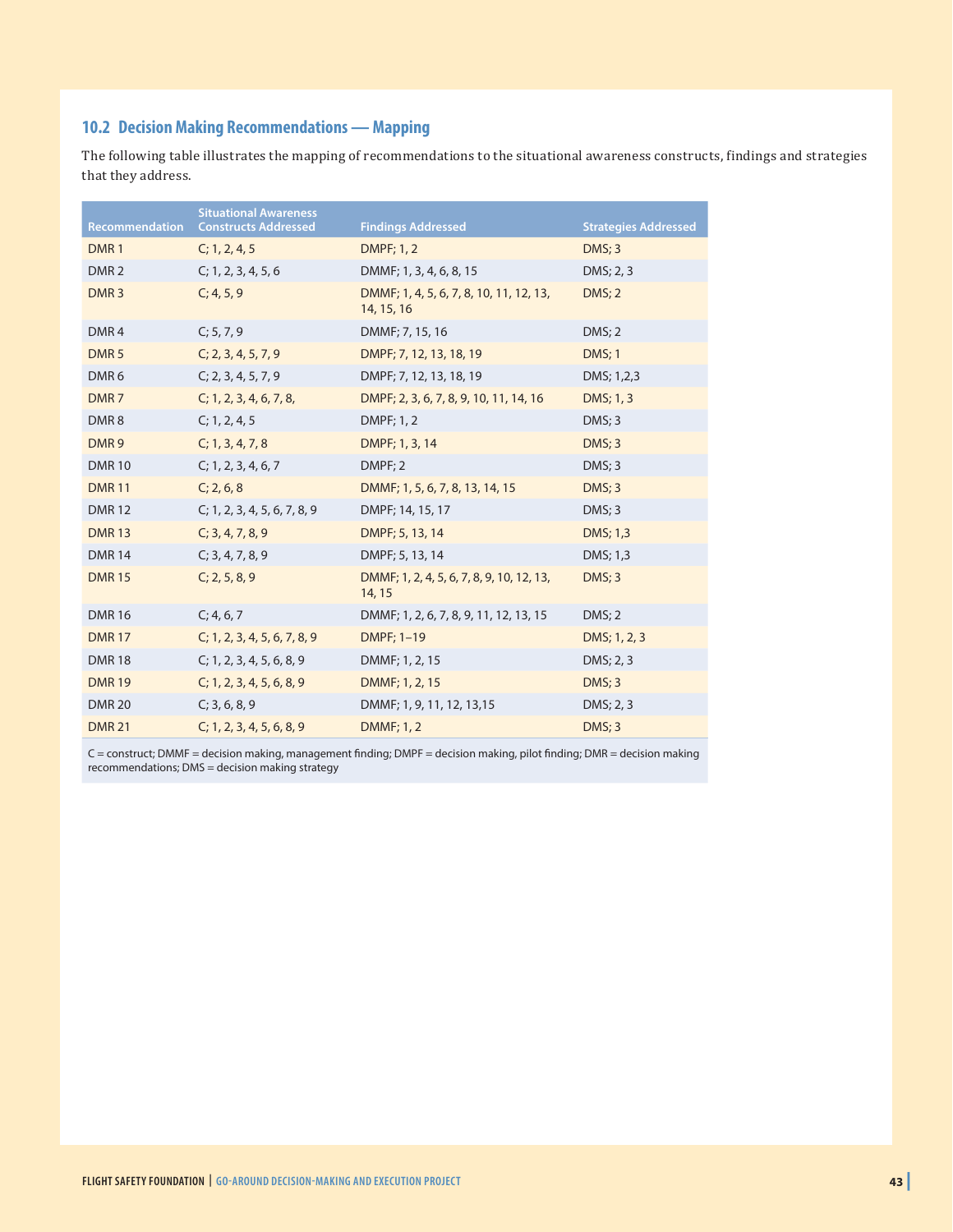#### **10.3 Analysis: New Stabilized Approach and Go-Around Guidelines, 2017 (proposed for industry validation)**

#### **New Stabilized Approach and Go-Around Guidelines, 2017 (proposed for industry validation)**

An approach is fully stabilized when all of the following criteria are met: **Profile:**

- Only small changes in heading/pitch are required to maintain the correct flight path profile.
- Specific types of approaches are stabilized if they fulfill the following:
	- CAT I ILS: within 1-dot deviation of glide path and localizer;
	- RNAV: within ½-scale deflection of vertical and lateral scales and within RNP requirements;
	- LOC/VOR: within 1-dot lateral deviation; and,
	- Visual: within 2.75 and 3.25 degrees of visual approach path indicators, and lined up with the runway centerline no later than 300 ft.

#### **Configuration:**

• Aircraft is in the landing configuration (gear and flaps set, speed brakes retracted).

#### **Energy:**

- Airspeed is stabilized within  $V_{REF}$  +10 kt to  $V_{REF}$  (without wind adjustments).
- Thrust is stabilized to maintain the target approach airspeed.
- Sink rate is no greater than 1,000 fpm.

#### **General:**

- The stabilized approach gates should be observed, and active communication calls made during each approach.
- Normal bracketing corrections in maintaining stabilized conditions occasionally involve momentary overshoots made necessary by atmospheric conditions; such overshoots are acceptable. Frequent or sustained overshoots are not.
- Unique approach procedures or abnormal conditions requiring a deviation from the above elements require a special briefing.

| <b>Approach Gate</b>                                                                                    | Objective <sup>1</sup>                                  | <b>Example of Active Communication<sup>2</sup></b>                                           |
|---------------------------------------------------------------------------------------------------------|---------------------------------------------------------|----------------------------------------------------------------------------------------------|
| 1,000 ft AGL<br>Note: This can vary between<br>800 and 1,500 ft, depending on<br>aircraft category type | The final landing configuration<br>should be selected.  | PM: "1,000; Configured/Not<br>configured" or "Flaps"<br>PF: "Roger"                          |
| 500 feet AGL                                                                                            | The aircraft should be fully stable.                    | PM: "500; Stabilized/Not stabilized" or<br>"Speed [parameter]"<br>PF: "Roger"                |
| 300 feet AGL and below                                                                                  | Initiate a go-around without<br>hesitation if unstable. | PM: "300; Stabilized/Go around" or<br>"[Condition to go around]"<br>PF: "Continue/Go around" |

AGL = above ground level; CAT I = Category I; ILS = instrument landing system; LOC/VOR = localizer/VHF omnidirectional radio; PF = pilot flying; PM = pilot monitoring; RNAV = area navigation; RNP = required navigation performance;  $V_{BEF}$  = reference landing speed

#### **Notes**:

- 1. Continuing past the related gate should only occur if meeting the objective of the next gate is achievable; otherwise, go around. Example: If the flight is not configured by 1,000 ft, it could continue if being fully stable by 500 ft is achievable.
- 2. If the call at the respective gate indicates an undesired state (e.g., "Not configured", or "Flaps"), that call should be repeated at an appropriate interval until the condition is corrected. Example: "Flaps"; "Flaps" repeated every 50 ft.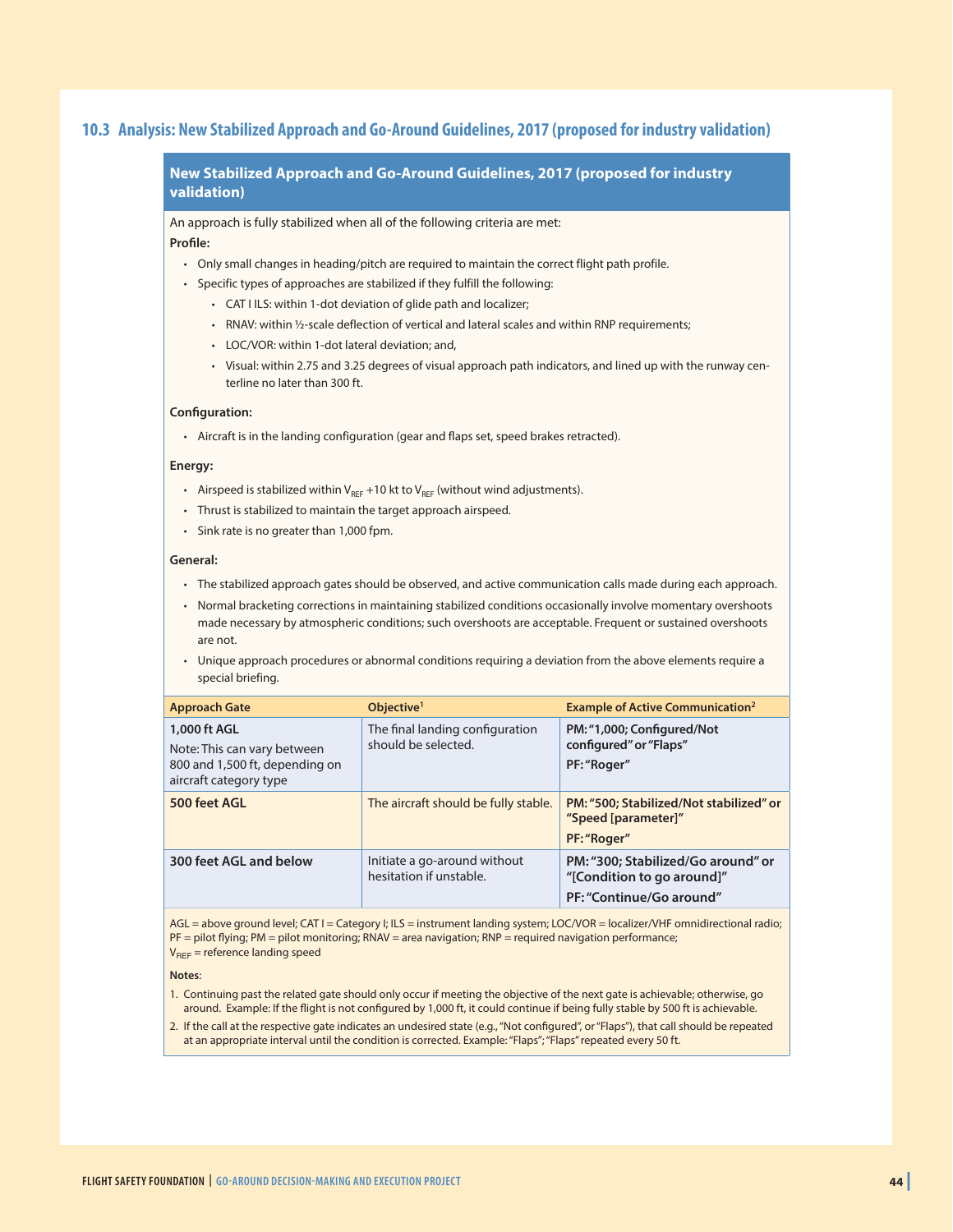#### **10.3.1 Stabilized Approach and Go-Around Decision Guidelines (2017) Design Rationale**

The following is the rationale behind Flight Safety Foundation's guidelines for conducting stabilized approaches and achieving reliable go-around decision making. Why the change? The current FSF guidelines were established in November 2000 and updated in 2010. Analysis revealed that facets of that guidance are not optimal for effective decision making and that they may encourage go-arounds for approaches involving very low risk. The overall goal is to improve go-around decision making; in revising the stabilized approach guidelines, four objectives must be met:

- The guidelines must make operational sense for both flight crews and management — resulting in greater acceptance of the policy.
- Safety must be ensured during the approach by mitigating against the common types of ALAs —
	- CFIT;
	- Low energy (landing short, hard landing, tail strike); and,
	- Landing runway excursions (overruns, veer-offs).
- It must be ensured that the resulting go-arounds are conducted for approaches of appropriate risk, and not those of very low risk in which a transfer of risk to a go-around maneuver increases overall risk and unnecessarily increases demands on ATC.
- The flight crew's collective situational awareness must be improved through better communication.

Flight crews indicated in the Foundation's project research that current guidelines on when a go-around must be executed are not realistic for most real-world operational environments and approaches. They described what realistic parameters look like from their perspective.

The criteria for which a stable approach is defined can be grouped into three types of parameters: flight path profile (vertical and lateral), configuration (flaps, gear and speed brakes) and energy management (rate of descent, speed and thrust). Add to these the variable environmental conditions (runway length and condition, and weather), and there are four groups of parameters to be considered when designing stable approach criteria.

#### **10.3.2 Approach Gates**

We can address all stable approach parameters and ALA safety issues at three procedural gates:

• 1,000-ft AGL configuration gate (variable from 800 ft to 1,500 ft, depending on aircraft type);

- 500-ft AGL stable gate; and,
- 300-ft AGL go-around gate.

The stable approach criteria are the same at each gate for approaches conducted in both IMC and VMC.

#### *10.3.2.1 1,000 Ft AGL Configuration Gate*

Previous guidance required that a go-around *must* be conducted if the flight was not fully stable in IMC. With respect to the physics of a go-around, safety is the same in both IMC and VMC; in this context, differentiation of a go-around at 1,000 feet in IMC and at 500 feet in VMC is not required.

The new functional significance of the 1,000-ft mark is that it is the last suitable point along the approach to ensure that final landing configuration is selected and verified by the flight crew. The flap and gear transition, deceleration to final approach speed and thrust stabilization should occur before the aircraft reaches the next gate at 500 ft AGL. It should be emphasized that initial configuration *should* occur before reaching the 1,000-ft gate; this gate is the last point at which final landing configuration should be selected and confirmed.

The 1,000-ft gate is a familiar demarcation to flight crews and is often accompanied by an automatically generated 1,000-ft callout. Note that the 1,000-ft gate may vary for aircraft type and gross weight. The operator should determine the appropriate height of the gate, based on aircraft deceleration characteristics and the manufacturer's recommendations. The following discussion of aircraft energy management during approach is based on the FSF *ALAR Briefing Notes* (Flight Safety Foundation, 2010).

#### **Aircraft Deceleration Characteristics**

Although deceleration characteristics largely depend on the aircraft type and gross weight, the following typical values can be considered for quick assessment and management of aircraft deceleration capability.

Deceleration on a three-degree glide path, with landing flaps and gear down: 10 to 20 kt per nm.

#### *Note:*

*A three-degree glide path is typically equivalent to a descent gradient of 300-ft-per-nm or a 700-fpm vertical speed, for a final approach groundspeed of 140 kt.*

#### **Example:**

An aircraft with a final approach speed of 140 kt would need to be at a maximum speed of 165 kt at the 1,000-ft gate to be stable at 500 ft. Using the median deceleration rate of 15 kt per nm and descent rate of 700 fpm:

15 kt-per-nm x (500 (ft)/300 (ft/nm) = 1.67) nm = 25 kt.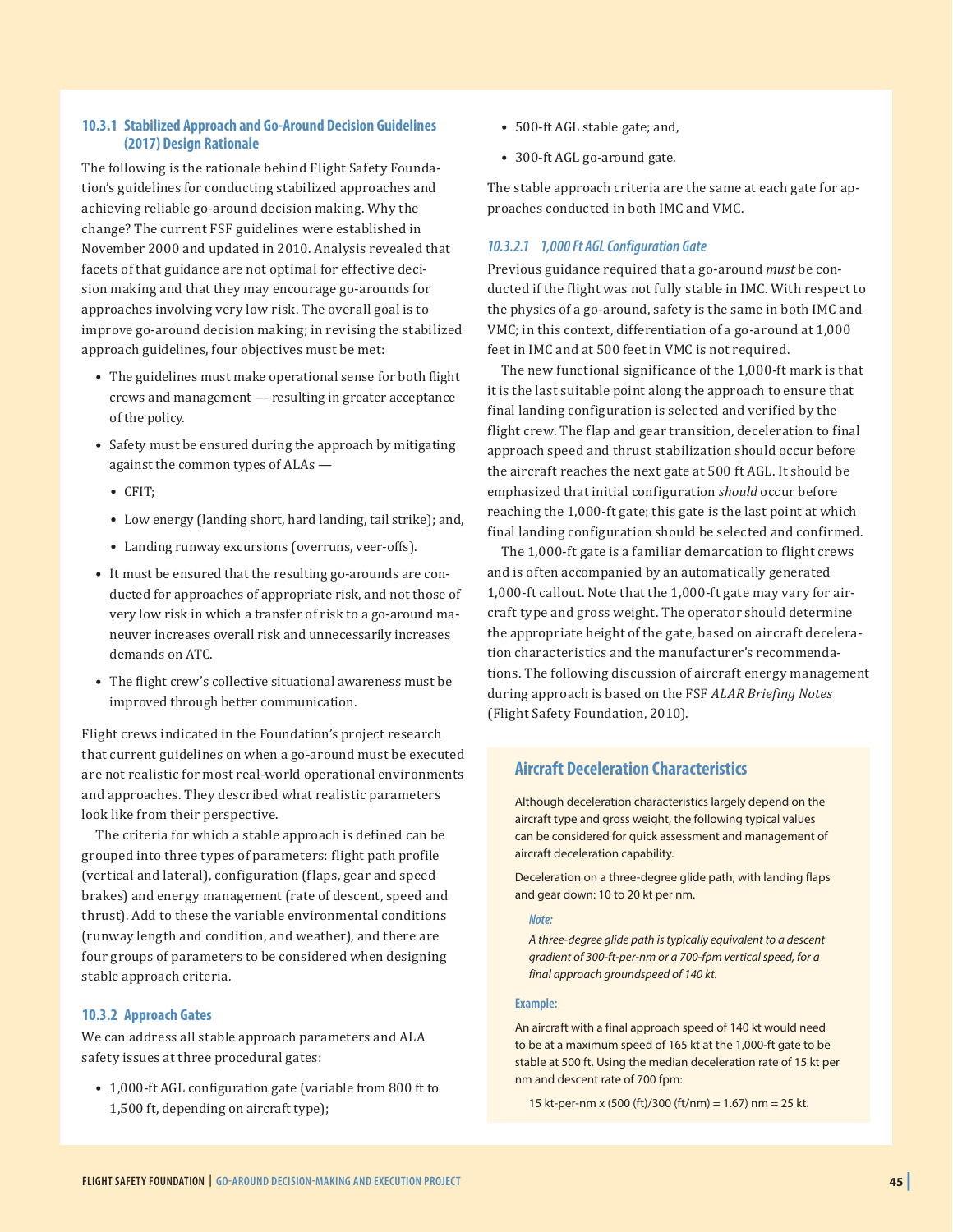This gate does not address any particular ALA type but serves to facilitate achieving a fully stabilized approach at the next lower gate (500 ft). Additionally, it is in line with pilot thinking, as seen in experimental data from the project, that aircraft configuration and aircraft energy management are two separate and distinct aspects of a stabilized approach, and the aircraft energy stabilization height can be lower than the aircraft configuration height.

Although a go-around may be *considered* at this gate, not mandating a go-around at this point reduces the overall number of potential go-arounds by allowing low-risk unstable approaches to continue at a safe altitude. (This analysis is discussed in 10.3.2.3.)

Improved collective situational awareness at this gate is achieved through procedural active communication between flight crew.

#### *10.3.2.2 500-Ft AGL Gate*

Previous guidance required that a go-around *must* be conducted if the flight was not fully stable in VMC. The revised guidance retains the recommendation that the approach should be fully stable at this gate; however, the mandate to go around has been removed.

Although a go-around may be considered at this gate, not mandating a go-around reduces the overall number of potential go-arounds by allowing low-risk unstable approaches to continue while at a safe altitude. (This analysis is found in 10.3.2.3).

Not mandating a go-around at this gate also aligns with pilot thinking as seen in experimental data from the project findings, indicating a go-around can still be executed safely, even from lower altitudes when conditions are stable or have only minor deviations outside the stable approach definition. As this makes operational sense to those who execute and manage the policy, there is a better likelihood of compliance.

The 500-ft gate is a suitable point in the approach for flight crew to verify all stable approach criteria. It is a familiar demarcation for flight crews and is also often accompanied by an automatically generated 500-ft callout. Being stable at this point in the approach allows for subsequent developing instabilities to be compared against a state of constant energy reduction.

Improved collective situational awareness at this gate is also achieved through procedural active communication between flight crew.

#### *10.3.2.3 300 Ft AGL Go-Around Gate*

This 300-ft gate is new. Establishing this gate clearly marks the boundary between higher altitudes where a stable approach is strongly recommended and the point where continuing an unstable descent reduces the margin of safety. It differentiates between approach stability and a go-around decision. These are two distinct flight issues, and from a psychological perspective, they should remain distinct elements in decision making.

It should be understood that the 300-ft AGL value is not intended to be absolute; it can be approximated to take advantage of aircraft automatic callout systems. For example, consider an ILS minimum set for 200 ft AGL. Some manufacturer automatic callout systems provide an alert 80 ft above minimums, so in such cases, 280 ft AGL could be established as the go-around gate value and utilized in the auto callout in the active call procedures.

Descending in an unstable state below the 300-ft gate should be a warning to flight crews that the level of risk is increasing and action is required, whether the aircraft is unstable at this gate or becomes unstable below 300 ft. Analyses indicate that flight crews who continue an unstable descent below 300 ft do not recognize the need for increased concern — or the need for a go-around. The awareness of the increased need for action can be improved by heightening the definition of the aircraft's condition, from being in an *unstable condition* to being in a *condition to go around.* This can prompt the flight crew to make the correct decision — to go around. Martin Smith of The Presage Group explains, "The psychological tipping point (this is the moment of maximum situational awareness) is when the flight crew is primed to pull the trigger on the go-around. The subtle change to a 'condition to go around' is such a primer. In other words, the 'condition to go around' is permission to act, permission to comply." Drawing a comparison to another industry initiative, the pilot not flying (PNF) is now known as the PM a change that was intended to influence the mindset of the PM and also to alter his behavior in recognition of the importance of monitoring. A similar effect can be realized in identifying an unstable flight condition below 300 ft as a *go-around condition* — a condition that demands a go-around decision.

To further emphasize the point, the 1,000-ft to 300-ft window can be viewed as the *stable approach zone*, with the focus on ensuring that the aircraft is fully stabilized. The area from 300 ft to thrust-reverser–deployment can be viewed as the primary go-around zone, where the focus shifts from stabilizing the aircraft to going around. Using a rejected takeoff below  $V_1$  (the maximum speed in the takeoff at which the pilot must take the first action to stop the airplane within the acceleratestop distance) as an analogy, a rejected takeoff below 100 kt is considered to occur in a different regime (low speed) compared with a rejected takeoff above 100 kt, a high-speed regime. Here, through training and guidance, there is a shift in psychology for pilots operating in the low-speed vs. high-speed regime. A similar shift can be realized through the approach to landing.

Lowering the go-around execution altitude reduces the overall number of potential go-arounds by allowing low-risk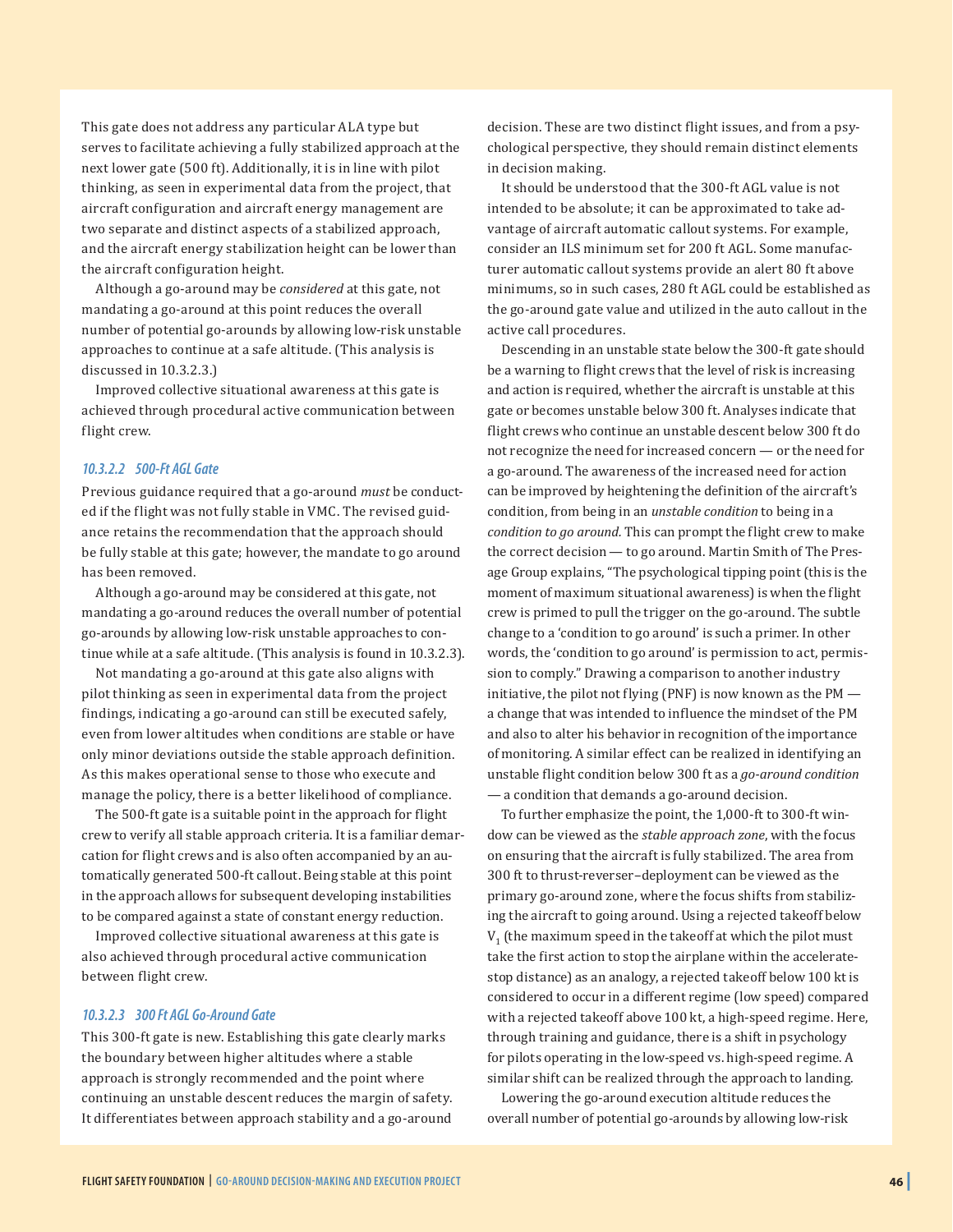unstable approaches to continue while at higher, safer, altitudes. It makes the stable approach and go-around policies more in line with flight crews' psychological beliefs and more manageable by management, prevents risk transfer from lowrisk unstable approaches to potentially higher-risk go-arounds, and limits unnecessary demands on the air traffic system.

If not fully stable at or below this 300-ft gate, the decision to go around should be made without hesitation. A go-around below 300 ft is not necessarily unsafe; this determination depends on the degree and type of approach instability, and aircraft type and performance characteristics. This gate is essentially the beginning of the primary go-around zone from 300 ft to thrust reverser deployment.

At this gate, the low-energy–type ALA is addressed.

The most common types of low energy ALAs are landing short, hard landing and tail strike. If we analyze the most extreme case of low energy, it is one where thrust is at flight idle, speed is  $V_{REF}$ , and the descent rate is 1,500 fpm — double a normal rate of descent.

U.S. Federal Aviation Regulations (FARs) Part 25.119 says, "In the landing configuration, the steady gradient climb may not be less than 3.2 percent, with the engines at the power or thrust that is available eight seconds after initialization of movement of the power or thrust controls from the minimum flight idle to go-around power setting" (FAA), and, "The design and construction of the engine must enable an increase … from the fixed minimum flight idle power from not more than 15 percent of rated takeoff power or thrust available to 95 percent in not less than five seconds" (FAA). The most limiting of these two regulations is the eight-second requirement. In our extreme

#### Figure 1

#### **Go-Around Altitude Loss Analysis**

Unstable condition: Speed VREF, Thrust Idle, Vertical Rate 1,500 fpm



ALAR = FSF Approach and Landing Accident Reduction; FARs = U.S. Federal Aviation Regulations; TAWS = terrain awareness and warning system;  $TSO =$  technical standard order;  $V_{REF} =$  reference landing speed

Source: Flight Safety Foundation

low-energy case of descending at 1,500 fpm, using a linear analysis without taking into consideration a lessening of the rate of descent as engines spool, and achieving a 3.2 climb gradient, the flight will descend 200 ft (FARs 25.119, Figure 1):

#### 1500 (fpm)/60 (sec per min) x 8 (sec) = 200 ft

Another useful analysis comes from Flight Safety Foundation's *ALAR Tool Kit*, which says that an aircraft being flown on a go-around while on a 3-degree approach path, with thrust at flight idle, descending at 700 fpm and with  $V_{REF}$  at minus 5 kt, will experience an altitude loss of approximately 40 ft (Flight Safety Foundation, 2010). If we more than double the rate of descent to 1,500 fpm, in this analysis, the aircraft would experience an altitude loss of approximately 100 feet (FSF *ALAR Tool Kit,* Figure 1).

It is also interesting to look at design specifications for TAWS such as EGPWS. The technical standard order (TSO) for such systems requires that, for the final approach segment descent, a warning be given in time to allow for a 100-ft obstacle clearance altitude after recovery that includes a one-second pilot response time and 0.25 g (0.25 standard gravitational acceleration) pull-up (Department of Transportation, FAA, 2012).

The TSO further describes the altitude loss of an aircraft descending at 1,500 fpm, with a response time of one second and 0.25 g pull-up as being 64 ft, and says the required warning should be given no later than 164 ft above the obstacle (TAWS TSO, Figure 1).

In comparison with these analyses, a gate of 300 ft AGL to execute a go-around provides adequate altitude margin for even the most extreme low-energy unstable approach. The margin in this case results in a 50 percent increase over the linear eight-second Part 25.119 determination, a 200 percent increase over the FSF ALAR determination and a 370 percent increase over the TAWS determination.

Although the number of approach and landing accidents is greater than the number of go-around accidents, the goaround phase of flight has more fatalities per accident. By ensuring a safe altitude of 300 ft to conduct a go-around in the extreme unstable low-energy case, and by allowing low-risk unstable approaches to continue between 1,000 ft and 300 ft, the potential number of go-arounds would be reduced, lowering the exposure to go-arounds risks.

#### *10.3.2.4 Comparisons of Revised Gates to Industry Monitoring and Alerting Systems, and FAA Runway Overrun Prevention References*

The project identified significant decision-making benefits in reducing the subjectivity of the decision-making analysis by flight crew. The most impactful way to minimize subjectivity is to employ automated systems similar in concept to EGPWS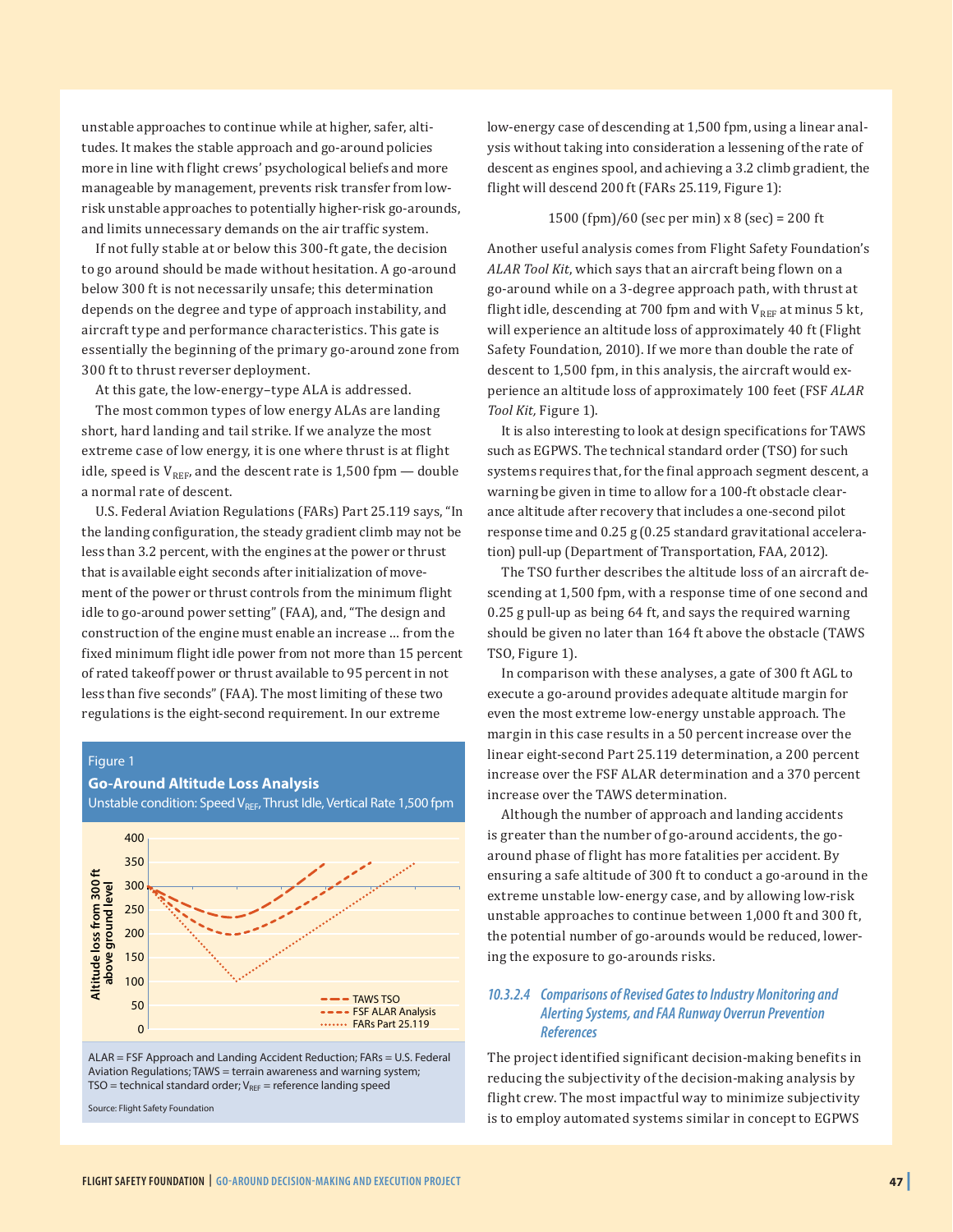and TCAS to help flight crews make timely and consistent decisions. The industry has developed a few systems — in the form of stable approach and landing monitoring and alerting systems — for approach and landing energy management.

The Airbus Runway Overrun Protection System (ROPS) has a number of alerting and monitoring functions, but those that are pertinent to this analysis are the visual alert that begins at 400 ft AGL and the aural alert at 200 ft AGL. ROPS does a present-time evaluation of aircraft real energy and the runway distance available for landing, and provides a visual "Runway Too Short" alert at 400 ft and an aural alert at 200 ft (Armaund Jacob, 2009) (Airbus, 2013). Because of the lower altitudes at which these alerts occur, and considering the severity of the condition — that is, not enough runway to stop the aircraft — a go-around really is the only option, except in the most dire emergencies. When comparing this condition to the conditions being applied to the proposed "New Stabilized Approach and Go-Around Guidelines" (p. 44), the FSF guidelines are quite conservative.

Honeywell SmartLanding System also has many alerting and monitoring functions, including aural alerts beginning at 450 ft AGL and ending at 300 ft AGL with an "Unstable, Unstable" alert. The criteria used by the system to make the alert are variable but based on monitoring excessive approach angle, excessive speed and flap settings ( Honeywell International, 2009). Again, the altitudes where these alerts are given are similar to those recommended in the "New Stabilized Approach and Go-Around Guidelines."

#### **10.3.3 Achieving Collective Situational Awareness Through Active Communication**

This project found that situational awareness is lacking among most flight crews who continue an unstable descent and land unstable. Communication is vital in achieving high-functioning situational awareness. Two key types of communication are recommended for improvements — approach and landing *briefings,* and *active communication* SOPs throughout the approach.

#### *10.3.3.1 Pre-Descent Approach and Landing Briefings, and Pre-Approach Briefings*

Most airlines already have procedures for briefings, which address the most important aspects of the approach and landing; detailed guidance is provided in FSF *ALAR Briefing Note* 1.6. (Flight Safety Foundation ALAR Task Force, 1998–1999). The following guidance is not intended to replace those briefings but is an addition to current standard briefing guidance:

- Improve overall ALA awareness (statistics); and,
- Improve awareness of specific approach and landing risks.

As demonstrated in the project data, simply knowing a few overall statistics can raise situational awareness significantly. When company statistics are available, they should be referenced; however, in their absence, the following industry statistics can be used:

- ALAs make up approximately 65 percent of all accidents;
- Approximately 3 percent of unstable approaches result in a go-around; and,
- More than 50 percent of runway excursions follow a stable approach that becomes unstable after threshold crossing.

Additionally, reviewing the effects of runway contamination and tail winds on runway excursions is relevant because they contribute to a significant number of runway excursions. The Flight Safety Foundation–led Runway Safety Initiative found that about 53 percent of runway landing excursions are veeroffs; of that percentage, 66 percent follow stable approaches. Of all veer-offs, 40 percent were associated with wind, and 39 percent, with runway contamination. The remaining 47 percent of runway landing excursions are overruns, and of that group, 63 percent follow unstable approaches (Flight Safety Foundation, 2010).

This project found that awareness of instabilities is critically important in the landing phase as well as in the approach phase. Some simple rules of thumb regarding the effect of poor landing technique on landing distance can significantly improve situational awareness.

For example, pilots should plan for landing distances to increase by (FAA, 2007):

- 250 ft per second of floating;
- 300 ft per 10 kt excess speed from  $V_{REF}$  on a dry runway;
- 500 ft per 10 kt excess speed from  $V_{REF}$  on a wet runway; and,
- 200 ft per 10 ft excess above 50 ft over runway threshold. This also applies when the vertical guidance for the approach, by design, places the aircraft higher than 50 ft AGL when crossing the threshold. Landing distances are based on a 50-ft threshold crossing.

Briefings including these statistics and rules of thumb should occur at intervals that will ensure that flight crews have an indepth awareness of the information, for example bi-monthly.

Briefings also should discuss any allowances for flight crews to adjust company policies (see discussion in 10.4, "Revised Safe Landing Guidelines, 2017," p. 51) as permitted by guided procedures in the policies themselves — for example, allowing a crew to conduct a touchdown beyond the normal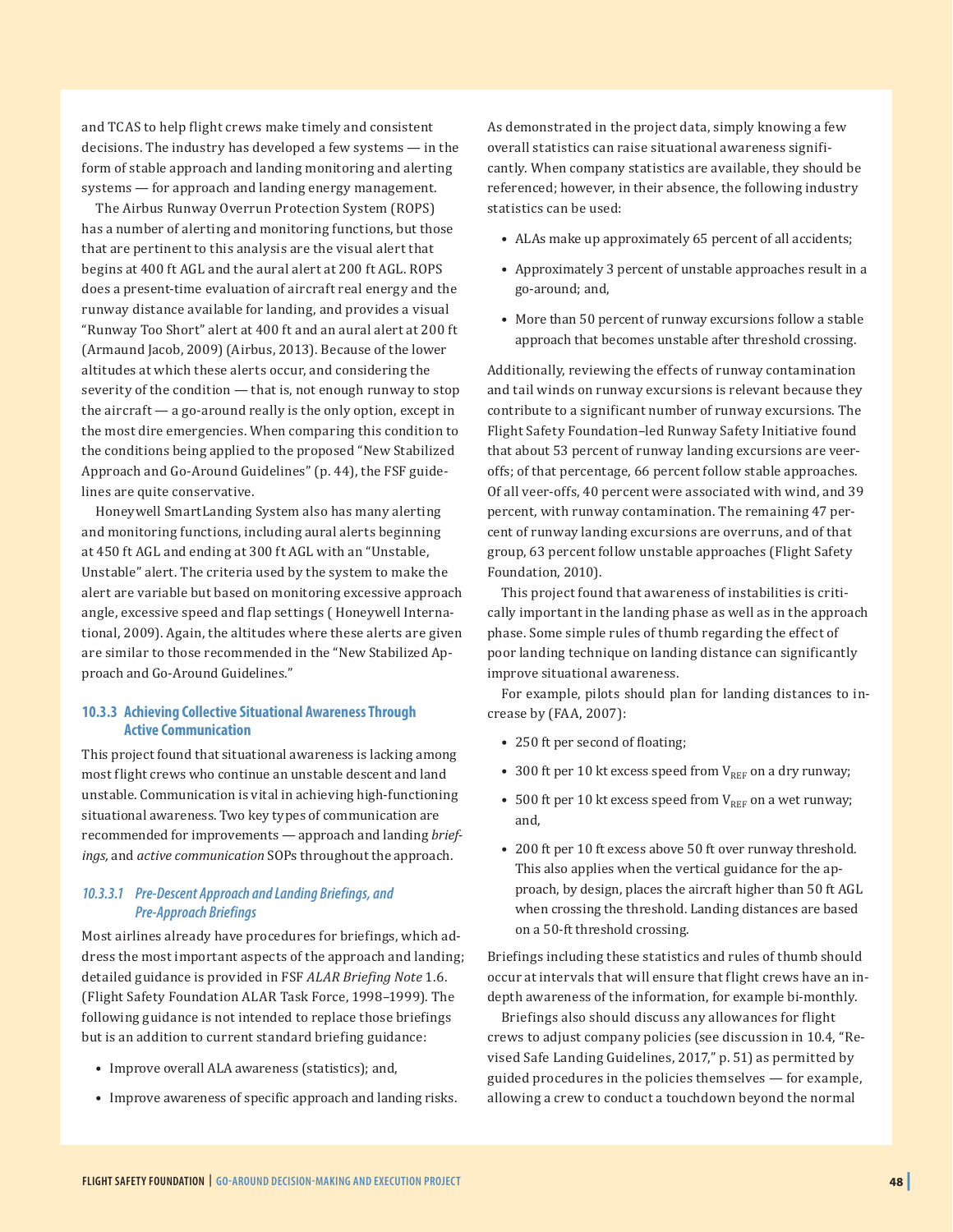

touchdown zone as long as adequate landing performance and distance references exist.

Finally, as pre-descent briefings often occur 30 minutes or more before an approach, the project findings and recommendations suggest that a short update, or refreshment of the current threats and go-around readiness, be briefed just prior to the approach during a low-workload period in the lower descent. This can refresh and "top up" flight crews' situational awareness.

#### **10.3.4 Pre-Descent Approach and Landing, and Pre-Approach, Briefing Guidance**

#### *10.3.4.1 Active Communication Throughout the Approach*

This project determined that communication is one of the key attributes of effective collaborative decision making by flight crews. By a factor of approximately four, flight crews who

comply with their company's go-around policy had communicated about approach instabilities, and for most crews who continued an unstable approach and landing, *no one* made the actual decision to continue; that is, there was no communication about the decision to continue, it just happened. The difficulty with passive/conditional calls (those which are made only if a problem condition exists — e.g., "airspeed") is that in their absence, it is undetermined if the condition exists. The call could be absent for several reasons, as explained in the report findings. Active calls, however, force flight crews to speak, discuss or express a condition — either positive or negative — on every approach.

It is also important not to overload the flight crew with standard communication and to ensure that they have time to listen to ATC and perform other tasks; therefore, active calls must be short and direct.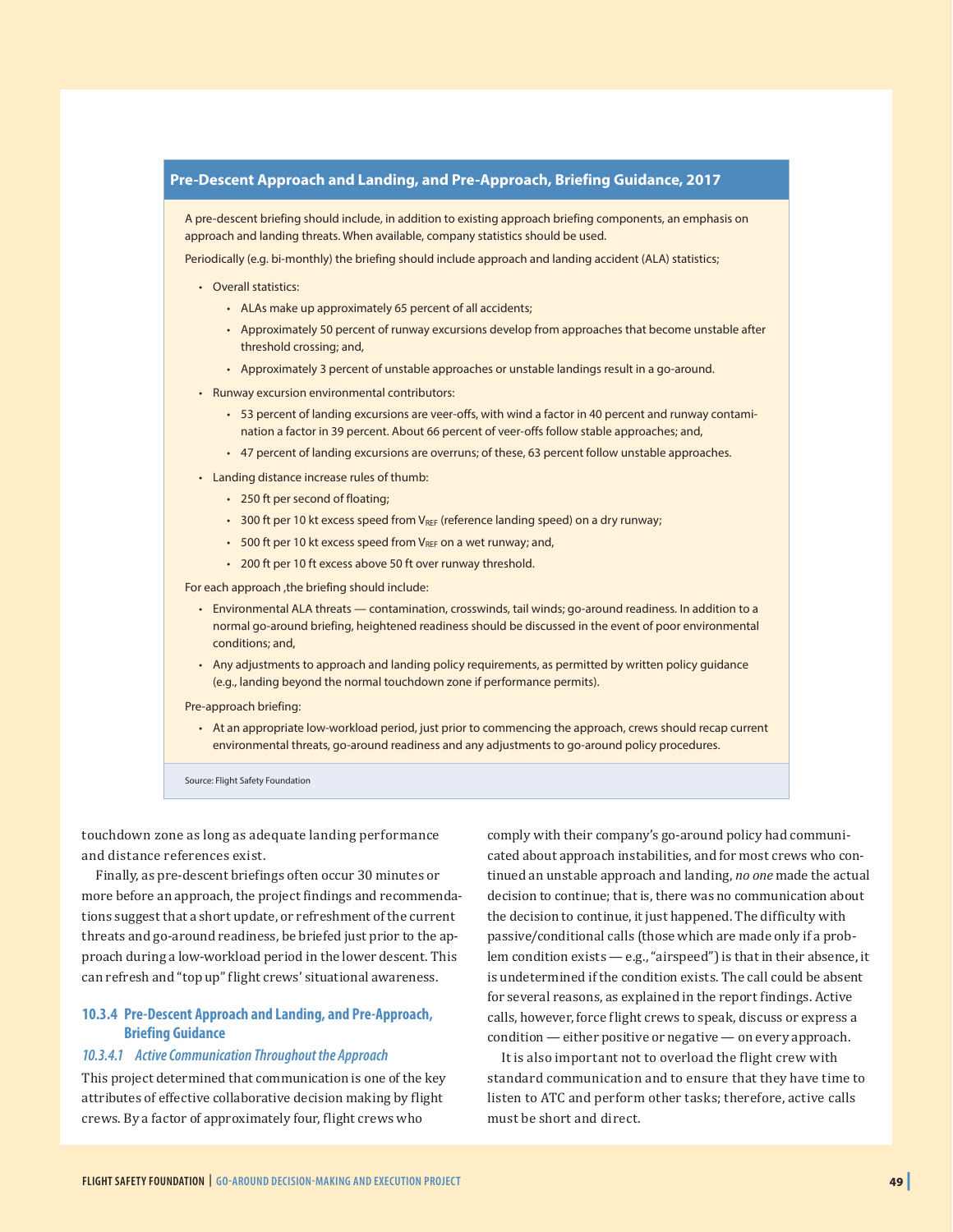Active calls are usually initiated by the PM and responded to by the PF. The PM's call on the approach normally indicates a condition, and the response by the PF may either be an acknowledgment or a directional response.

It is recommended that there be an active call at each approach gate.

If the active call indicates an undesired aircraft state, the call should continue to be made periodically throughout the approach at intervals such as each 50 ft or 100 ft, until the desired state is achieved or a go-around is conducted. This serves the same purpose as a warning from EGPWS or TCAS.

Active, repetitive calls in the 1,000- to 300-ft zone also prepare the PF for an eventual conclusion if the offending condition is not corrected; that is, a go-around. Repetitive warning calls prime the PF's anticipatory, compensatory, hierarchical and relational awarenesses, as compared with common current procedures in which a sudden, single "Unstable Go Around" call is made at 1,000 or 500 ft, which has a lesser effect in primarily the hierarchical awareness.

The implementation of active calls should not imply that passive/conditional and communicative calls such as "glideslope" or "speed" be omitted. Passive calls remain an important component of situational awareness and should be used in combination/coordination with active calls, as required.

The following are examples of active calls at approach gates during an approach:

| Gate                             | <b>PM Active Call</b>                                                             | <b>PF Response</b> |
|----------------------------------|-----------------------------------------------------------------------------------|--------------------|
|                                  | 1,000 ft AGL "1,000; Configured/Not<br>configured" or "Flaps"                     | "Roger"            |
| 500 ft AGL                       | "500; Stabilized/Not stabilized" "Roger"<br>or "Speed [parameter]"                |                    |
| 300 ft AGL                       | "300; Stabilized/Go around" or "Continue/Go around"<br>"[Condition to go around]" |                    |
|                                  | $AGL = above$ ground level; $PF = pilot$ flying; $PM = pilot$ monitoring          |                    |
| Source: Flight Safety Foundation |                                                                                   |                    |

If an airline has a stable approach and monitoring system installed, such as ROPS or SmartLanding, the need for a complete series of active calls throughout the approach and landing is largely removed. These systems apply passive/ conditional calls; however, the nature of the automation provides a form of reliability that passive calls from flight crews do not.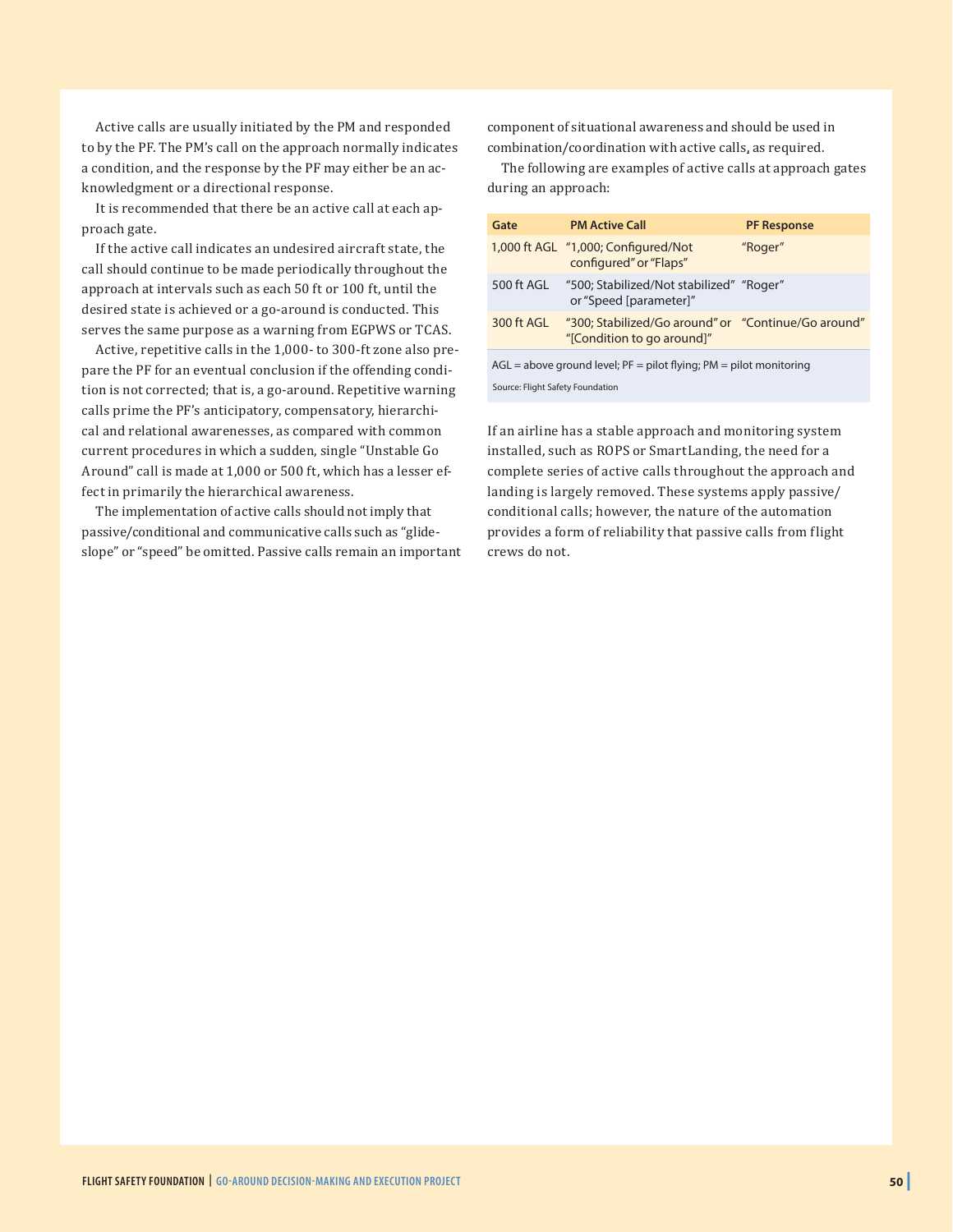#### **10.4 Analysis: Revised Safe Landing Guidelines, 2017 (proposed for industry validation)**

| Safe Landing Guidelines, 2017 (proposed for industry validation)<br>1. Fly a stabilized approach.<br>2. Height at threshold crossing is 50 ft.<br>3. Speed at threshold crossing is not more than $V_{REF}$ + 10 kt indicated airspeed and not less than $V_{REF}$ .<br>4. Tail wind is no more than 10 kt for a non-contaminated runway, no more than 0 kt for a contaminated<br>runway.<br>5. Touch down just beyond the touchdown aim point following a normal flare, and not beyond the<br>touch down zone (TDZ). If not touched down within the TDZ (or revised touchdown point limit) - go<br>around. $1$<br>6. Touch down on the runway centerline with the main landing gear on both sides of (straddling) the<br>runway centerline. If all main landing gear are on one side of the centerline - go around. |                           |                                                                                                     |                                                                           |                                                                                                                                                                                                                                                           |
|----------------------------------------------------------------------------------------------------------------------------------------------------------------------------------------------------------------------------------------------------------------------------------------------------------------------------------------------------------------------------------------------------------------------------------------------------------------------------------------------------------------------------------------------------------------------------------------------------------------------------------------------------------------------------------------------------------------------------------------------------------------------------------------------------------------------|---------------------------|-----------------------------------------------------------------------------------------------------|---------------------------------------------------------------------------|-----------------------------------------------------------------------------------------------------------------------------------------------------------------------------------------------------------------------------------------------------------|
|                                                                                                                                                                                                                                                                                                                                                                                                                                                                                                                                                                                                                                                                                                                                                                                                                      |                           |                                                                                                     |                                                                           |                                                                                                                                                                                                                                                           |
|                                                                                                                                                                                                                                                                                                                                                                                                                                                                                                                                                                                                                                                                                                                                                                                                                      |                           |                                                                                                     |                                                                           |                                                                                                                                                                                                                                                           |
|                                                                                                                                                                                                                                                                                                                                                                                                                                                                                                                                                                                                                                                                                                                                                                                                                      |                           |                                                                                                     |                                                                           |                                                                                                                                                                                                                                                           |
|                                                                                                                                                                                                                                                                                                                                                                                                                                                                                                                                                                                                                                                                                                                                                                                                                      |                           |                                                                                                     |                                                                           |                                                                                                                                                                                                                                                           |
|                                                                                                                                                                                                                                                                                                                                                                                                                                                                                                                                                                                                                                                                                                                                                                                                                      |                           |                                                                                                     |                                                                           |                                                                                                                                                                                                                                                           |
|                                                                                                                                                                                                                                                                                                                                                                                                                                                                                                                                                                                                                                                                                                                                                                                                                      |                           |                                                                                                     |                                                                           |                                                                                                                                                                                                                                                           |
|                                                                                                                                                                                                                                                                                                                                                                                                                                                                                                                                                                                                                                                                                                                                                                                                                      |                           |                                                                                                     |                                                                           |                                                                                                                                                                                                                                                           |
| 7. After touchdown, promptly transition to the desired deceleration configuration:<br>• Brakes:<br>• Spoilers/speed brakes; and,<br>• Thrust reversers or equivalent (e.g., lift dump).<br>• Note: Once thrust reversers have been activated, a go-around is no longer an option.<br>8. Speed is less than 80 kt with 2,000 ft of runway remaining.                                                                                                                                                                                                                                                                                                                                                                                                                                                                  |                           |                                                                                                     |                                                                           |                                                                                                                                                                                                                                                           |
| <b>Landing Gate or Condition</b>                                                                                                                                                                                                                                                                                                                                                                                                                                                                                                                                                                                                                                                                                                                                                                                     | Objective                 |                                                                                                     |                                                                           | <b>Example "Active" Communication</b>                                                                                                                                                                                                                     |
| <b>TDZ End (or modified touchdown</b><br>point limit as per company SOP)                                                                                                                                                                                                                                                                                                                                                                                                                                                                                                                                                                                                                                                                                                                                             |                           | The aircraft must be touched<br>down before the end of the TDZ<br>(or modified landing point limit) | PM: "End of Zone"                                                         |                                                                                                                                                                                                                                                           |
| <b>Exceeded centerline drift limit</b>                                                                                                                                                                                                                                                                                                                                                                                                                                                                                                                                                                                                                                                                                                                                                                               | <b>Alert Pilot Flying</b> |                                                                                                     | PM: "Drift Limit"                                                         | Note: This is a passive call and made<br>only if condition exists                                                                                                                                                                                         |
|                                                                                                                                                                                                                                                                                                                                                                                                                                                                                                                                                                                                                                                                                                                                                                                                                      |                           |                                                                                                     |                                                                           |                                                                                                                                                                                                                                                           |
|                                                                                                                                                                                                                                                                                                                                                                                                                                                                                                                                                                                                                                                                                                                                                                                                                      |                           |                                                                                                     | $SOP =$ standard operating procedure; $V_{RFF} =$ reference landing speed | 1. Touchdown aim point is defined by the U.S. Federal Aviation Administration as 1,000 ft from the runway threshold. The<br>International Civil Aviation Organization defines touchdown aim point in reference to the available landing area, as follows: |

Source: Flight Safety Foundation

#### **10.4.1 FSF Safe Landing Guidelines (2017) Design Rationale**

The following is the rationale behind the revised Flight Safety Foundation guidelines for safe landing and achieving reliable go-around decision making during the landing phase. As with the stable approach and go-around decision guidelines, there were several objectives, namely that the guidelines must:

- Make operational sense for both flight crews and management to improve agreement with the policy;
- Ensure safety during landing by mitigating the common types of ALAs: landing runway excursions (overruns and veer-offs);
- Ensure the resultant go-arounds are in situations of appropriate risk, and not those of very low risk in which a transfer of risk to a go-around maneuver increases overall risk, and unnecessarily increases demands on ATC; and,
- Improve the flight crew's collective situational awareness.

The guidelines established here do not replace manufacturer limitations and procedural guidance, or state regulations and guidance.

Excursions that occur following an unstable approach are mitigated largely in the approach phase; however, they can still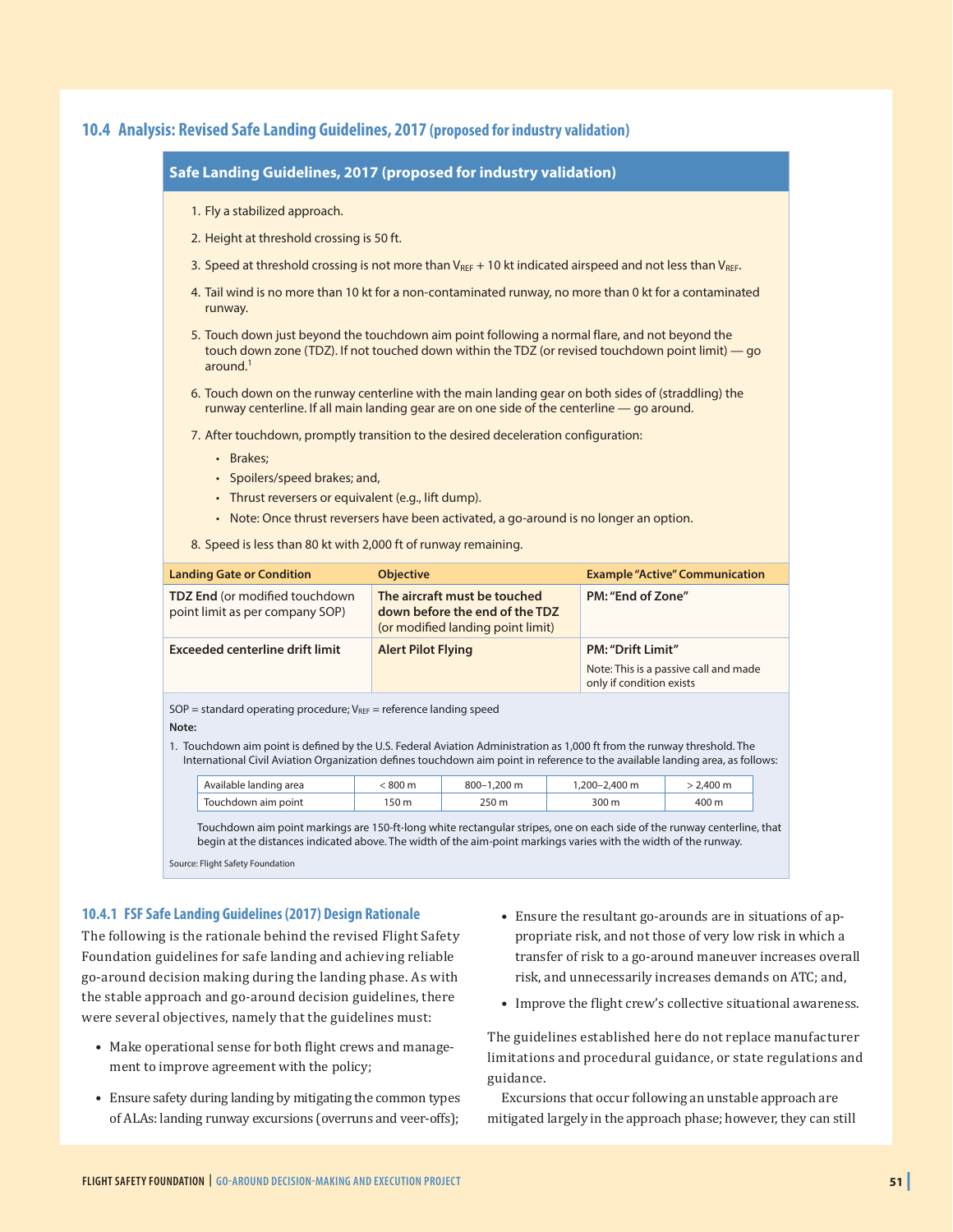be prevented in the landing phase. Additionally, large numbers of excursions occur following a stable approach that becomes unstable only after the aircraft passes the runway threshold. Guidelines in this section are targeted at these types of excursions.

Landing excursions are of two types: overruns, in which aircraft run off the end of the runway surface and veer-offs, in which aircraft exit the side of the runway surface. To address these types of ALAs, we will enhance landing guidelines in four areas:

- Longitudinal limit awareness (runway touchdown zone and distance);
- Lateral limit awareness (runway centerline);
- Environmental variability and adjustments to established policies; and,
- Situational awareness and communication.

Project findings include that collective situational awareness is low during the landing phase. And although most operators have policies defining where the touchdown should occur, very few have guidance or SOPs on how to determine where the touchdown occurs, or how and when to determine if a goaround should be executed. For example, most operators specify that the aircraft should touch down in the touchdown zone (TDZ), on the centerline; however, they do not train or specify how to determine if the aircraft has passed the TDZ, who should make the determination, or how much of a deviation from the runway centerline is permissible before a go-around should be conducted. Most pilots say either a gut feeling or experience helps them judge when an aircraft has passed the acceptable limit, even though they readily state that their experience does not include go-arounds from the landing phase.

The impact of improving collective situational awareness in the landing phase can be significant.

#### **10.4.2 Longitudinal Limit Awareness (Runway TDZ and Distance)**

Touchdown zones vary in length with one determining factor being total runway length. Runways of 7,990 ft and longer have touchdown zones 3,000 ft long (FAA), and runways of 2,400 m and longer have touchdown zones 900 m long (ICAO). Relative positioning markings are present within the TDZ and are clearly identifiable on a non-contaminated runway. The aiming point is the widest marking located at the 1,000-ft distance from the threshold (FAA), and 400-m distance from the threshold (ICAO), with the end of the TDZ being identified by the last marking at 3,000 ft (FAA) and 900 m (ICAO).

Approach alerting and monitoring systems such as Smart-Landing provide aural alerts when an aircraft has passed a

company-defined touchdown area. When an aircraft passes this area without touching down, an aural alert such as "Deep Landing, Deep Landing" is given ( Honeywell International, 2009). SOPs then dictate a go-around. This objective warning immediately enhances crew awareness and leads to better decision making. In the absence of such a system, the PM, through SOPs, can be directed to monitor the passing of TDZ markings and make an active call such as "TL" [touchdown limit], "deep landing" or "end of zone" after passing the last marking indicating the passage of the TDZ.

In cases in which the runway is contaminated and markings are not visible, a couple of options exist. If available, runwayremaining markers can be used, or, using the landing distance "Rules of Thumb,"' pilots can calculate that, for an aircraft traveling 250 ft per second, the normal touchdown area of 1,000 to 2,000 ft will occur in four to eight seconds — 250 fps x 4–8 seconds = 1,000 to 2,000 ft.

Calculations also will show that the end of the 3,000-ft-long TDZ will pass in approximately 12 seconds — 3,000 ft/250 fps = 12 seconds.

#### **10.4.3 Lateral Limit Awareness (Runway Centerline)**

Most operators specify that the touchdown shall occur on the runway centerline, but do not say how this will happen or who will determine when the aircraft is drifting. As important as it is to have situational awareness regarding a longitudinal limit, it is equally important to understand lateral limits.

Manufacturers often provide cockpit visual cues and techniques for determining where the main landing gear is in relation to the aircraft centerline.

As an example, Boeing says that, for the 787, the view through "the lower outboard corner of the pilot's forward window to the ground is a good visual reference for the outboard side of the main landing gear wheels on the same side. The lower inboard corner of the pilot's forward window is also a good reference for the opposite side main gear wheels" (The Boeing Company, 2013).

In the absence of other lateral limits, maintaining the most outboard main landing gears on either side of the centerline (straddling) is a reasonable limit. Using visual cues, as in the example above, can help determine the positioning of the main landing gear. This is considered a rough operational guideline with its own limitations; however, there are no known alternatives other than relying on "gut sense." The monitoring of this positioning can be performed by the PM during the landing, and if he or she sees that the position of the aircraft is incorrect, he can make an appropriate call — "Drift Limit." In that case, SOPs would dictate a go-around.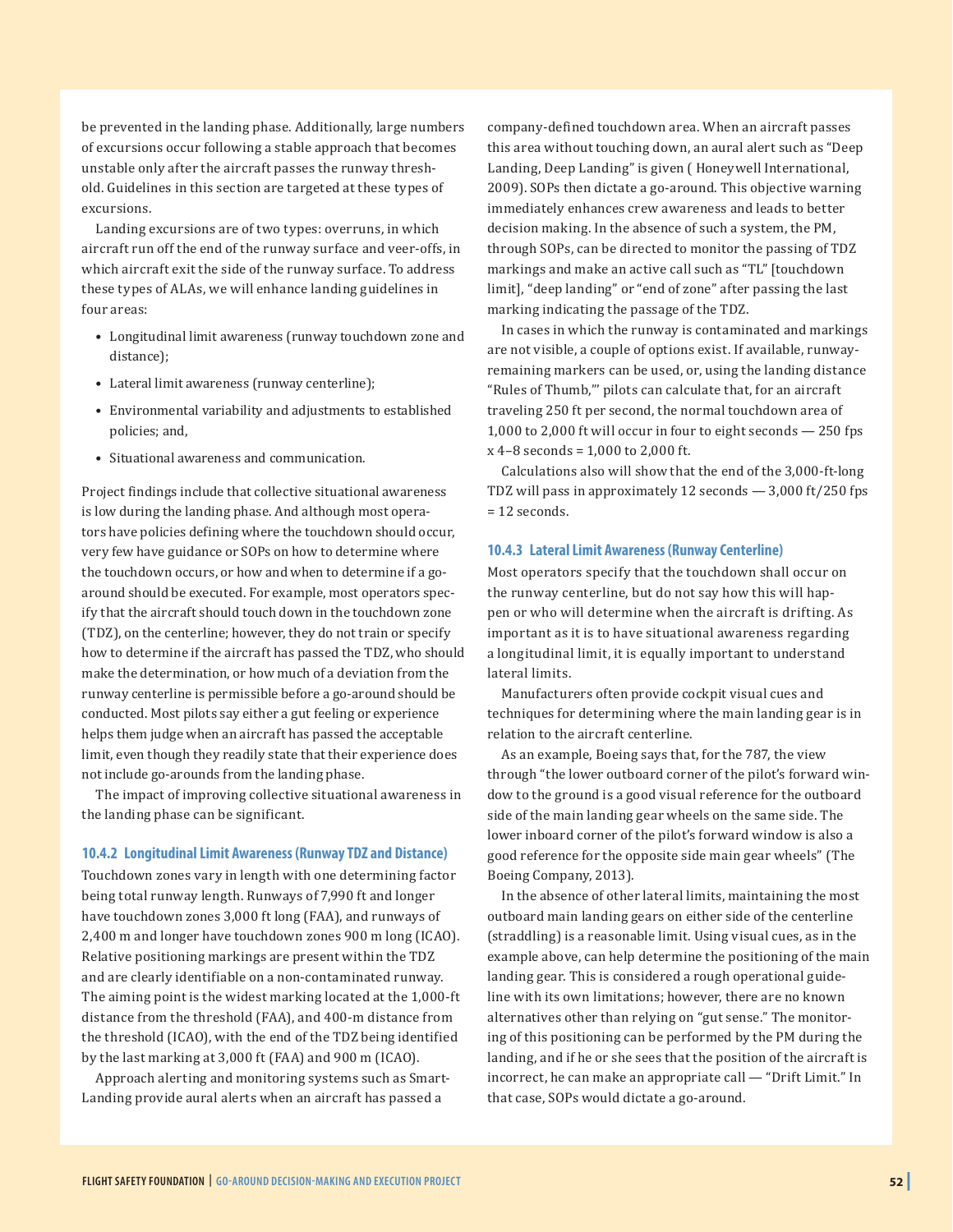#### **10.4.4 Environmental Variability and Adjustments to Established Policies**

Environmental variability can have a significant effect on landing performance and desired touchdown points. Operators should consider giving flight crews the tools and guidelines to determine when it makes sense to modify or adjust landing and go-around policies for safety, and possibly operational efficiency. It can be difficult for some operators to consider allowing a crew to land beyond the TDZ; however, landing performance, combined with sound guidance and policies for operating outside normal definitions, makes sense when safe operations are assured. "Beyond over-proceduralization, we also have the problem of rules with no room to apply judgment," Kern said in a 2009 book. "Many of these policies begin with good intent. But inside the good intent, we create systems that defy logic and poison the well of fairness, which often results in an unintended consequence — loss of faith in the system of rules" (Kern, 2009).

Problems can develop when environmental conditions are such that operating outside established policies makes sense, but there are no guiding principles on how to accomplish this. For example, an aircraft landing on a 12,000-ft (3.7-km) runway requires a 3,500-ft (1-km) landing distance. Although the company policy states that a go-around should be initiated if

touchdown does not occur inside the TDZ, is it the best course of action as opposed to an option of extending the touchdown point to 4,000 ft (1.2 km), for example? Certainly, the answer is yes, if the 4,000-ft mark is not definable. However, if the flight crew can identify this point and if they have briefed the revision to the policy, is it still the best course of action to go around? In this case, the transfer of risk to a go-around is questionable. A revised touchdown point can be determined by citing a known distance point along the runway (e.g., taxiway marking, runway distance marker or time period — one second approximates 250 ft (76 m) in distance).

In another case in which weather and runway conditions demand that touchdown occur before the end of the TDZ, guidance should give crews the methods and means to identify the shorter touchdown limit. For example, if the crew wants to be touching down within 2,000 ft (610 m) of the runway threshold, they need references to determine where this will occur, using TDZ markings or time lapse (in seconds) from the time the aircraft crosses the threshold.

In any case, written policies and guidance must be in place to give the flight crew permission, procedures and techniques to modify a landing point limit. This should be briefed and agreed upon by all crew.